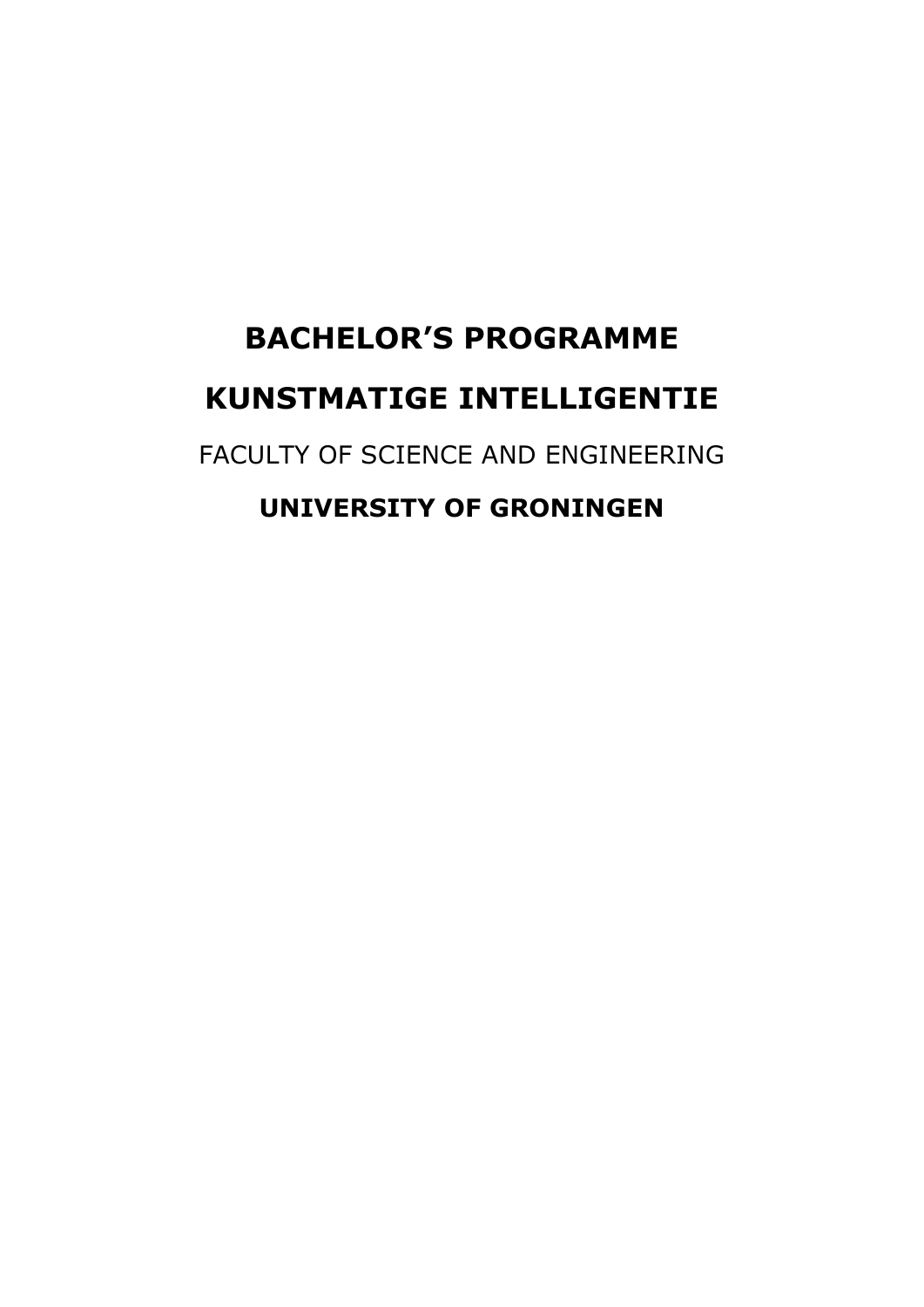QANU Catharijnesingel 56 PO Box 8035 3503 RA Utrecht The Netherlands

Phone: +31 (0) 30 230 3100 E-mail: support@qanu.nl Internet: www.qanu.nl

Project number: Q0744

### © 2019 QANU

Text and numerical material from this publication may be reproduced in print, by photocopying or by any other means with the permission of QANU if the source is mentioned.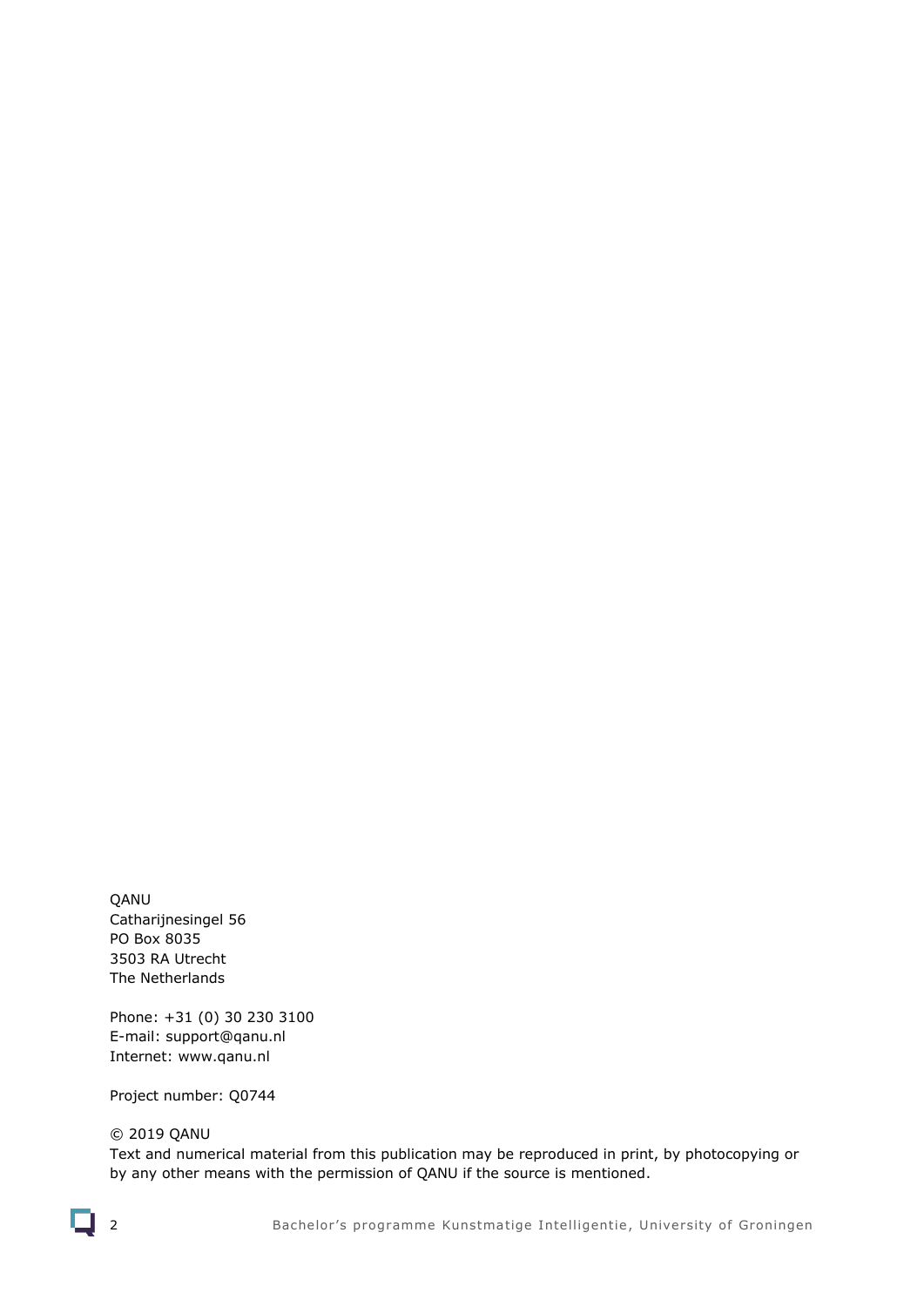# CONTENTS

| REPORT ON THE BACHELOR'S PROGRAMME ARTIFICIAL INTELLIGENCE OF THE      |
|------------------------------------------------------------------------|
|                                                                        |
|                                                                        |
|                                                                        |
|                                                                        |
|                                                                        |
| DESCRIPTION OF THE STANDARDS FROM THE ASSESSMENT FRAMEWORK FOR LIMITED |
|                                                                        |
|                                                                        |
|                                                                        |
|                                                                        |
|                                                                        |
|                                                                        |

This report was finalised on 11 March 2020.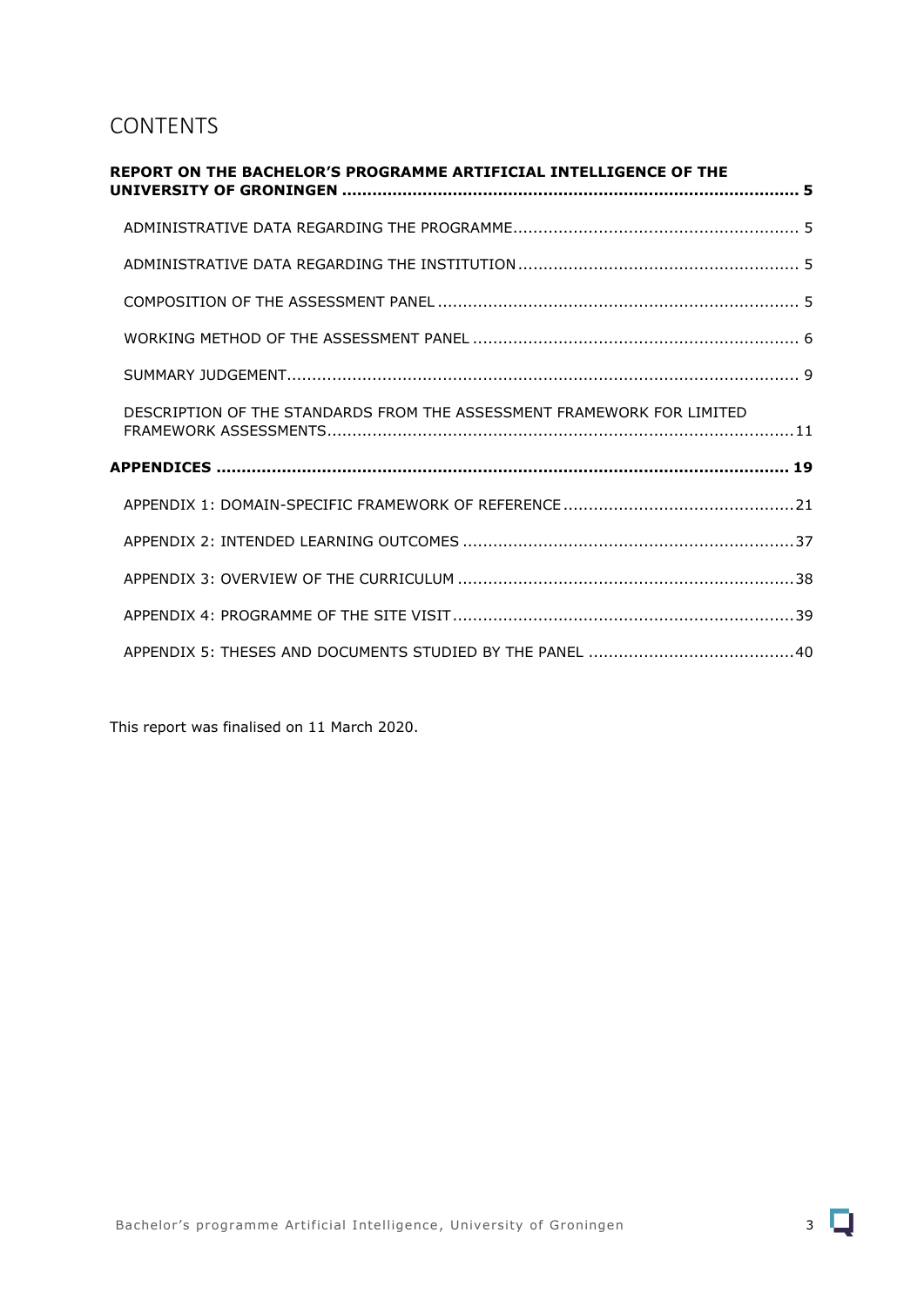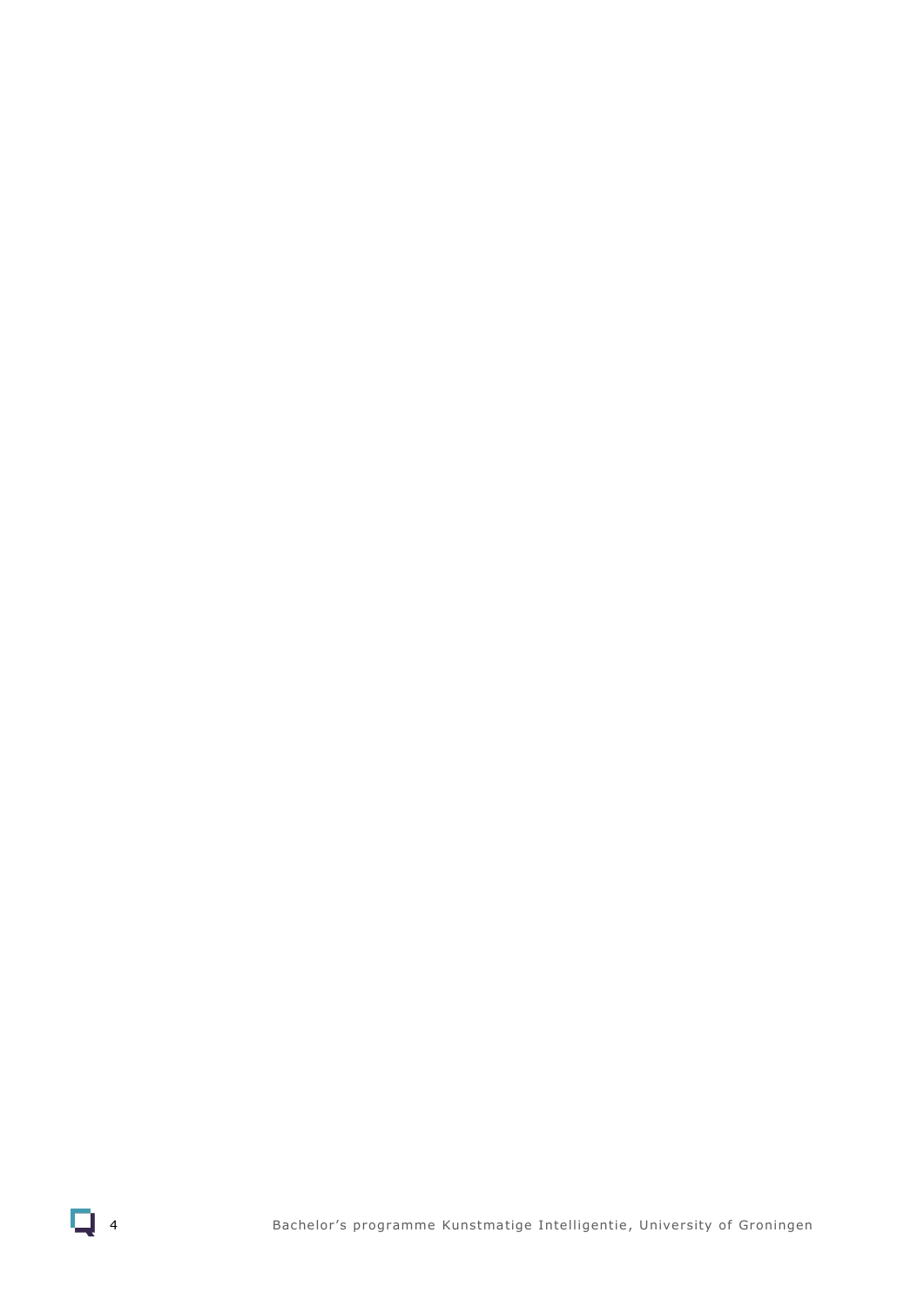# <span id="page-4-0"></span>**REPORT ON THE BACHELOR'S PROGRAMME ARTIFICIAL INTELLIGENCE OF THE UNIVERSITY OF GRONINGEN**

This report takes the NVAO's Assessment Framework for the Higher Education Accreditation System of the Netherlands for limited programme assessments as a starting point (September 2018).

# <span id="page-4-1"></span>ADMINISTRATIVE DATA REGARDING THE PROGRAMME

# **Bachelor's programme Artificial Intelligence**

CROHO number: 56981 Level of the programme: Bachelor Orientation of the programme:  $\sqrt{a}$  Academic Number of credits: 180 EC Location(s): Groningen Mode(s) of study: The study: Full-time Language of instruction: English Submission deadline NVAO: 1 May 2020

Name of the programme: Name is a set of the programme: Kunstmatige intelligentie (international name: Artificial Intelligence )

The visit of the assessment panel Artificial Intelligence to the Faculty of Science and Engineering of the University of Groningen took place on 7 and 8 October 2019.

# <span id="page-4-2"></span>ADMINISTRATIVE DATA REGARDING THE INSTITUTION

Name of the institution: Name of the institution: Status of the institution: The institution of the institution in the example of the institution of the institution Result institutional quality assurance assessment: Positive

# <span id="page-4-3"></span>COMPOSITION OF THE ASSESSMENT PANEL

The NVAO has approved the composition of the panel on 25 September 2019. The panel that assessed the bachelor's programme Artificial Intelligence consisted of:

- Prof. dr. A. (Ann) Nowé. Professor at the Computer Science Department of the Faculty of Science and the Computer Science group of the Engineering Faculty at the Vrije Universiteit Brussel [chair]:
- Prof. dr. C. (Cees) Witteveen. Full professor at the Algorithmics Group of the Faculty of Engineering, Mathematics and Computer Science, Delft University of Technology;
- Prof. dr. B. (Bart) de Boer. Researcher and professor at the Artificial Intelligence lab of the Vrije Universiteit Brussel;
- Dr. C.H.M. (Kees) Nieuwenhuis. Technology Manager and member of the bureau of the Chief Technology Officer at Thales Netherlands;
- M. (Maartje) Stokvis MSc. Completed the master's programme Data Science for Decision Making at Maastricht University [student member];

The panel was supported by Dr. B. (Barbara) van Balen, who acted as secretary.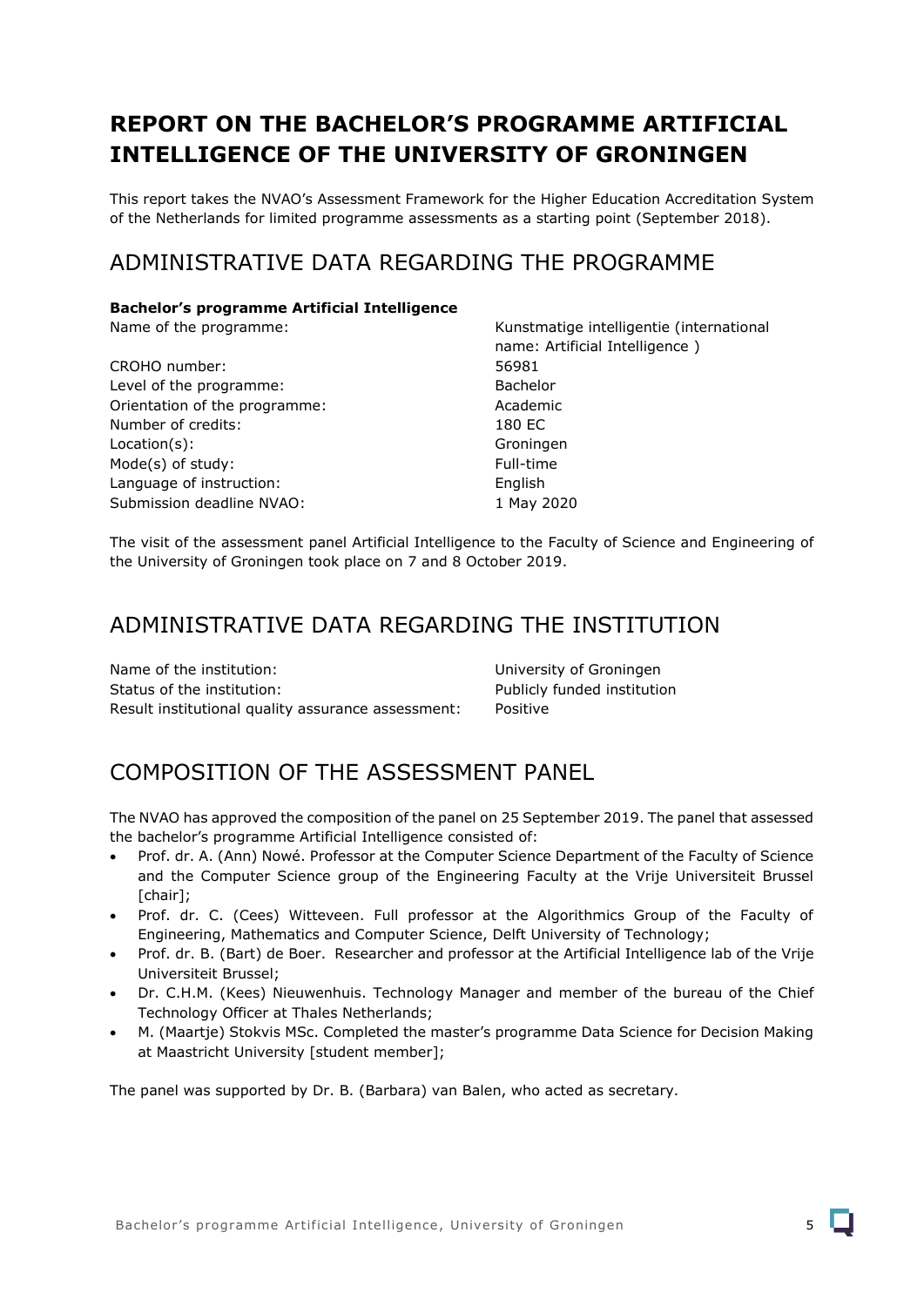# <span id="page-5-0"></span>WORKING METHOD OF THE ASSESSMENT PANEL

The site visit to the bachelor's programme Artificial Intelligence at the Faculty of Science and Engineering of the University of Groningen was part of the cluster assessment Artificial Intelligence. Between October 2019 and January 2020 the panel assessed 14 programmes at 6 universities. The following universities participated in this cluster assessment: University of Groningen, Maastricht University / Transnational University Limburg, Radboud University, University of Amsterdam, Vrije Universiteit Amsterdam and Utrecht University.

On behalf of the participating universities, quality assurance agency QANU was responsible for logistical support, panel guidance and the production of the reports. Dr. Marijn Hollestelle was project coordinator for QANU. Dr. Marijn Hollestelle, Dr. Barbara van Balen, Peter Hildering MSc and Drs. José van Zwieten acted as secretaries in the cluster assessment.

During the site visit at the University of Groningen, the panel was supported by Dr. Barbara van Balen, a certified NVAO secretary.

# *Panel members*

The members of the assessment panel were selected based on their expertise, availability and independence. The panel consisted of the following members:

- Prof. dr. A. (Ann) Nowé. Professor at the Computer Science Department of the Faculty of Science and the Computer Science group of the Engineering Faculty at the Vrije Universiteit Brussel [chair];
- Prof. dr. C. (Cees) Witteveen. Full professor at the Algorithmics Group of the Faculty of Engineering, Mathematics and Computer Science, Delft University of Technology;
- Prof. dr. B. (Bart) de Boer. Researcher and professor at the Artificial Intelligence lab of the Vrije Universiteit Brussel;
- Prof. dr. W. (Wiebe) van der Hoek. Interim Executive Pro Vice Chancellor and professor at the Department of Computer Science of the University of Liverpool;
- Prof. dr. F. (Frank) Jäkel. Principal Investigator at the Centre for Cognitive Science of the Technical University Darmstadt;
- Dr. ir. J.F.M. (Hans) Tonino. Associate Professor at the Algorithmics Group of the Faculty of Engineering, Mathematics and Computer Science and Director of Studies Embedded Systems at Delft University of Technology;
- Dr. ir. E. (Edwin) de Jong. Principal Machine Learning Scientist at ScreenPoint Medical and coach A.I. startups at RockStart;
- Dr. C.H.M. (Kees) Nieuwenhuis. Technology Manager and member of the bureau of the Chief Technology Officer at Thales Netherlands;
- Dr. A. (Annerieke) Heuvelink-Marck. Senior Scientist at the Software Concepts Department of Philips Group Innovation and Research;
- Dr. A.P. (André) Meyer-Vitali. Senior Scientist Data Science group ICT department at the Netherlands Organisation for applied scientific research (TNO);
- M. (Maartje) Stokvis MSc. Completed the master's Programme Data Science for Decision Making at Maastricht University [student member];
- F. (Florence) van der Voort BSc. Master student Artificial Intelligence and master student Philosophy: Bioethics and Health at the Vrije Universiteit Amsterdam [student member].

# *Preparation*

On 10 May 2019, the panel chair was briefed by QANU on her role, the assessment framework, the working method, and the planning of site visits and reports. A preparatory panel meeting was organised on 28 August 2019. During this meeting, the panel members received instruction on the use of the assessment frameworks. The panel also discussed their working method and the planning of the site visits and reports.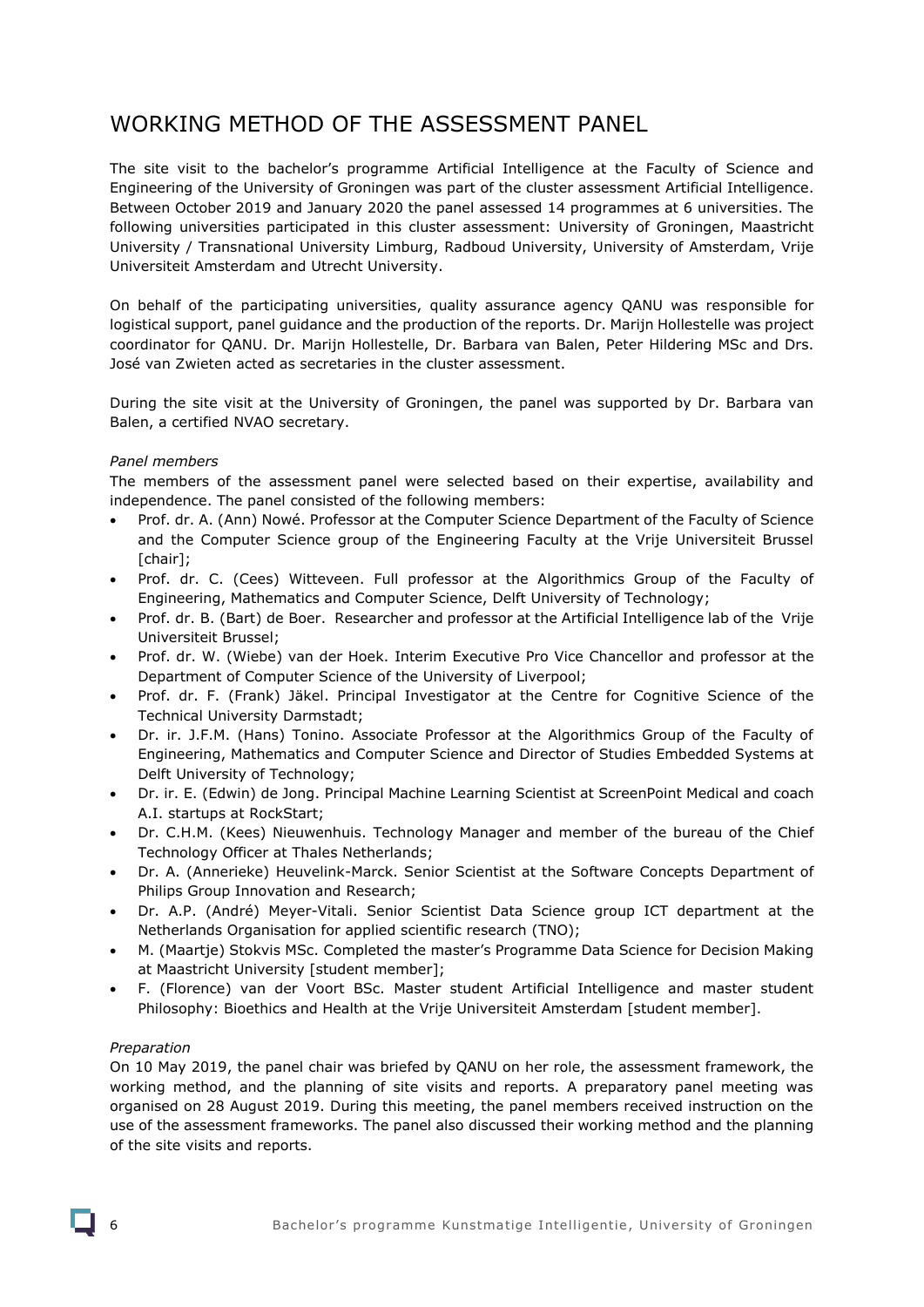The project coordinator composed a schedule for the site visit in consultation with the Faculty of Science and Engineering. Prior to the site visit, the Faculty selected representative partners for the various interviews. See Appendix 4 for the final schedule.

Before the site visit to the University of Groningen, QANU received the self-evaluation reports of the programmes and sent these to the panel members. A thesis selection was made by the panel's chair and the project coordinator. The selection existed of 15 theses and their assessment forms for the programmes, based on a provided list of 89 graduates between November 2017 and August 2018. A variety of topics and tracks and a diversity of examiners were included in the selection. The project coordinator and panel chair assured that the distribution of grades in the selection matched the distribution of grades of all available theses.

After studying the self-evaluation report, theses and assessment forms, the panel members formulated their preliminary findings. The secretary collected all initial questions and remarks and distributed these amongst all panel members.

At the start of the site visit, the panel discussed its initial findings on the self-evaluation reports and the theses, as well as the division of tasks during the site visit.

#### *Site visit*

The site visit to the University of Groningen took place on 7 and 8 October 2019. Before and during the site visit, the panel studied the additional documents provided by the programmes. An overview of these materials can be found in Appendix 5. The panel conducted interviews with representatives of the programmes: students and staff members, the programme's management, alumni and representatives of the Board of Examiners. It also offered students and staff members an opportunity for confidential discussion during a consultation hour. No requests for private consultation were received.

The panel used the final part of the site visit to discuss its findings in an internal meeting. Afterwards, the panel chair publicly presented the panel's preliminary findings and general observations.

#### *Report*

After the site visit, the secretary wrote a draft report based on the panel's findings and submitted it to the project coordinator for peer assessment. Subsequently, the secretary sent the report to the panel members. After processing the panel members' feedback, the project coordinator sent the draft reports to the Faculty in order to have it checked for factual irregularities. The project coordinator discussed the ensuing comments with the panel's chair and changes were implemented accordingly. The report was then finalised and sent to the Faculty and University Board.

#### *Definition of judgements standards*

In accordance with the NVAO's Assessment framework for limited programme assessments, the panel used the following definitions for the assessment of the standards:

#### **Generic quality**

The quality that, from an international perspective, may reasonably be expected from a higher education Associate Degree, bachelor's or master's programme.

#### **Meets the standard**

The programme meets the generic quality standard.

#### **Partially meets the standard**

The programme meets the generic quality standard to a significant extent, but improvements are required in order to fully meet the standard.

### **Does not meet the standard**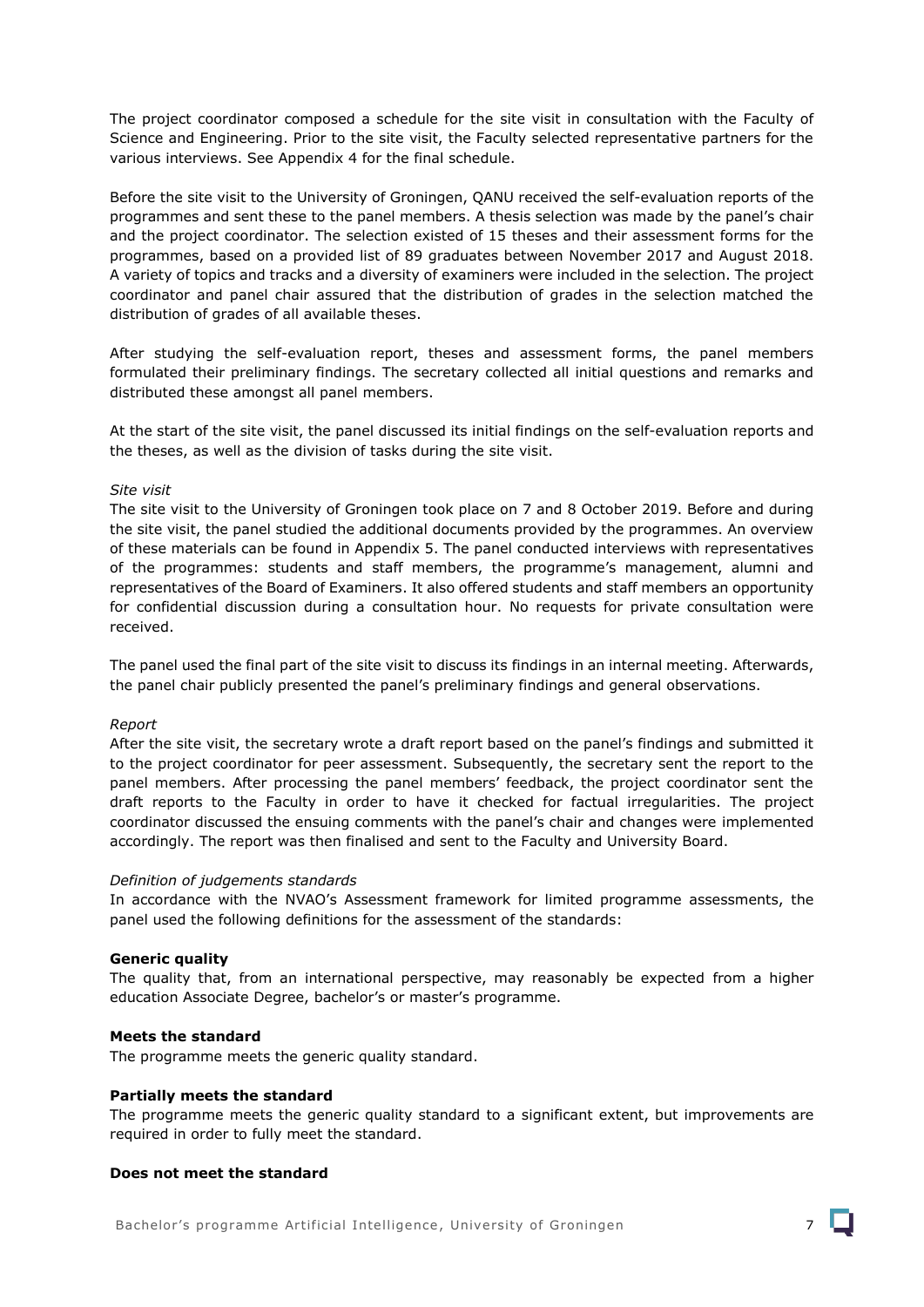The programme does not meet the generic quality standard.

The panel used the following definitions for the assessment of the programme as a whole:

# **Positive**

The programme meets all the standards.

### **Conditionally positive**

The programme meets standard 1 and partially meets a maximum of two standards, with the imposition of conditions being recommended by the panel.

# **Negative**

In the following situations:

- The programme fails to meet one or more standards;

- The programme partially meets standard 1;

- The programme partially meets one or two standards, without the imposition of conditions being recommended by the panel;

- The programme partially meets three or more standards.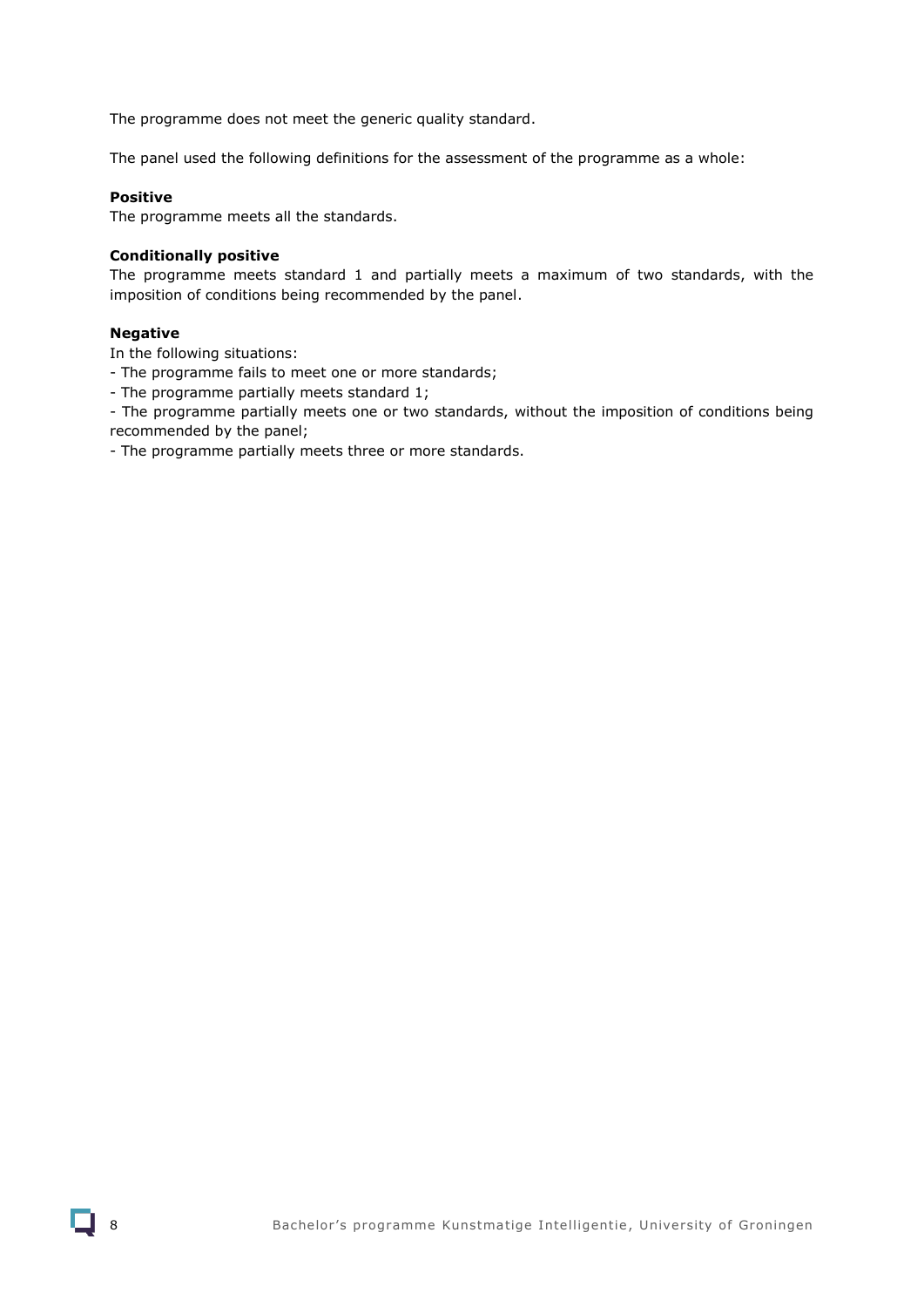# <span id="page-8-0"></span>SUMMARY JUDGEMENT

The panel concluded that the final qualifications of the bachelor's degree programme Artificial Intelligence meet the Dutch qualification framework and the international standards, as indicated by the alignment with the KION framework. They sufficiently indicate the academic bachelor's level. The panel established that the programme has a scientific orientation and a specific profile aimed at Cognitive Neuroscience in relation to physical processes, as well as Computational Modelling and Robotics and Autonomous Systems.

The curriculum of the bachelor's programme Artificial Intelligence enables the students to achieve the final qualifications. The panel found the curriculum to be well developed, managed and implemented, and there is a good alignment between the curriculum and the final qualifications. The panel established that the curriculum has been built along the lines of the KION frame of reference. It allows students to obtain all necessary skills and knowledge. The structure of the curriculum is supported by the definition of the learning pathways. The panel appreciates the fine balance in the curriculum between basic skills and more advanced technology and between computational and neuro-cognitive content. A point of attention is the position of ethics in the curriculum. The panel endorses the plan to attract a staff member with a special focus and expertise on this subject. The panel agrees with the policy of the University of Groningen that considering the international character of the AI domain, and the desired balance of the national and international student and staff population, offering the programme in English ensures the best fit.

The panel very much appreciates the introduction of learning communities in the first year of the programme. The programme furthermore offers a good balance between lectures and practical assignments. The panel would nevertheless recommend the programme management to evaluate the balance between written exams, assignments and projects in the programme in regard to the study load of the students.

Although student drop-out is high and study yield can be improved, the panel concludes that the programme management has sufficient attention for these issues and is taking appropriate measures.

The panel has noticed that the teaching staff is highly committed. Furthermore, the teaching staff is in the opinion of the panel highly qualified both in teaching as well as in domain-specific research. The level of English proficiency of the teaching is good. The panel was impressed by the efforts put into guidance of the students by the teaching staff and the teaching assistants.

The increasing student numbers have put some pressure on programme-specific facilities, such as the robot-lab. However, the panel learnt that sufficient measures are taken to improve the situation.

The panel finds the assessment policy of the AI programmes adequate. The procedures to assure the quality of assessments are well described. The panel is convinced that the quality assurance of the assessments in the degree programme AI is sufficient. The panel is positive about the introduction of the Course Unit Assessment Overviews, in which information is stored about the second examiners, the mechanisms in place to assure the quality of the assessment, the modes of assessment and the links of the assessments to the contents of the course.

The assessment procedure of the bachelor thesis project is well described and adequate. During the site visit it became obvious that the assessment procedure for bachelor's theses left some room for misunderstanding about the competences of external examiners. The programme management has immediately taken measures to resolve this.

The panel has established that the Board of Examiners is performing its legal duties and tasks. The BoE checks 10% of all theses, which is sufficient. The efficiency of the sample checks could be further improved.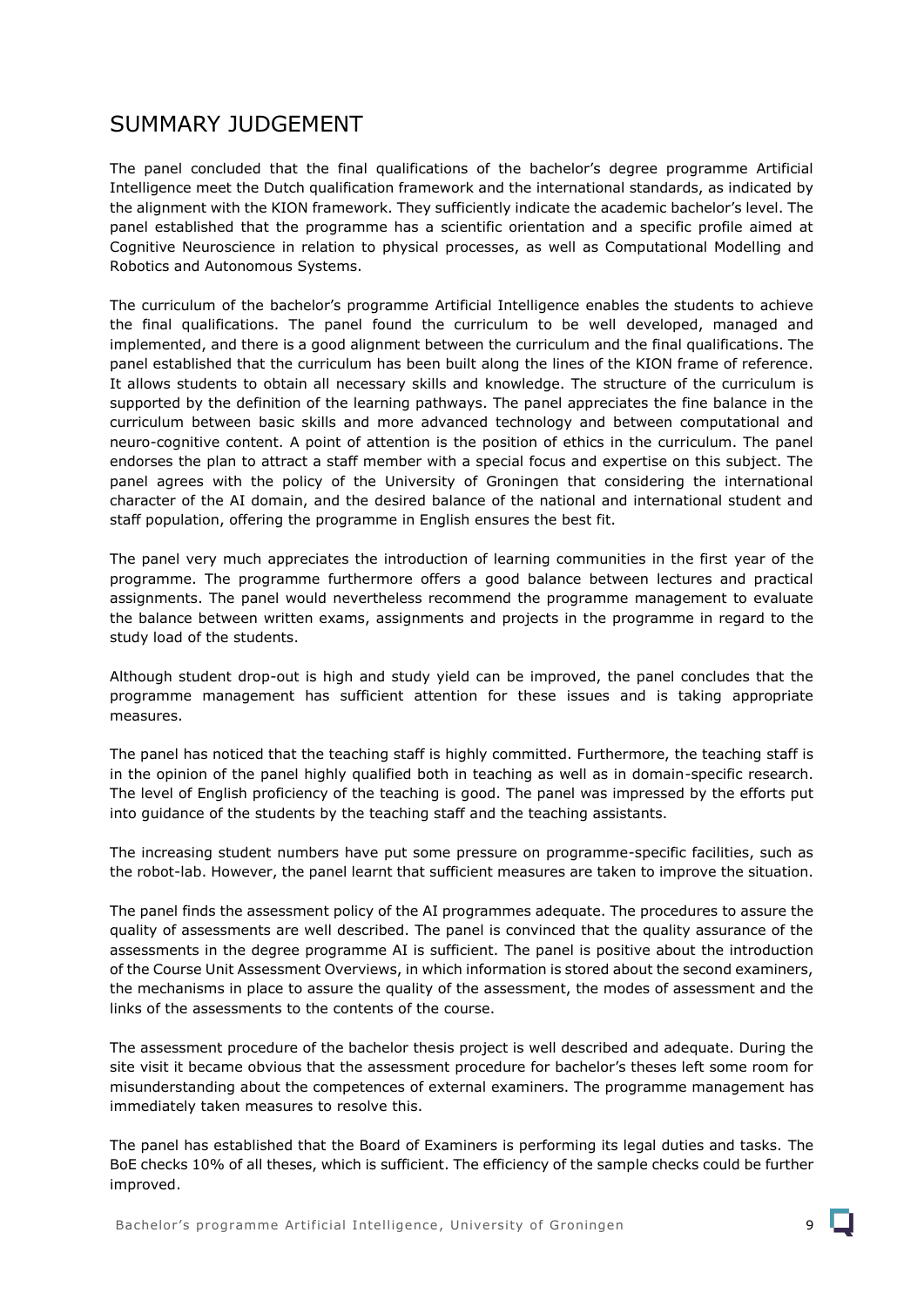The panel concludes that graduates of the bachelor's programme in Artificial Intelligence have achieved the intended learning outcomes. Bachelor graduates are well prepared for proceeding in a master's programme or a professional career in AI related industry.

The panel assesses the standards from the *Assessment framework for limited programme assessments* in the following way:

*Bachelor's programme Artificial Intelligence*

| Standard 1: Intended learning outcomes    | meets the standard |
|-------------------------------------------|--------------------|
| Standard 2: Teaching-learning environment | meets the standard |
| Standard 3: Student assessment            | meets the standard |
| Standard 4: Achieved learning outcomes    | meets the standard |
|                                           |                    |

General conclusion **positive** conclusion **positive** conclusion **positive** conclusion

The chair of the panel, Prof. dr. Ann Nowé, and the secretary, Dr. Barbara van Balen, hereby declare that all panel members have studied this report and that they agree with the judgements laid down in the report. They confirm that the assessment has been conducted in accordance with the demands relating to independence.

Date: 11 March 2020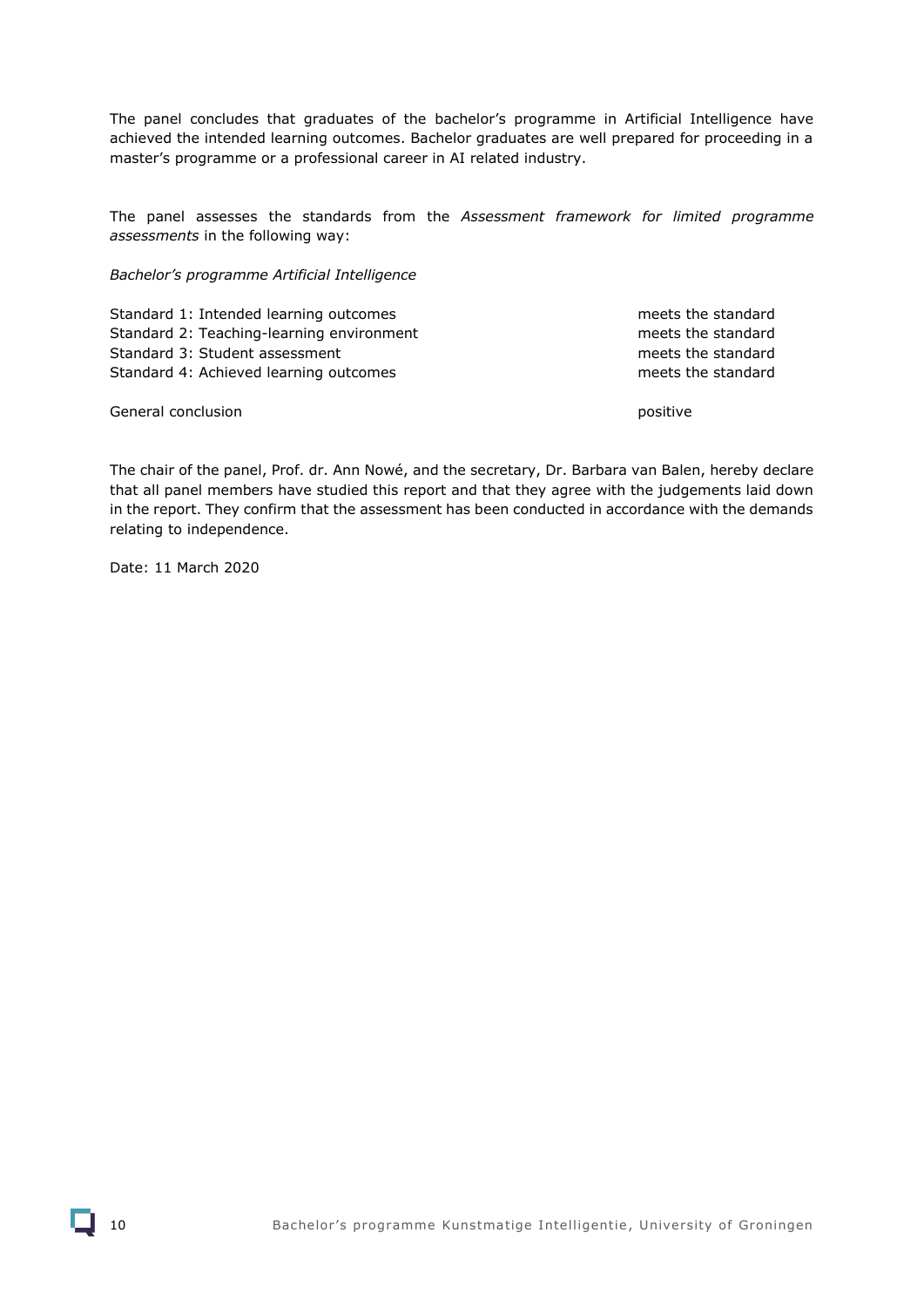# <span id="page-10-0"></span>DESCRIPTION OF THE STANDARDS FROM THE ASSESSMENT FRAMEWORK FOR LIMITED FRAMEWORK ASSESSMENTS

The bachelor's degree programme Kunstmatige Intelligentie (formal CROHO-name. This report uses the international name: Artificial Intelligence) is offered by the Faculty of Science and Engineering (FSE) of the University of Groningen. It is part of the Undergraduate School of Science and Engineering (USSE), which includes all bachelor's programmes of the FSE. The school has a director who reports to the Faculty Board. The programme is supported by a faculty-wide Education Support Centre (ESC), which takes care of all student administration tasks.

# **Standard 1: Intended learning outcomes**

The intended learning outcomes tie in with the level and orientation of the programme; they are geared to the expectations of the professional field, the discipline, and international requirements.

# **Findings**

According to the self-evaluation report, the goal of the bachelor's programme Artificial Intelligence offered by the University of Groningen is to deliver academic individuals who can function professionally in the field of Artificial Intelligence and Cognitive Science or who can take up a master's programme at a more advanced level. The general context of the bachelor's programme profile is formed by the KION Frame of Reference which was compiled by the Dutch academic AI programmes. This document formulates the current Dutch consensus on a national reference framework for Artificial Intelligence in the Netherlands. Graduates of the bachelor's programme Artificial Intelligence are expected to have gained a basic understanding of the eight key areas of Artificial Intelligence and an advanced level of knowledge in at least one of the key areas.

The key areas are defined as:

- Cognitive Science
- Computational Linguistics
- Context of Artificial Intelligence (History, Philosophy, Ethics)
- Intelligent Autonomous Agents and Multi-Agent Systems
- Interaction (Perception, Human-Computer Interaction, Communication)
- Knowledge Representation and Reasoning
- Machine Learning
- Problem Solving (Search, Decision Making, Optimisation)

In addition to these key areas, the students must learn various skills which include, but are not limited to, programming, general academic skills (e.g. presenting, argumentation, academic writing), teamwork, mathematics (statistics and probability theory, linear algebra, calculus, discrete systems processing), and formal logic. They are also expected to acquire knowledge of several additional topics that are connected to Artificial Intelligence, such as Architectures of Cognition, Evolutionary Algorithms and Speech Technology.

The bachelor's programme of the University of Groningen focuses on three specific topics:

- Neuroscience and relation to physical processes
- Cognitive Neuroscience and Computational Modelling
- Robotics and Autonomous Systems.

The specific topics and the clustered final qualifications of the KION frame of reference are elaborated into twelve final qualifications for the bachelor's programme (see Appendix 2). The programme has a scientific orientation. This offers a basis for future careers in academia and research environments as well as in business and industry.

The panel established that the final qualifications meet the requirements of the KION reference framework and are formulated in line with the goal of the programme. They tie in with the Dublin Descriptors for bachelor's degree programmes and therefore sufficiently indicate what could be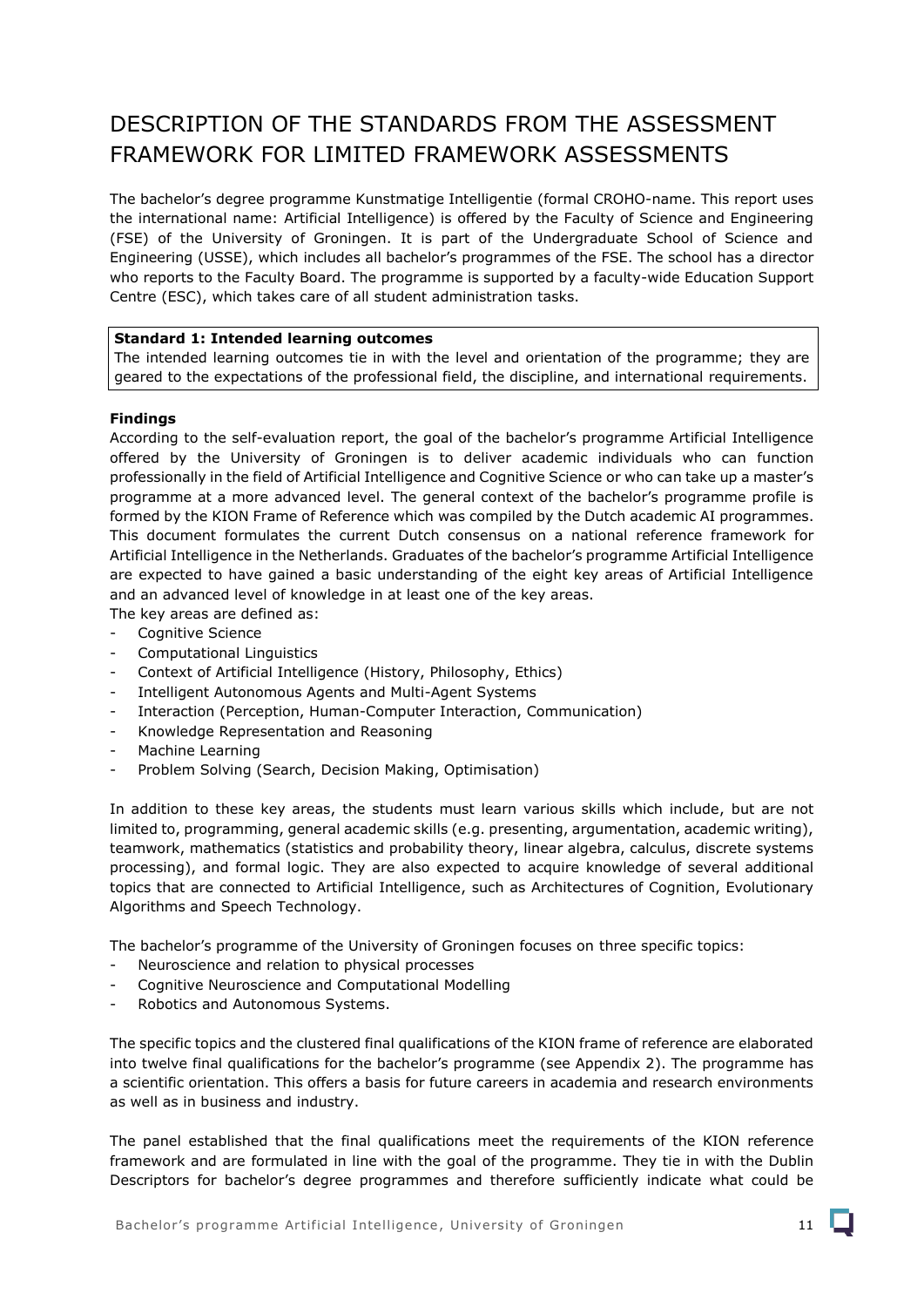expected from students at a bachelor's level. They reflect the content, level and orientation of the bachelor's programme and match the professional field. The panel finds the distinction between the final qualifications of the bachelor's and the master's programmes to be clear.

#### **Considerations**

The panel concluded that the final qualifications of the bachelor's degree programme Artificial Intelligence meet the Dutch qualification framework and the international standards, as indicated by the alignment with the KION reference framework. They sufficiently indicate the academic bachelor's level. The panel established that the programme has a scientific orientation and a specific profile aimed at Cognitive Neuroscience in relation to physical processes, as well as Computational Modelling and Robotics and Autonomous Systems.

#### **Conclusion**

*Bachelor's programme Artificial Intelligence:* the panel assesses Standard 1 as 'meets the standard'.

### **Standard 2: Teaching-learning environment**

The curriculum, the teaching-learning environment and the quality of the teaching staff enable the incoming students to achieve the intended learning outcomes.

#### **Findings**

#### *Curriculum*

The bachelor's programme consists of 180 EC, of which 125 EC are compulsory courses, 15 EC are chosen from a list of practical course units, 15 EC are pre-approved electives and 15 EC are freechoice electives. The programme concludes with a 10 EC bachelor's project.

In the first year, the students receive an overview of Artificial Intelligence and are trained in basic skills such as calculus and linear algebra, logic, linguistics, research-related concepts, cognitive psychology and programming. An additional goal of the first year is selection and orientation. According to the staff and management of the programme, there are indications that students who are unable to learn the named basic skills are less likely to be suited for this programme. Students who obtain less than 45 EC in their first year receive a negative binding study advice and are not allowed to reregister and continue their AI studies within two years from being issued this negative binding study advise.

The second and third years serve as an expansion on the foundations laid in the first year. More advanced topics in the field are addressed, and knowledge gained in the first year is applied. Year 2 contains courses about Knowledge and Agent Technology, Architecture of Intelligence, Advanced Logic, Object-Oriented Programming, Language and Speech Technology, Data Analytics and Communication, Philosophy of Cognitive Science, Neural Networks for Artificial Intelligence, Statistics for AI & CS, and Signals and Systems. There is room for practicals or electives. In year 3 two compulsory courses are offered: Artificial Intelligence 2 and Neurophysics. The students choose electives and practical courses and work on their bachelor project. The programme makes a distinction between two types of electives: pre-approved (15 EC) and free-choice electives (15 EC). The pre-approved electives are courses related to Artificial Intelligence, the free-choice ones can be chosen without restriction (but the courses must be approved by the Board of Examiners).

The programme has segmented its topics into smaller groups of courses that will help the students in developing their skills: learning pathways. It has a rather applied character, so the students carry out practical assignments throughout the courses that are part of these learning pathways. The learning pathways include programming and machine learning, academia and research, mathematics and physics, logic and cognition.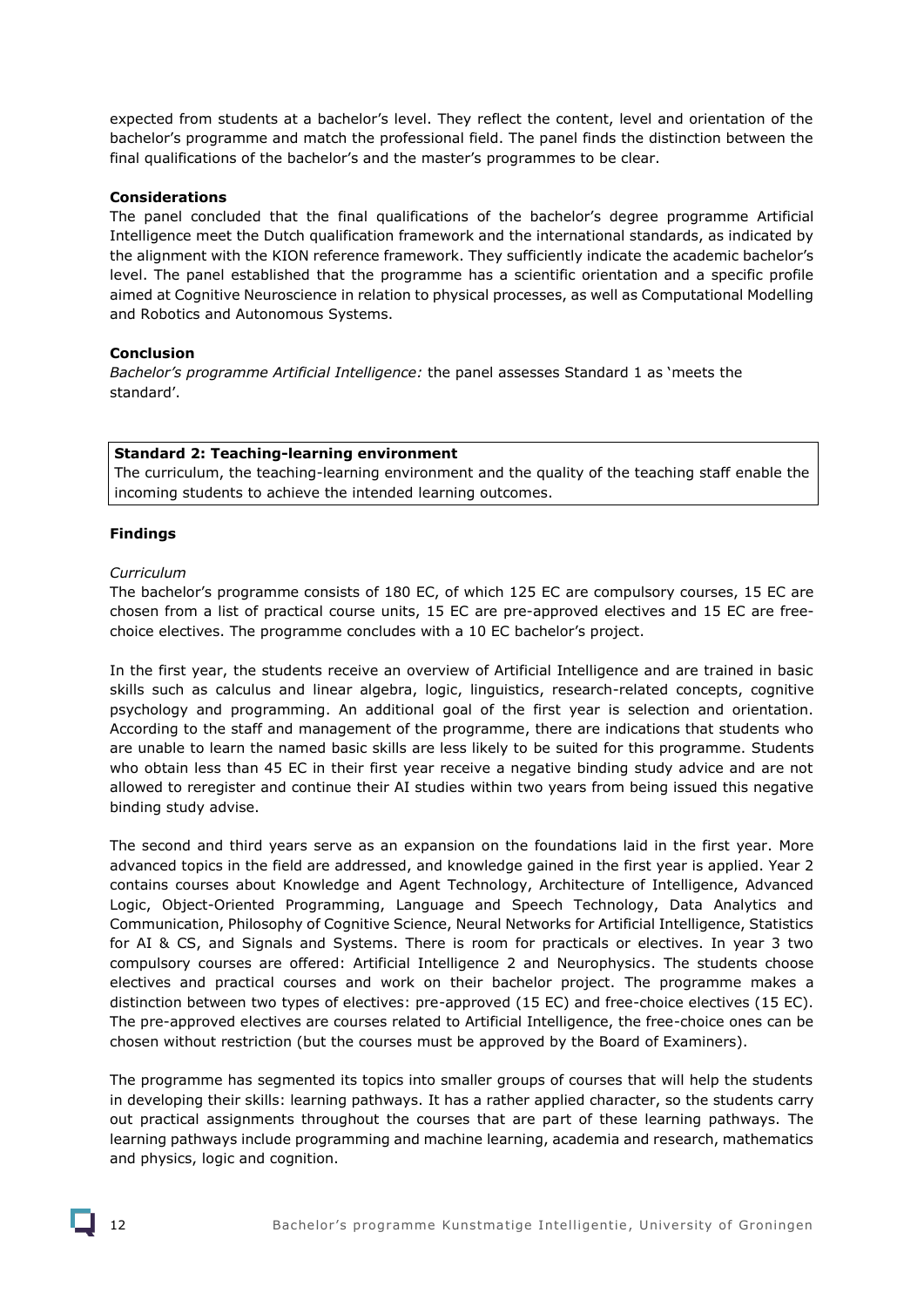The panel established that the curriculum has been built along the lines of the KION frame of reference. It allows students to obtain all necessary skills and knowledge. The structure of the curriculum is supported by the definition of the learning pathways. The panel appreciates the fine balance in the curriculum between basic skills and more advanced technology and between computational and neuro-cognitive content. It noted that all necessary subjects are covered in the bachelor's curriculum. One point of attention is the position of ethics in the curriculum. This issue was discussed with programme management and staff during the site visit. It was mentioned that ethical issues are covered in several courses in the bachelor's programme, but there is a need for a more systematic focus on ethics. The programme management wants to recruit a staff member with a special focus and expertise on this subject. The panel endorses this plan.

The programme is part of the Faculty of Science and Engineering. In 2017 the Faculty changed its name from Faculteit der Wiskunde- en Natuurwetenschappen (FWN) to Faculty of Science and Engineering (FSE) to reflect its international character. All bachelor's degree programmes and nearly all master's degree programmes at the FSE (except for the master's programme in Pharmacy and the Education track of the master's programme in Science Education and Communication) are taught in English, in an international environment.

In line with the educational approach of the University of Groningen and the programme itself, the bachelor's programme Artificial Intelligence is taught in English. This facilitates an international classroom in which students can engage in cross-cultural learning. In addition, the English language serves as a preparation for the very internationally oriented field of AI, as well as the broader field of the ICT sector. For new scientific staff, proficiency in English is one of the criteria on which candidates are selected. International students have to pass an English language test to demonstrate their proficiency.

The panel agrees with the policy of the University of Groningen that, considering the international character of the AI domain and the desired balance of the national and international student and staff population, offering the programme in English, and with an English programme name, ensures the best fit.

#### *Didactics*

The programme's teaching methods are balanced, with both lectures and practical assignments. The general didactic structure of the courses is two or four hours of lectures a week, complemented by a computer practical and/or tutorial. The practicals can range from large programming assignments to working on a presentation about a research topic. The tutorials usually consist of programming on paper, discussing reading materials, or solving mathematical problems. In the first year of the programme, each student is assigned to a Learning Community Group led by a mentor, an advanced AI student. The mentor guides the students through their first months of the study, aiming to develop their study skills, and s/he is also a teaching assistant for two courses: Introduction to AI and Basic Scientific Skills. These learning communities are much appreciated by the students. It makes them feel more secure in the new environment and part of a community.

The panel is very positive about the introduction of the learning communities. It is convinced that these learning communities have a positive influence on the development of learning skills and the study attitude of students. The students get to know each other at an early stage of their studies and keep feeling connected in the subsequent years. The panel noticed that the staff and students form an academic community, which creates a positive learning atmosphere. The didactical approach in the programme is student-centred, meaning that it is more focused on learning and less on teaching.

The students reported that they have many assignments and carry out many projects during their studies. They acknowledged the value of these projects for their skills development and study progress, but they complained about the amount of time these projects cost them. The panel thinks that project work and assignments are a valuable method to support the development of study skills and a successful study attitude, but it would nevertheless recommend that the programme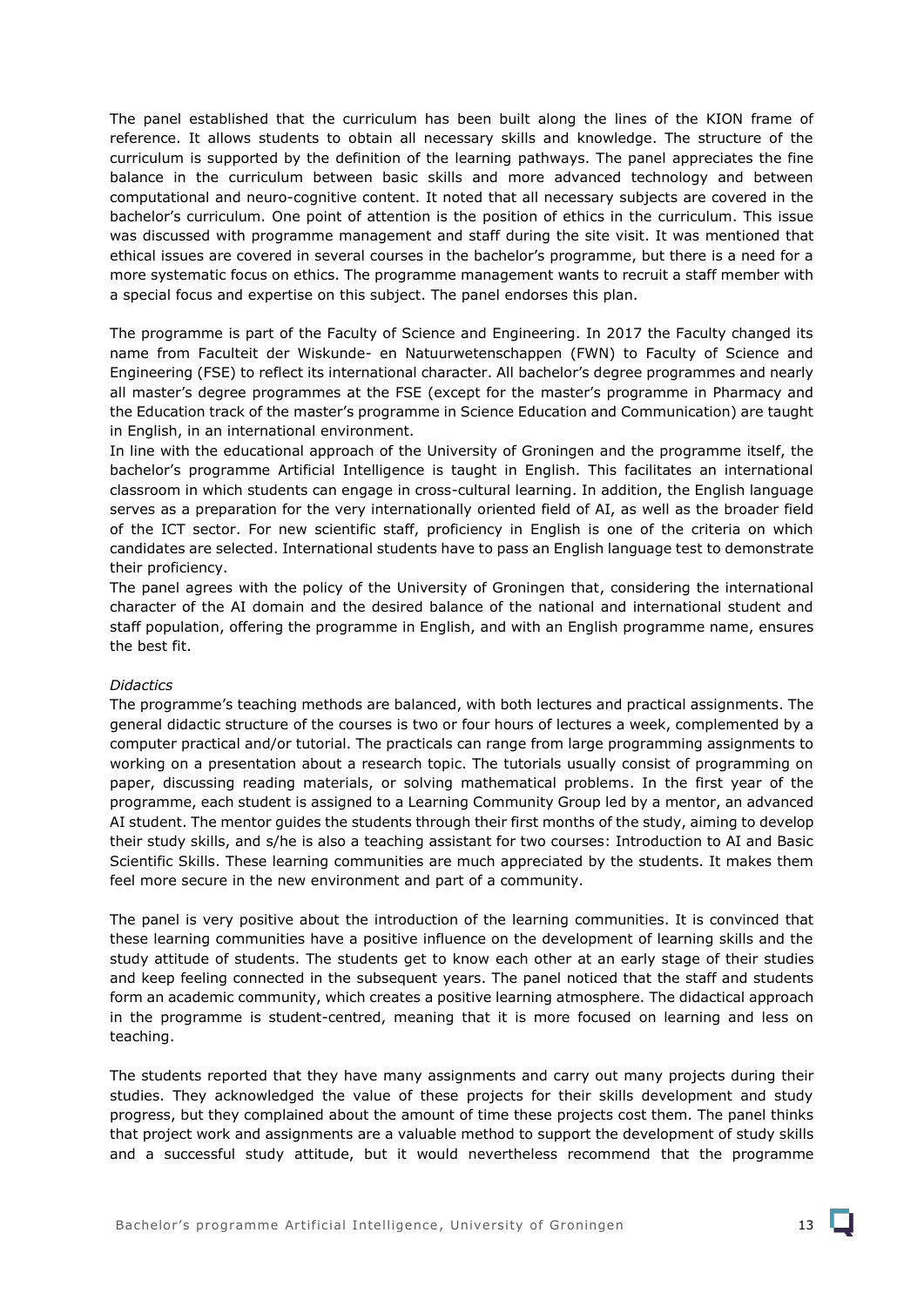management evaluate the balance between written exams, assignments and projects in terms of the students' study load. The timing of the different deadlines should also be carefully monitored.

#### *Student intake, yield and feasibility*

The student intake has grown from 78 in 2012 to 212 in 2018. From the first year that the programme was offered entirely in English, the percentage of international students has been growing. It stabilised in the last few years at around 45-50%.

Due to restrictions on the numbers, the intake in 2019 decreased to 129. The total number of registered students in 2019-2020 is 658. The student drop-out during the first year has in the past been more than 50%, which is considered too high, despite the fact that the first year is also aimed at orientation and selection. The programme has taken several measures to improve its feasibility. The drop-out rate after one year has been gradually reduced to 44% for cohort 2017, which is still high but comparable to other Dutch programmes. Preliminary data shown during the site visit indicate a further reduction to 35% drop-out during the first year of cohort 2018. One of the measures taken is the improvement of promotional activities and information about the content and orientation of the AI programme in particular in regard to the expected level of mathematics. Another measure was the introduction of matching. This matching involves an AI-specific test in addition to general matching for aspiring students introduced by the FSE. The test has proven to provide a good prediction of whether students will pass the first year. The results of the test are not binding.

The programme committee is continuously monitoring whether there are specific course units causing study delay. It noticed that most resits are for course units related to either programming or mathematic skills, which therefore receive continuous attention in relation to study programme feasibility. The panel discussed the feasibility, study yield and drop-out rates with the management, students and staff during the site visit. The yield and the drop-out rates of this programme are comparable to those of other academic degree programmes at Dutch universities. The panel concluded that the programme management is paying sufficient attention to these aspects.

#### *Teaching Staff*

The self-evaluation report of the AI bachelor programme reports a student-staff ratio of about 69 students / 1 teaching fte. The ratio has increased during the last years due to the growth in student numbers. An increase of teaching staff is necessary but cannot be realised in a short time. The expansion of staff always lags a few years behind. The panel observed in speaking with the teaching staff that they manage to teach and guide the increasing student numbers thanks to their strong commitment. The formal and programme management informed the panel that they are exploring several measures to recruit more teaching staff.

During the site visit interviews, the staff demonstrated that they are motivated, enthusiastic and dedicated to providing a high-quality teaching-learning environment. In the panel's opinion, the teaching staff is highly qualified in both teaching and domain-specific research. Their level of English proficiency is good.

The panel was impressed by the efforts put into the guidance of the students by the teaching staff and the teaching assistants.

#### *Facilities*

During the site visit the panel visited the robot labs and computer rooms which are used for and by the AI students. The growth of the student numbers has put some pressure on the facilities, in particular on the use of the robot labs. The programme management has already discussed the capacity problems with the Faculty management, and an extension of the robot lab is planned, which is expected to be sufficient for the current student numbers.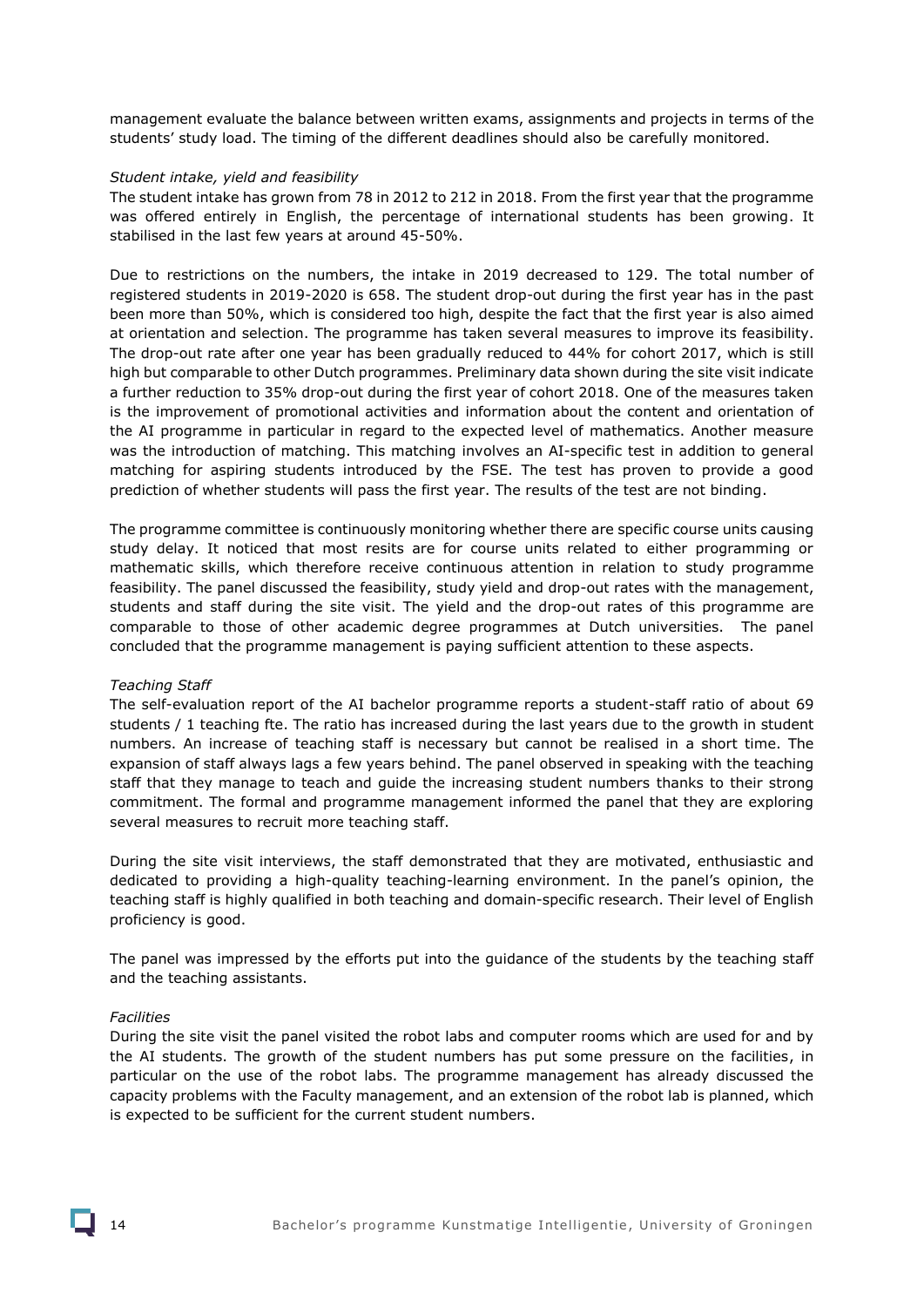The panel held some discussions with the students about the accessibility and capacity of the study advisors. International students spoke highly of the amount of support they receive in this degree programme. The learning communities are very supportive in this regard.

#### **Considerations**

The curriculum of the bachelor's programme Artificial Intelligence enables the students to achieve the final qualifications. The panel found the curriculum to be well developed, managed and implemented, and there is a good alignment between the curriculum and the final qualifications. It established that the curriculum has been built along the lines of the KION frame of reference. This allows students to obtain all necessary skills and knowledge. The structure of the curriculum is supported by the definition of the learning pathways. The panel appreciates the fine balance in the curriculum between basic skills and more advanced technology and between computational and neuro-cognitive content. A point of attention is the position of ethics in the curriculum. The panel endorses the plan to recruit a staff member with a special focus and expertise on this subject. It agrees with the policy of the University of Groningen that considering the international character of the AI domain, and the desired balance of the national and international student and staff population, offering the programme in English ensures the best fit.

The panel very much appreciates the introduction of learning communities in the first year of the programme. The programme furthermore offers a good balance between lectures and practical assignments. The panel would nevertheless recommend that the programme management evaluate the balance between written exams, assignments and projects in the programme in regard to the students' study load.

Although the student drop-out is high and the study yield could be improved, the panel concludes that the programme management pays sufficient attention to these issues and is taking appropriate measures.

The panel noticed that the teaching staff is highly committed. In its opinion they are highly qualified both in teaching and in domain-specific research. Their level of English proficiency is good. The panel was impressed by the efforts put into the guidance of the students by the teaching staff and the teaching assistants.

The increasing student numbers have put some pressure on programme-specific facilities, such as the robot lab. However, the panel learnt that sufficient measures are being taken to improve the situation.

### **Conclusion**

*Bachelor's programme Artificial Intelligence:* the panel assesses Standard 2 as 'meets the standard'.

#### **Standard 3: Student assessment**

The programme has an adequate system of student assessment in place.

#### **Findings**

#### *Assessment procedures*

The assessment procedures of the bachelor's programme Artificial Intelligence are in line with the assessment policy of the FSE, which is based on the university-wide assessment policy. The programme has an assessment plan, which is an overview of all assessments and contains information about the way students are evaluated throughout the degree programme. A variety of assessment types are used, ranging from assignments, interim tests and multiple-choice examinations to reports, oral examinations, presentations and practical work. Examinations take place in two separate examination weeks, after the regular teaching weeks. Re-examinations/resits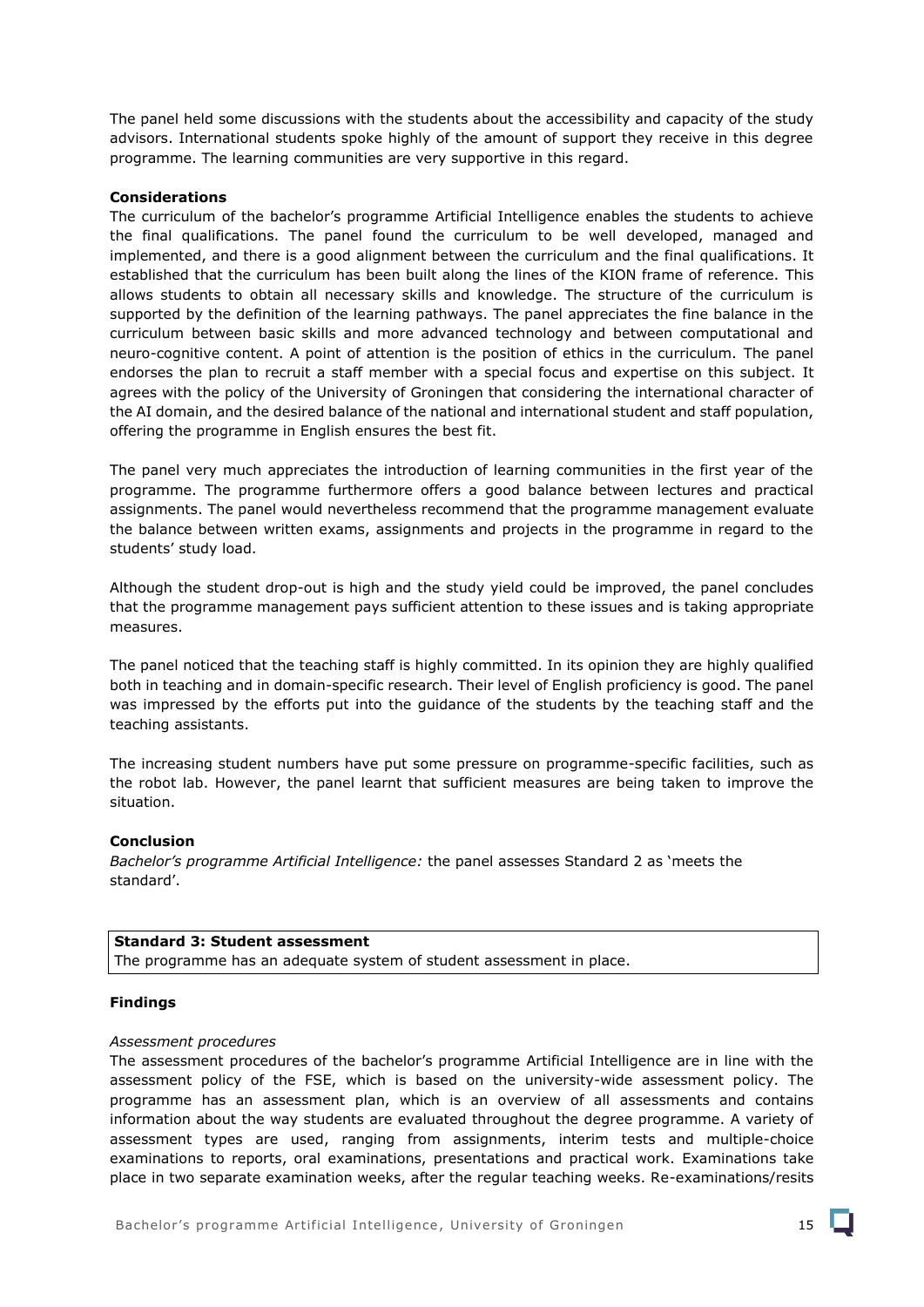take place a week before the examination weeks. During this specific week there are no scheduled programme elements to allow the students the opportunity to take the resit.

The students finish their bachelor degree programme by conducting a 10 EC bachelor's project. This project is a specific form of assessment. Each project is headed by two supervisors, with the first one being an examiner approved by the Board of Examiners. The students start their project by filling in a contract with their supervisors. In this contract the student and supervisor clarify agreements on the deadlines, on the expected output from the project, and who the second supervisor of the project will be. The students have to hand in a proposal. The project should result in a thesis that clearly outlines the relevant literature and describes the results and the methods used.

The procedure prescribes that both supervisors individually assess the student's work and come to a conclusion on its quality. The panel discussed this procedure with the Board of Examiners during the site visit. It came to the conclusion that when students do their thesis work externally, it was possible that an external supervisor who is not appointed as an examiner could be an assessor of the thesis. In reaction to the remarks on this issue, the programme management changed the assessment procedure immediately. External supervisors can advise about the quality of the student's work to an assessor, but the BoE will explicitly check if two formally appointed examiners in fact assess the theses. After checking this procedure, the panel is pleased about the measures taken and concludes that this ensures a correct and independent procedure in all cases.

#### *Quality assurance*

Examinations of each course are checked by a second examiner. Assignments and examinations are graded with a pre-established answer key. The programme also makes use of grading criteria for presentations and papers.

A faculty-wide method to assure the quality of assessment is the Course Unit Assessment Overview (CUAO). In the CUAO, information is stored about the second examiners, the mechanisms in place to assure the quality of the assessment, the modes of assessment, and the links of the assessments to the contents of the course.

The panel studied the Quality Assurance Manual FSE, the assessment plan and some CUAOs. It is convinced that the quality assurance of the assessments in the AI programme is sufficient. The assessment policy is adequate. The panel is positive about the introduction of the CUAOs.

#### *Board of Examiners*

The bachelor's programme AI, the master's programme AI and the master's programme Human-Machine Communication share one Board of Examiners, consisting of four staff members from the Artificial Intelligence Department and an external member. The external member is an employee of the Undergraduate School of Science and Engineering. The Board of Examiners (BoE) is responsible for topics relating to the qualitative assessment of the programme of individual students and the assessment quality of the degree programme itself. It deals with student requests concerning changes in their individual study programme and requests for exemptions, as well as with students who show fraudulent behaviour.

In order to be able to guarantee the quality of assessments of courses and graduation, the BoE checks the quality of a sample of theses and a sample of courses. The panel noticed that the assessment procedures are adequately described and executed, and that the BoE checks 10% of all theses obtained the ILOs, but that the efficiency of the sample checks could be further improved by, for instance, making use of support by the ESC to perform administrative checks and asking the ESC to report to the BoE.

#### **Considerations**

The panel finds the assessment policy of the AI programmes to be adequate. The procedures to assure the quality of assessments are well described. The panel is convinced that the quality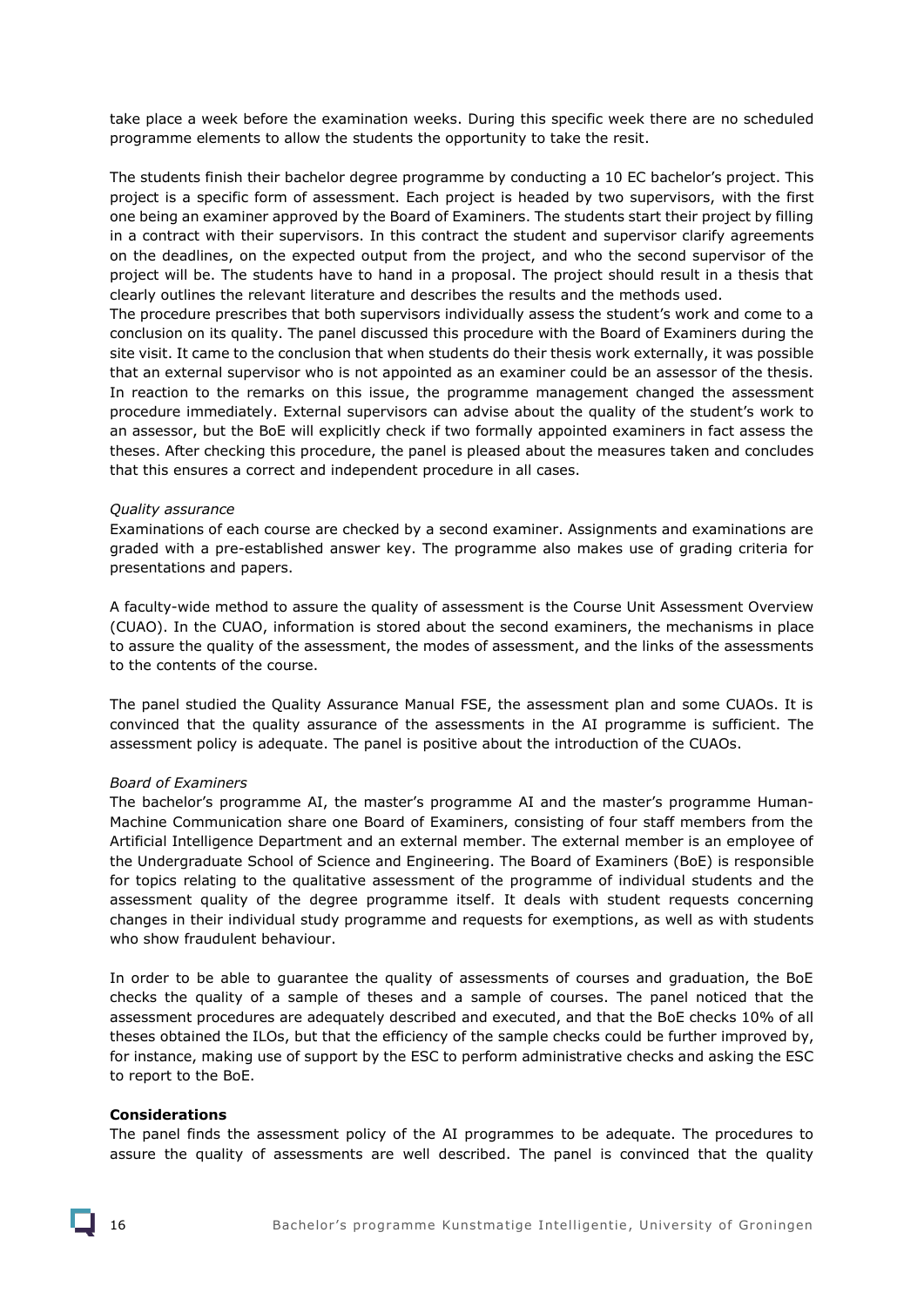assurance of the assessments in the AI programme is sufficient. It is positive about the introduction of the CUAOs.

The assessment procedure of the bachelor's thesis project is well described and adequate. During the site visit it became obvious that the assessment procedure for bachelor's theses left some room for misunderstanding about the competences of external examiners. The programme management has immediately taken measures to resolve this.

The panel established that the Board of Examiners is performing its legal duties and tasks. The BoE checks 10% of all theses, which is sufficient. The efficiency of the sample checks could be further improved.

#### **Conclusion**

*Bachelor's programme Artificial Intelligence:* the panel assesses Standard 3 as 'meets the standard'.

### **Standard 4: Achieved learning outcomes**

The programme demonstrates that the intended learning outcomes are achieved.

#### **Findings**

In order to establish whether the graduates of the bachelor's programme AI demonstrate that the final qualifications are achieved, the panel checked whether all final qualifications are covered in the courses and accompanying assessments that make up the curriculum. It concluded that the curriculum ensures that the graduates have achieved the final qualifications.

The panel studied a selection of fifteen bachelor's theses and the assessment forms. It agreed with the assessments of all theses. It concluded that the theses showed that the students are on an academic level, able to analyze problems, critically review scientific results and communicate about them. The theses show that the students have the capability to perform a theoretically founded experiment or produce a design and report on this. The graduates are well prepared for the master's programme AI, which was confirmed by the master's students in the interview during the site visit. The panel concluded that the quality of the studied bachelor's theses indicates that the graduates have achieved the final qualifications of the bachelor's programme. It was impressed by the number of bachelor's theses (23 between 2013-2018) that resulted in co-authored publications. This illustrates the good academic level the graduates have achieved.

The self-evaluation report indicates the percentage of graduates who proceed to the master's degree programme in Groningen is decreasing. From the graduated students in the period 2008-2015, 64% continued with the master's programme AI or HMC at Groningen, 3.2% started one of these master's but dropped out, 19% choose to do a master's programme at another university, and 13.8% did not continue with a master's programme.

Students can choose to proceed with any AI master's programme in the Netherlands or can choose a master's programme in a different discipline. They also very easily find employment on the labour market in their line of expertise and at their achieved level. According to the panel, the programme provides the students with a broad basis which enables them to pursue a career in both research and industry.

# **Considerations**

The panel concludes that graduates of the bachelor's programme in Artificial Intelligence have achieved the intended learning outcomes. They are well prepared for a master's programme or a professional career in an AI-related industry.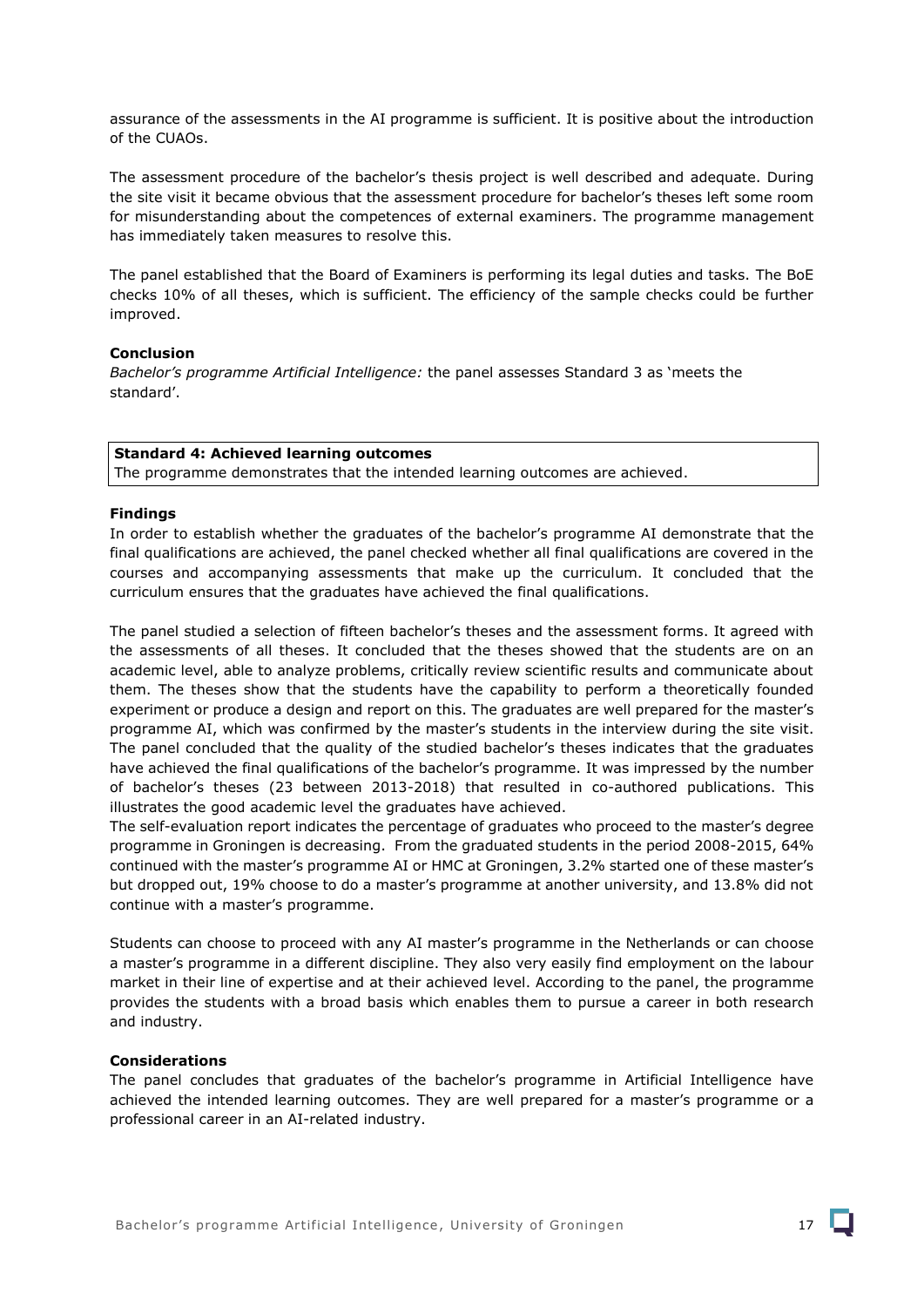# **Conclusion**

*Bachelor's programme Artificial Intelligence:* the panel assesses Standard 4 as 'meets the standard'.

# GENERAL CONCLUSION

The panel judged that the bachelor's programme in Artificial Intelligence offered by the University of Groningen meets all standards of the NVAO assessment framework for limited programme assessment. It therefore advises positively about the re-accreditation of the programme.

# **Conclusion**

The panel assesses the *bachelor's programme Artificial Intelligence* as 'positive'.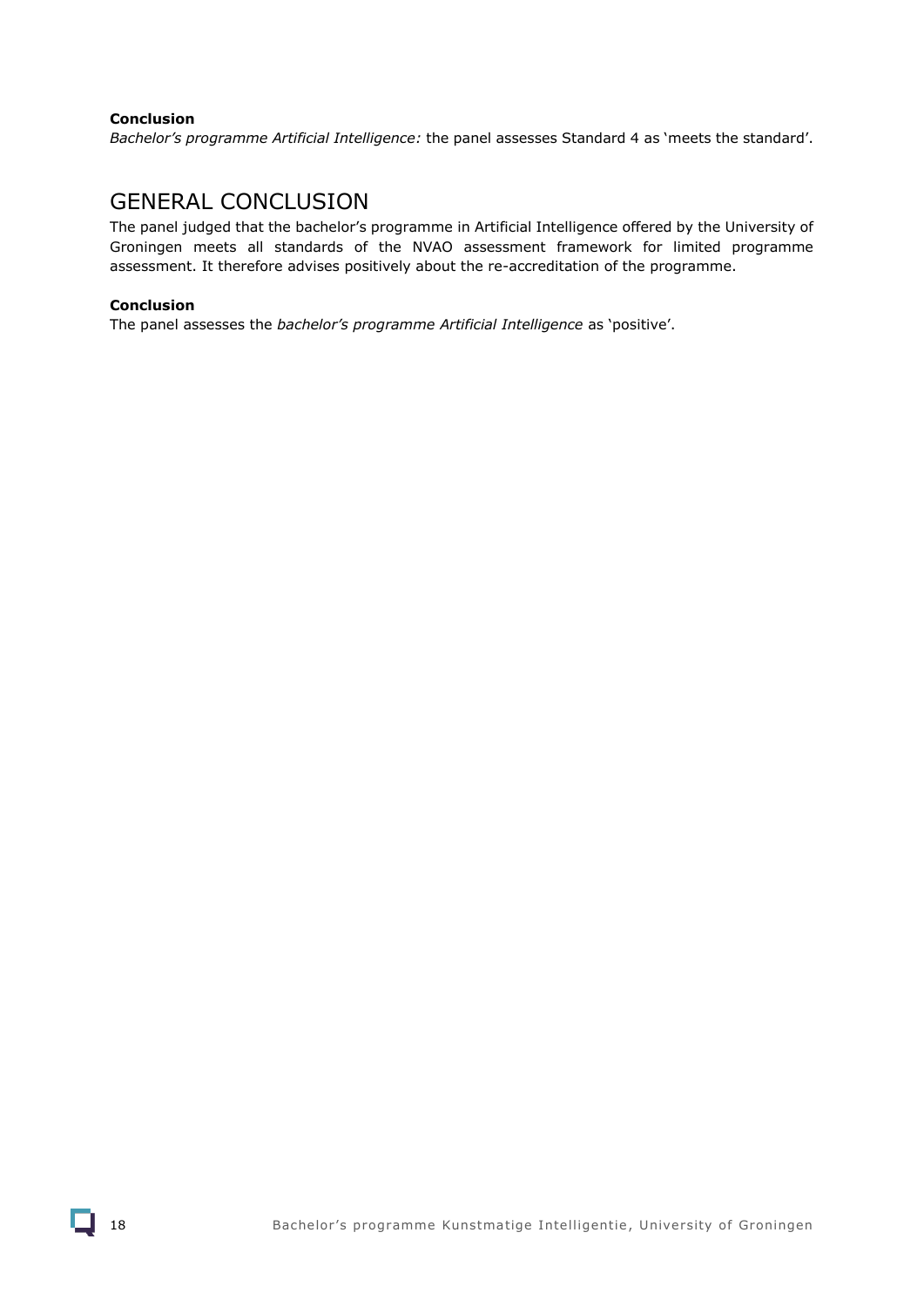# <span id="page-18-0"></span>**APPENDICES**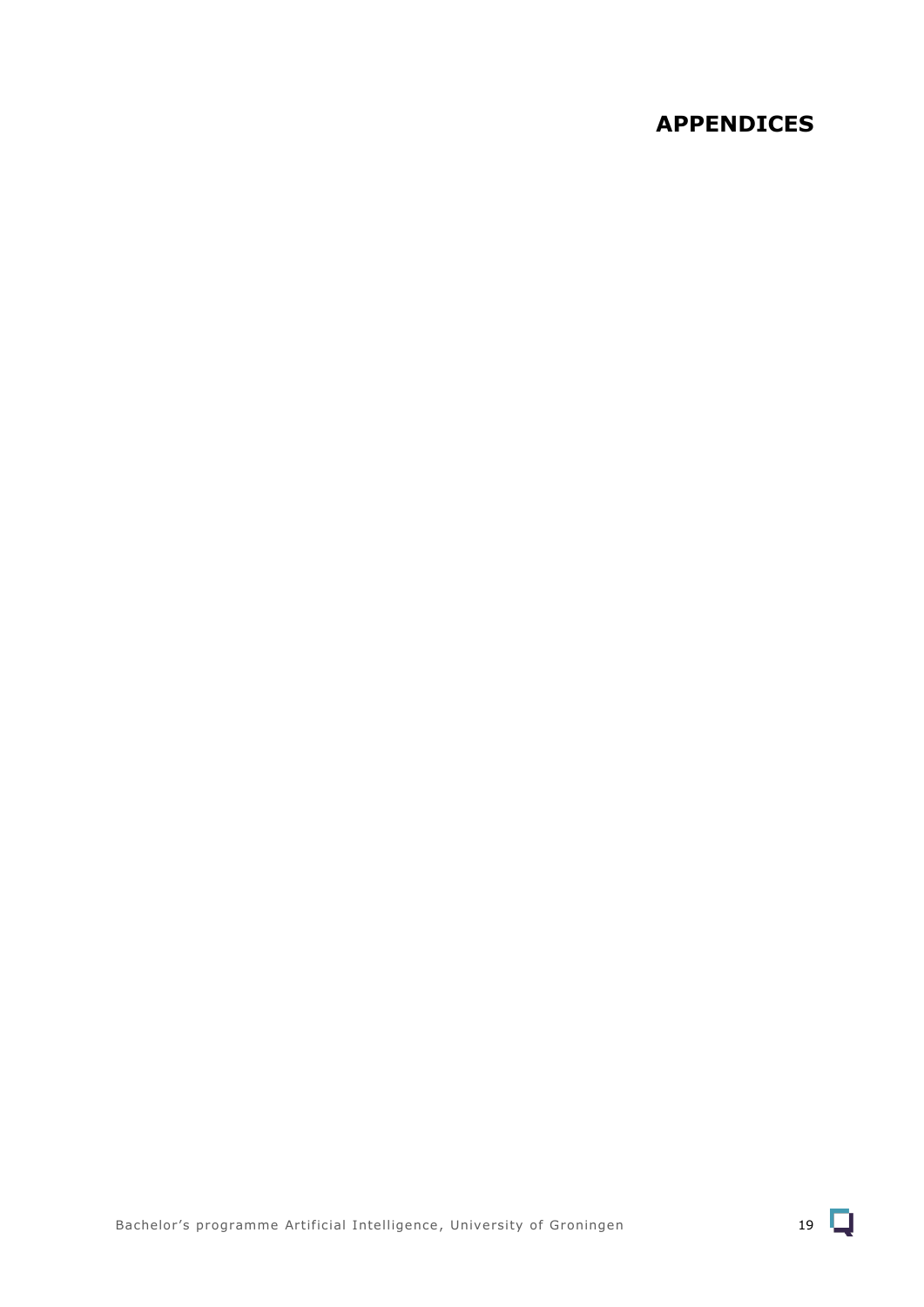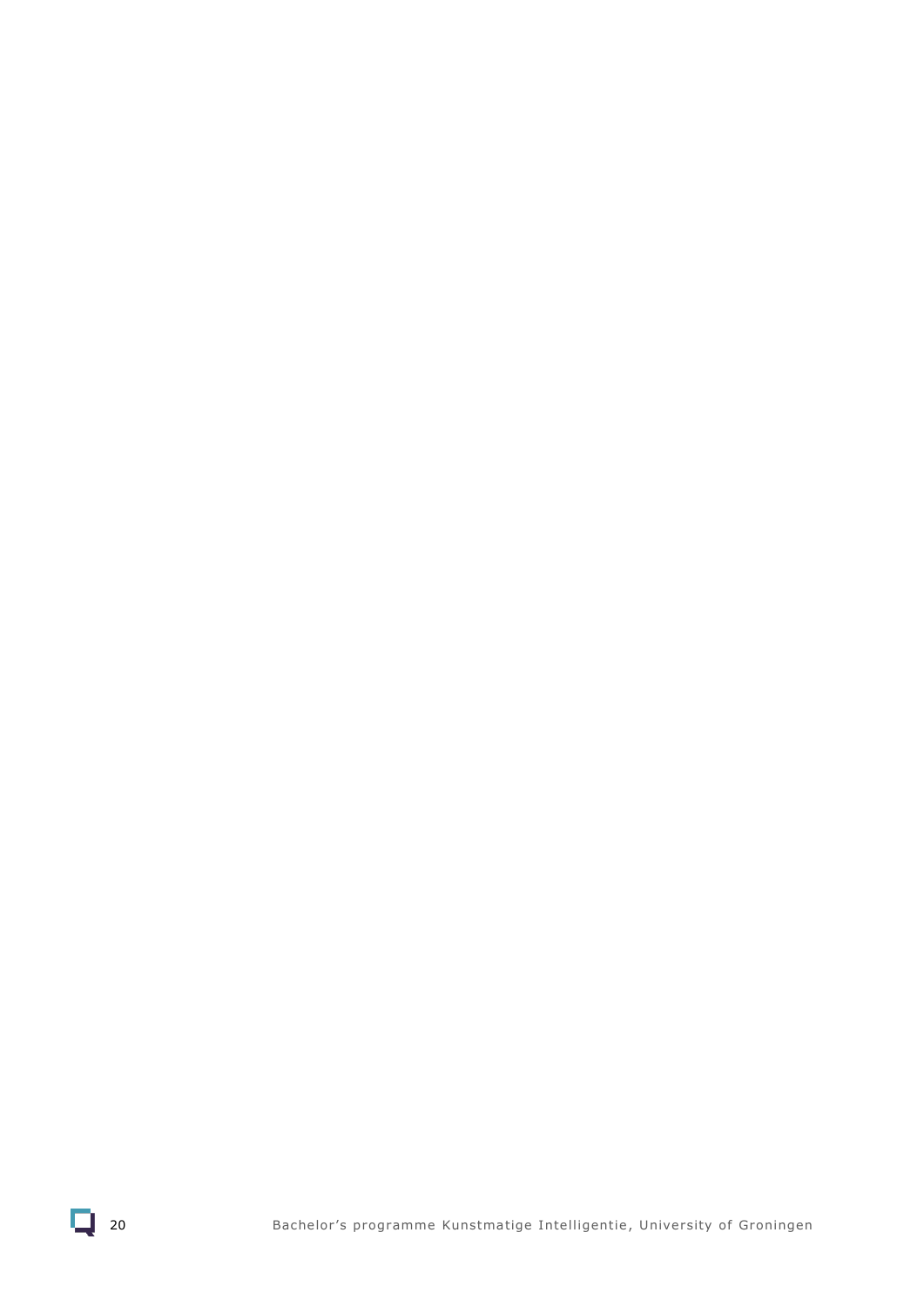# <span id="page-20-0"></span>APPENDIX 1: DOMAIN-SPECIFIC FRAMEWORK OF REFERENCE

# **Frame of Reference: Bachelor's and Master's Programmes in Artificial Intelligence** *The Dutch Perspective* [For author names and article, see: [https://pure.uva.nl/ws/files/29809664/KION\\_FoR\\_2018\\_Final.pdf](https://pure.uva.nl/ws/files/29809664/KION_FoR_2018_Final.pdf) ]<sup>1</sup>

October 16th, 2018

This document is an update of the 2013 Frame of Reference as developed by the KION<sup>2</sup> task force on Curricula for Artificial Intelligence, which was based on:

• Artificial Intelligence Academic Programmes in the Netherlands - A State of the Art report, Quality Assurance Netherlands Universities, 2015<sup>3</sup>

• Computer Science Curricula 2013: Curriculum Guidelines for Undergraduate Degree Programs in Computer Science, The Joint Task Force on Computing Curricula, Association for Computing Machinery (ACM), & IEEE Computer Society, December 20, 2013, p. 221-229<sup>4</sup>

• The Onderwijs- en Examenregelingen (OER) of the bachelor's and master's programmes in Artificial Intelligence administered by the Dutch Universities.

• Tuning Educational Structures in Europe<sup>5</sup> , European project, 2000-2004.

# **1 | INTRODUCTION**

This document is an update of the 2013 frame of reference for the Dutch University programmes included in the category Artificial Intelligence of the Dutch register of higher education programmes  $(CROHO)^6$  This frame of reference defines the fields covered by the term Artificial Intelligence as well as the common goals and final qualifications of these programmes.

Artificial Intelligence is a relatively young field. The birth of Artificial Intelligence research is often dated in 1956, when the founding fathers of AI met at the Dartmouth Conference. The history of teaching Artificial Intelligence as a separate discipline is much shorter still, starting in the Netherlands in the early '90's. Consequently, a frame of reference for Artificial Intelligence is still actively developing both in the national and the international context. This document formulates the current Dutch consensus on a national frame of reference for Artificial Intelligence in the Netherlands.

Intelligence is often defined as the ability to reason with knowledge, to plan and to coordinate, to solve problems, to perceive, to learn and to understand language and ideas. Originally these are typical properties and phenomena associated with the human brain, but they can also be investigated without direct reference to the natural system. Both ways of studying intelligence either can or must use computational modelling. The term Artificial Intelligence as used in this document refers to the study of intelligence, whether artificial or natural, by computational means.

### **1.1 KION: Artificial Intelligence in the Netherlands**

The current Dutch Artificial Intelligence programmes were mostly started in the nineties in an interdisciplinary context. Originally they were known under a variety of names such as Cognitive Science (Cognitiewetenschap), Applied Cognitive Science (Technische Cognitiewetenschap), Knowledge Engineering (Kennistechnologie), Cognitive Artificial Intelligence (Cognitieve Kunstmatige Intelligentie) as well as Artificial Intelligence (Kunstmatige Intelligentie).

-

<sup>&</sup>lt;sup>1</sup> The authors like to acknowledge the authors of the 2006 and 2013 Frame of Reference for their work; major parts of this document are still built on their original vision.

<sup>2</sup> Kunstmatige Intelligentie Opleidingen Nederland

<sup>3</sup> www.qanu.nl/en/state-of-the-art-reports (last visited in March 2018)

<sup>4</sup> www.acm.org/education/curricula-recommendations (last visited in March, 2018)

<sup>5</sup> www.unideusto.org/tuning/ (last visited in February 2018)

<sup>6</sup> Centraal Register Opleidingen Hoger Onderwijs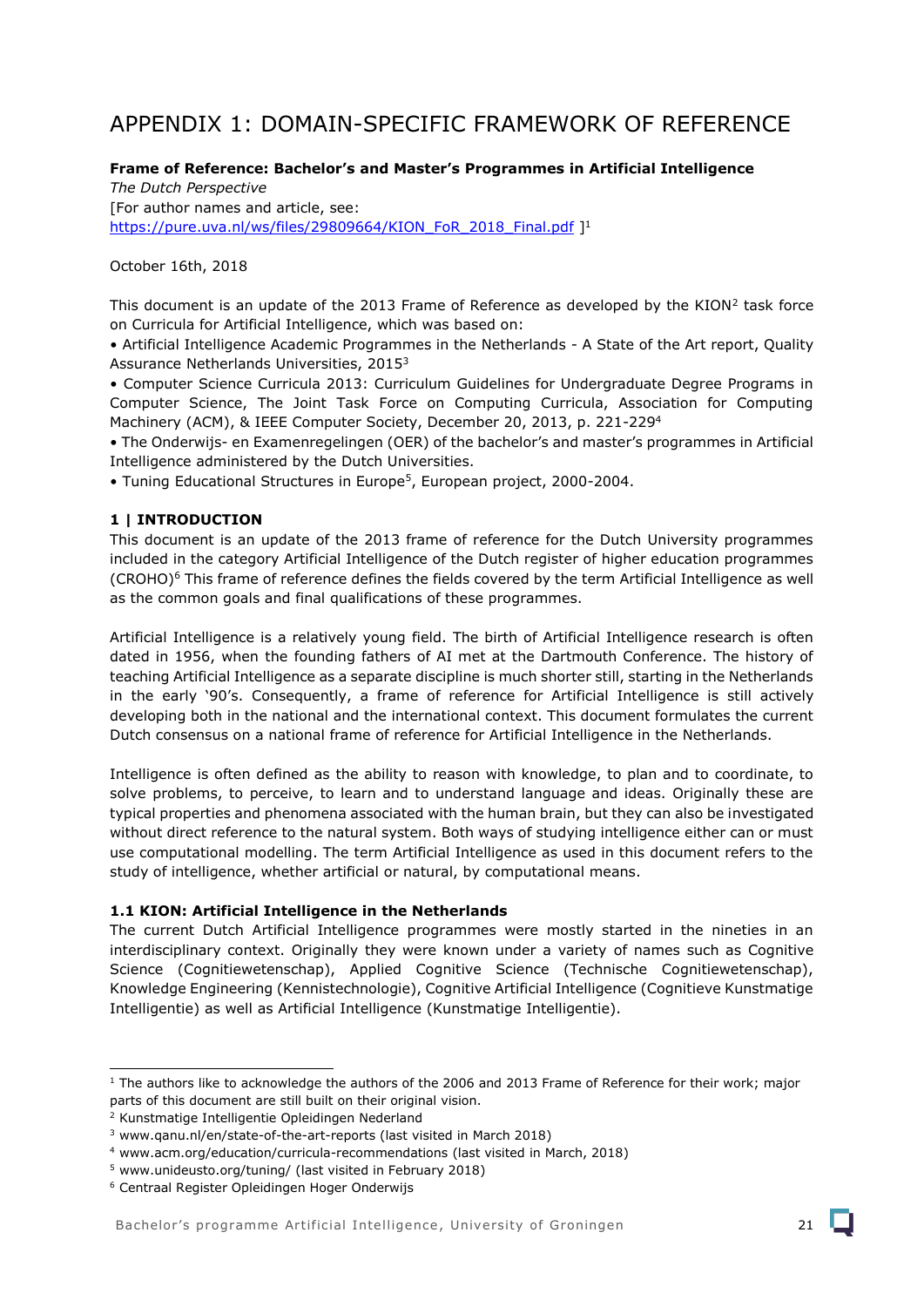In 1999, the number of recognised labels in the CROHO was reduced, and the aforementioned study programmes were united under the name Artificial Intelligence<sup>7</sup> . Initially, this was an administrative matter that did not influence the content of the curricula. It did mean, however, that from then on cognitive science (as the study of natural intelligence) and artificial intelligence (as a formal approach to intelligence) were shared under the heading of Artificial Intelligence. The above mentioned definition of Artificial Intelligence as the study of natural and/or artificial intelligence by computational means was then agreed upon. The KION (Kunstmatige Intelligentie Opleidingen in Nederland) was formed as a discussion and cooperation platform for the united programmes.

Starting in 2002, all university-level study programmes in the Netherlands were divided into a bachelor's and a master's phase. KION took this as an opportunity to agree upon a common kernel of subjects that would be constituent of every Dutch Artificial Intelligence bachelor's programme, with the aim of advancing an adequate fit of all Dutch bachelor's programmes to all Dutch master's requirements.

Since then, some degree programmes have changed their names for specification and/or marketing purposes. The Human-Machine Communication degree programme in Groningen joined the KION framework soon after the start, in 2004. In 2013, the VU changed the name of its bachelor's in Kunstmatige Intelligentie to Lifestyle Informatics, to better fit their human-oriented approach to AI, which helped to attract a new population of students (including a higher proportion of female students). However, from 2019 on, the bachelor's programme will be taught in English under the name Artificial Intelligence (with a track in Intelligent Systems and a track in Socially Aware Computing). Furthermore, in 2017, Maastricht renamed its bachelor's programme to Data Science & Knowledge Engineering, and changed its master's programme in Operations Research programme to Data Science for Decision Making, to enable more synergy with its master's AI programme. A full list of the degree programmes that are a member of the KION can be found in section 1.2.

During the last decade new developments in Artificial Intelligence (AI) have become increasingly visible to society and the general public. Most appealing successes like IBM's Watson performance and Google's DeepMind victory in AlphaGo, have globally drawn attention. In business, AI's impact on massive data-mining applications in consumer markets may even more revolutionise the use of AI in everyday life.

The successes in the field of AI have not gone unnoticed in the Dutch educational AI programmes. There has been a substantial increase in the intake of virtually all Dutch AI programmes, reflecting the awareness of the growing potential of AI by talented students. In addition, several Dutch programmes are now taught in English, attracting students from all over the world. At some Universities, the substantial growth has led to measures to maintain quality, e.g. by introducing a Binding Study Advice or even by imposing a Numerus Fixus (Radboud University and University of Amsterdam in September 2018; other Universities are likely to follow in 2019).

The prospects of a career in AI, directly or via business-related spin-offs, are very promising; we therefore have to be prepared to face the challenge of keeping quality of our AI programmes during upcoming years, while offering enough capacity to train professionals to fulfil the future needs of society in implementing AI-based solutions.

The following degree programmes are a member of the Kunstmatige Intelligentie Overleg Nederland:

# **1.2.1 Bachelor's Programmes of the KION**

The following Bachelor's programmes are a part of the KION:

- B Artificial Intelligence, Radboud Universiteit Nijmegen (CROHO: 56945)
- B Data Science and Knowledge Engineering, Universiteit Maastricht (CROHO: 50300)
- B Kunstmatige Intelligentie, Rijksuniversiteit Groningen (CROHO: 56981)
- B Kunstmatige Intelligentie, Universiteit van Amsterdam (CROHO: 56981)

<sup>-</sup><sup>7</sup> In Dutch: Kunstmatige Intelligentie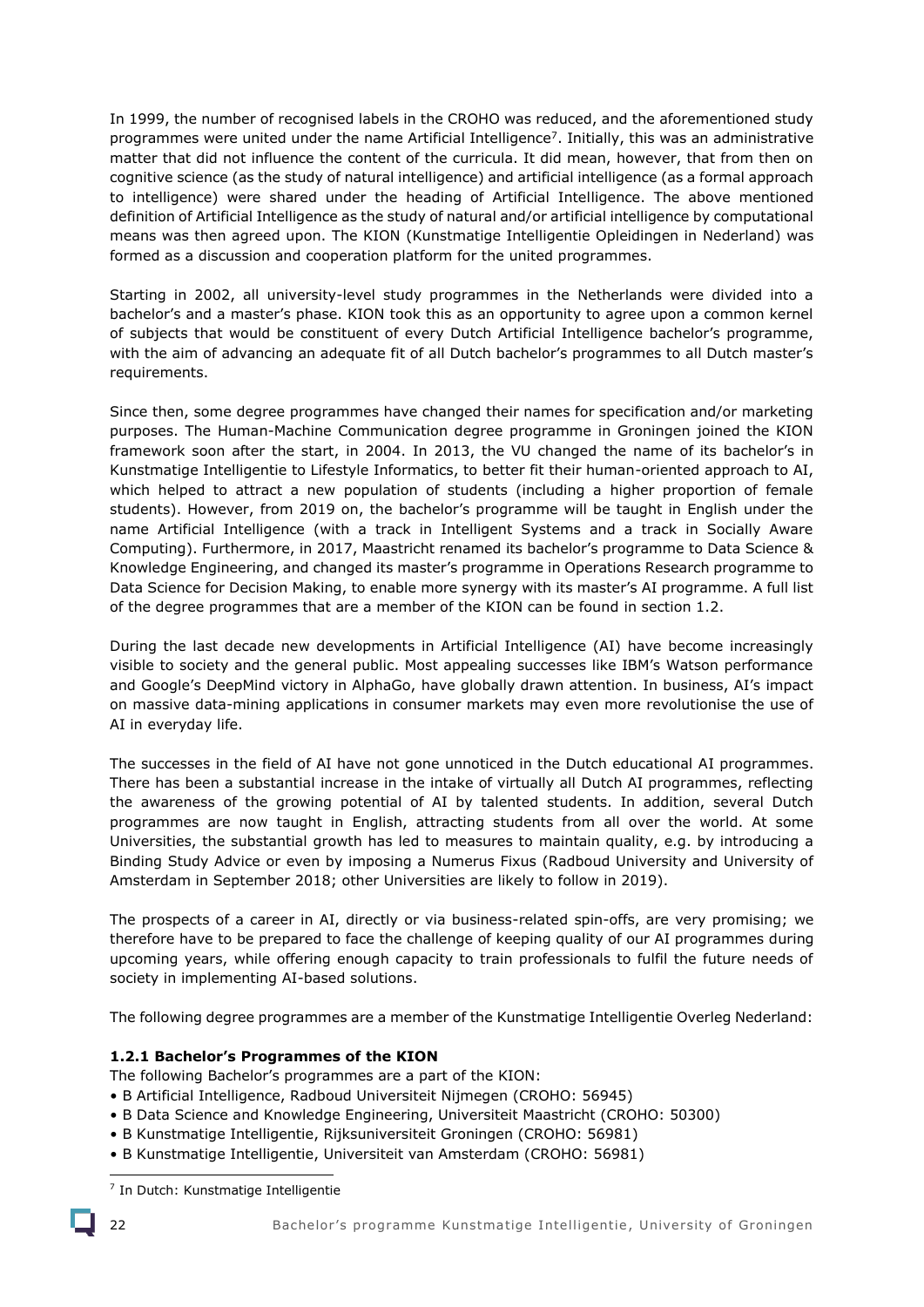- B Kunstmatige Intelligentie, Universiteit Utrecht (CROHO: 56981)
- B Artificial Intelligence, Vrije Universiteit Amsterdam (CROHO: 56983)

# **1.2.2 Master's Programmes of the KION**

- The following Master's degree programmes are a part of the KION:
- M Artificial Intelligence, Radboud Universiteit Nijmegen (CROHO: 66981)
- M Artificial Intelligence, Rijksuniversiteit Groningen (CROHO: 66981)
- M Artificial Intelligence, transnationale Universiteit Limburg (CROHO: 66981)
- M Artificial Intelligence, Universiteit Utrecht (CROHO: 66981)
- M Artificial Intelligence, Universiteit van Amsterdam (CROHO: 66981)
- M Artificial Intelligence, Vrije Universiteit Amsterdam (CROHO: 66981)
- M Data Science for Decision Making, transnationale Universiteit Limburg (CROHO: 60125)
- M Human-machine Communication, Rijksuniversiteit Groningen (CROHO: 60653)

# **1.3 Aim of this Document**

Now that the Dutch Artificial Intelligence programmes are coming up for accreditation in 2019, KION feels that the essence of the 2013 Frame of Reference is still valid, but in definite need of an update. However, this document is not intended purely as a description of the current status quo. Rather, it aims to provide an account of what an Artificial Intelligence programme should provide as a minimum (the communal requirements for every study programme called Artificial Intelligence), and how it can extend this basis to distinguish itself from other Artificial Intelligence programmes.

Agreement among the Dutch Artificial Intelligence programmes upon the contents of this document will advance both the equivalence of these programmes, and the understanding on existing and possible profiles within Artificial Intelligence programmes. Moreover, it is hoped that this document will also be a starting point for defining international standards for Artificial Intelligence programmes.

# **2 | PROGRAMME CHARACTERISTICS**

This section describes definitions regarding the build-up of bachelor's and master's programmes.

#### **2.1 Areas, Courses, Modules and Topics**

A bachelor's programme in Artificial intelligence is organised hierarchically into three levels. The highest level of the hierarchy is the area, which represents a particular disciplinary subfield. The areas are broken down into smaller divisions called modules, which represent individual thematic units within an area. A module may be implemented as a complete course, be covered in part of a course, or contain elements from several courses. Each module is further subdivided into a set of topics, which are the lowest level of the hierarchy. The modules that implement the particular programme (or curriculum) are together referred as the 'body of knowledge'.

# **2.2 Core and Elective Courses**

-

By insisting on a broad consensus in the definition of the core, we hope to keep the core as small as possible, giving institutions the freedom to tailor the elective components of the curriculum in ways that meet their individual needs. The core is thus not a complete programme. Because the core is defined as minimal, it does not, by itself, constitute a complete undergraduate curriculum. Every undergraduate programme must include additional elective courses relating to the body of knowledge. This report does not define what those courses should be, but does enumerate options in terms of modules.

# **2.3 Assessing the Time Required to Cover a Course**

To give readers a sense of the time required to cover a particular course, a metric must be defined that establishes a standard of measurement. No standard measure is recognised throughout the world, but within the European Community agreement has been reached upon a uniform European Credit Transfer System<sup>8</sup> (ECTS) in which study load is measured in European Credits (ECs). One EC

<sup>8</sup> https://ec.europa.eu/education/resources/european-credit-transfer-accumulation-system\_en (last visited on May 4, 2018)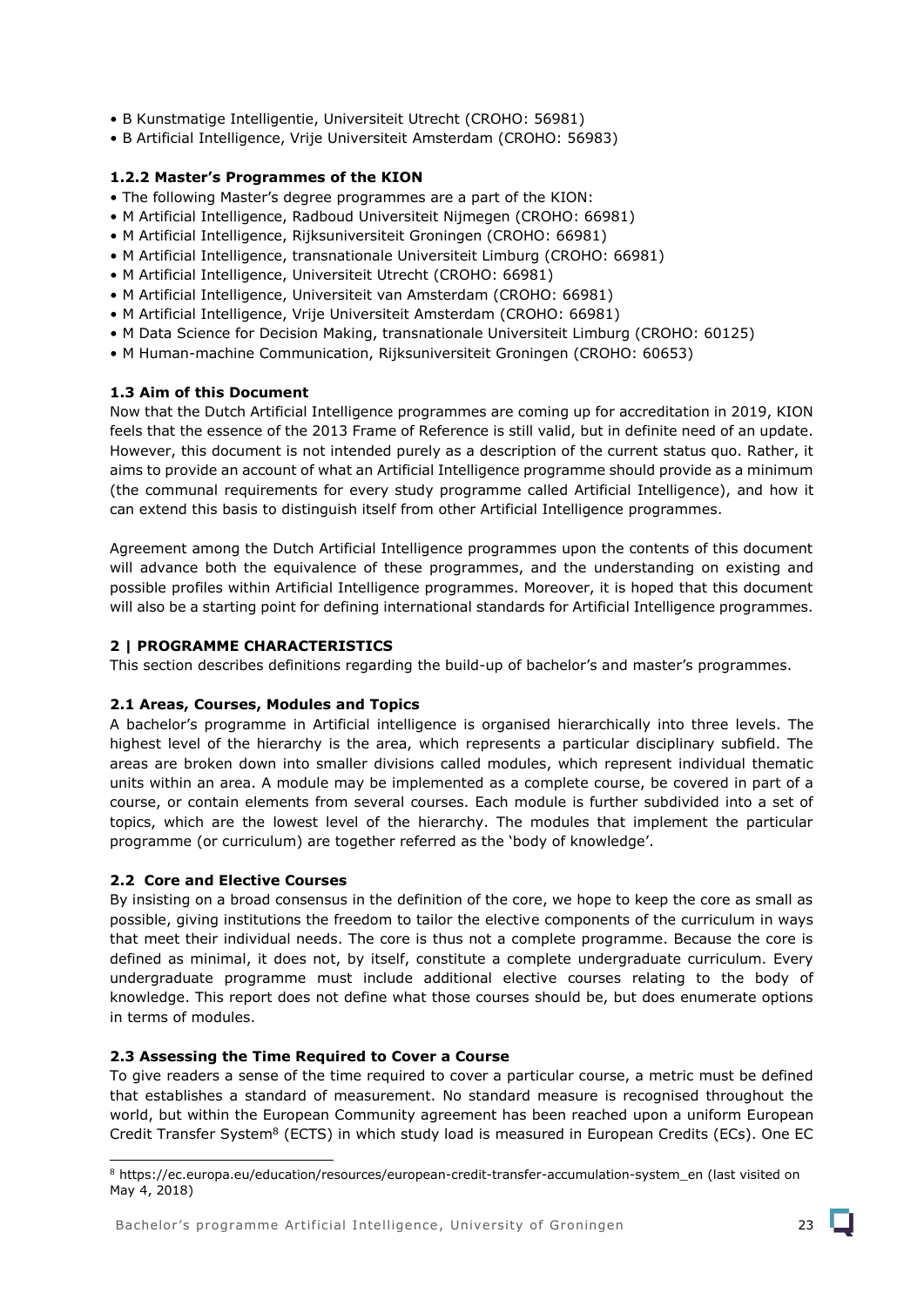stands for 28 hours of study time and a full year of study is standardised at 60 EC. In this document, we shall use the EC metric as the standard of measurement for study load.

# **2.4 Coping with Change**

An essential requirement of any Artificial Intelligence degree is that it should enable graduates to cope with-and even benefit from-the rapid change that is a continuing feature of the field. But how does one achieve this goal in practice? At one level, the pace of change represents a challenge to academic staff who must continually update courses and equipment. At another level, however, it suggests a shift in pedagogy away from the transmission of specific material, which will quickly become dated, toward modes of instruction that encourage students to acquire knowledge and skills on their own.

Fundamentally, teaching students to cope with change requires instilling an attitude that promotes continued study throughout a career in those students. To this end, an Artificial Intelligence curriculum must strive to meet the following challenges:

- Adopt a teaching methodology that emphasises learning as opposed to teaching, with students continually being challenged to think independently.
- Assign challenging and imaginative exercises that encourage student initiative.
- Present a sound framework with appropriate theory that ensures that the education is sustainable.
- Ensure that equipment and teaching materials remain up to date.
- Make students aware of information resources and appropriate strategies for staying current in the field.
- Encourage cooperative learning and the use of communication technologies to promote group interaction.
- Convince students of the need for continuing professional development to promote lifelong learning.
- Provide students with awareness of potential ethical and legal issues the field of Artificial Intelligence.

# **3 | SHARED IDENTITY**

#### **3.1 Common Role**

Apart from the roles academics usually perform in society students of Artificial Intelligence are educated to enrich society with the benefits a formalization of intelligence and intelligent phenomena can provide. In particular this entails that an alumnus of Artificial Intelligence can contribute to the understanding and exploitation of natural and artificial intelligence. This may lead to new technologies but it may also enrich designs, products, and services with intelligence so that they are more effective, more reliable, more efficient, safer, and often require less natural resources. This role, in combination with the interdisciplinary nature of the field, requires the Artificial Intelligence alumnus to be able to contribute to interdisciplinary teams and, in many cases function as an intermediate who facilitates the interaction of (other) domain specialists.

# **3.2 Common Requirements**

Artificial Intelligence is a broad discipline and many approaches to the study of intelligent phenomena are justified and fruitful. Curricula are therefore often different from their siblings in emphasis, goals, and capabilities of their graduates. Yet they have much in common. Any reputable Artificial Intelligence programme should include each of the following aspects.

1. Essential and foundational underpinnings of the core aspects of intelligence. These must be founded on empirical efforts and based on a formal theory, and they may address professional values and principles. Regardless of their form or focus, the underpinnings must highlight those essential aspects of the discipline that remain unaltered in the face of technological change. The discipline's foundation provides a touchstone that transcends time and circumstances, giving a sense of permanence and stability to its educational mission. Students must have athorough grounding in that foundation.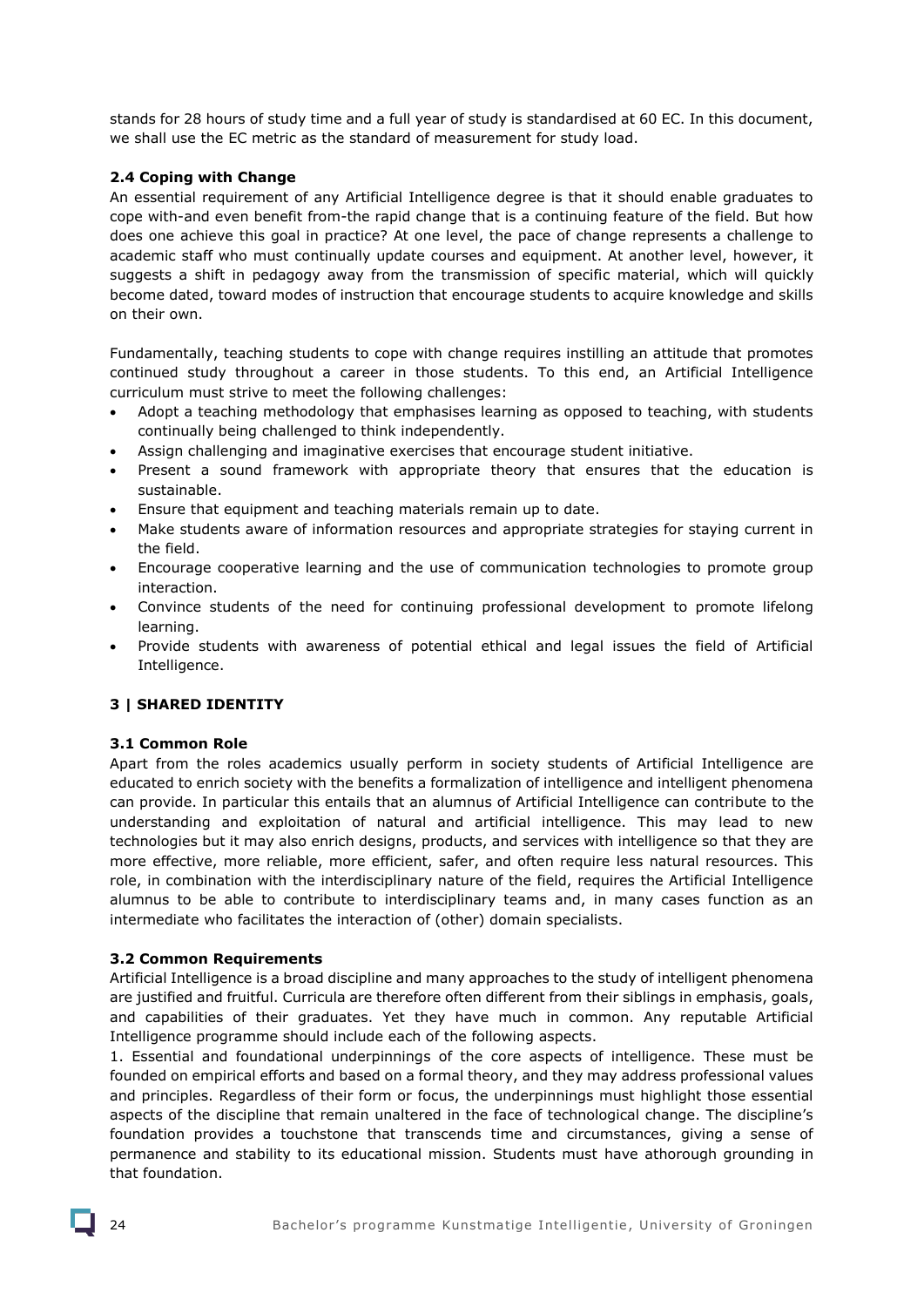2. A foundation in the core concepts of modelling and algorithms for implementing intelligence. The construction and use of models (simplified, abstracted and dynamic representations of some phenomenon in reality) is common to many sciences. In Artificial Intelligence, however, model building is central: the field of Artificial Intelligence may actually be defined as trying to model aspects of (formal or natural) intelligence and knowledge. Moreover, models within Artificial Intelligence have specific characteristic: they are computational and therefore necessarily mathematical or formal. Artificial Intelligence-graduates must therefore be able to work with (computational) models at different levels of abstraction and understand the recursive nature of models in Artificial Intelligence. This foundation has a number of layers:

- An understanding of, and appreciation for, many of the diverse aspects of intelligence, models of intelligent phenomena, and of algorithms that describe intelligent processes.
- Skills to model intelligent phenomena and appreciate the abilities and limitation of these models, if appropriate in comparison with a natural intelligence counterpart.
- Skills to model and implement intelligent phenomena on a computer, in particular skills to work with algorithms and data-structures in software.
- Skills to design and build systems that are robust, reliable, and appropriate for their intended audience.

3. An understanding of the possibilities and limitations of what intelligent systems can and cannot do. This foundation has a number of levels:

- An understanding of what current state-of-the-art can and cannot accomplish, if appropriate in combination with the accomplishment of the natural system that inspired it;
- An understanding of the limitations of intelligent systems, including the difference between what they are inherently incapable of doing versus what may be accomplished via future science and technology;
- The impact of deploying technological solutions and interventions on individuals, organizations, and society.

4. The identification and acquisition of non-technical skills, including interpersonal communication skills, team skills, and management skills as appropriate to the discipline. To have value, learning experiences must build such skills (not just convey that they are important) and teach skills that are transferable to new situations.

5. Exposure to an appropriate range of applications and case studies that connect theory and skills learned in academia to real-world occurrences to explicate their relevance and utility.

6. Attention to professional, legal and ethical issues such that students acquire, develop and demonstrate attitudes and priorities that honour, protect, and enhance the profession's ethical stature and standing.

7. Demonstration that each student has integrated the various elements of the (under)graduate experience by undertaking, completing, and presenting a capstone project.

# **3.3 Shared Background for Bachelor's Programmes**

Similar to alumni of programmes such as Physics, Computer Science, and Psychology, all Artificial Intelligence bachelors are expected to share a certain amount of support knowledge, domain specific knowledge, specialised domain knowledge, and a set of skills. The content mentioned below ensures a firm common basis that enables AI bachelors of any Dutch university admission to any Dutch master's programme in AI. At the same time, it allows for a wide range of individual and/or institute specific specialisations. The list is an update (extension) of the shared programme agreed upon by the KION platform in 2013.

#### **3.3.1 Core Modules (shared between AI Bachelor's Degree Programmes)**

The following topics and skills are part of each of the bachelor's programmes, either as a dedicated course or as a substantial topic within one or more courses. The core modules define the 8 key areas of Artificial Intelligence.

# **3.3.1.1 Artificial Intelligence (Core) Modules**

- Algorithmic Problem Solving (Search, Decision Making, Optimalisation)
- Cognitive Science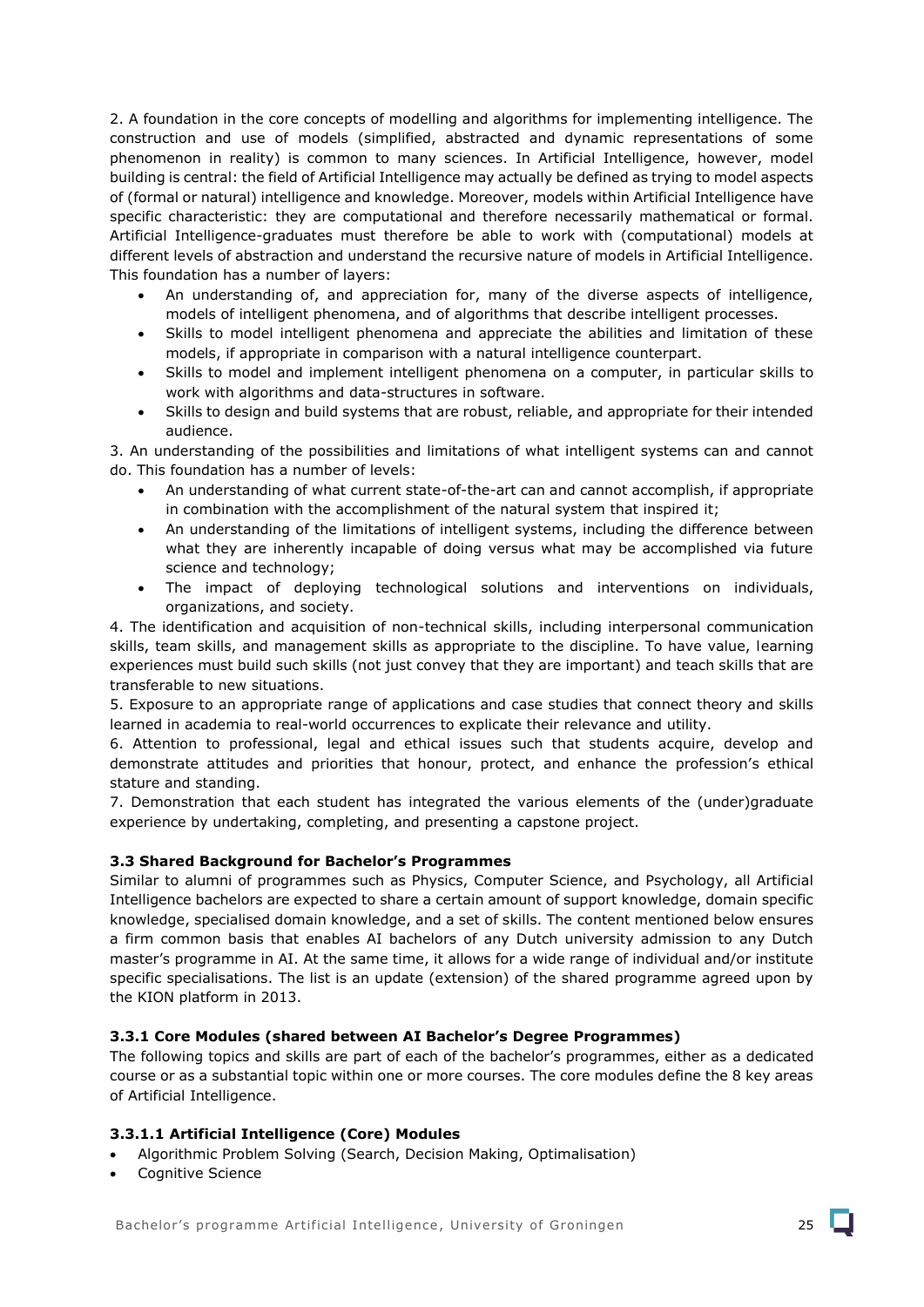- Computational Linguistics
- Context of Artificial Intelligence (History, Philosophy, Ethics)
- Intelligent Autonomous Agents and Multi-Agent Systems
- Interaction (Perception, Human-Computer Interaction, Communication)
- Knowledge Representation and Reasoning
- Machine Learning

# **3.3.1.2 Support Module**

- Computer Science
	- Algorithms and Data Structures
	- Programming
- Logic
	- Propositional Logic
	- Predicate Logic

# **3.3.1.3 Academic Skills**

- Mathematics
	- Calculus
	- Discrete Mathematics
	- Linear Algebra
	- Probability Theory
	- **.** Statistics

Apart from curriculum specific skills, the bachelor's programmes support the development of a set of general academic skills. Even though they can be topics in specific modules, they are generally addressed by the appropriate choice of work and assessment methods throughout the curriculum.

- Analytic Skills
- Empirical Methods
- Modelling
- Teamwork
- Written and Oral Communication, Argumentation and Presentation

# **3.3.2 Elective Modules (within Artificial Intelligence)**

The following list of modules is considered as representative of the AI field at this moment. Given that the different AI programs have different priorities in selecting topics, and assigning topics to either the bachelor's or master's, each bachelor's should offer a substantial subset of the following list as part of their bachelor's programme, either as specific course, or as a substantial part of a broader course (i.e. a module).

- Architectures of Cognition and Cognitive Modelling
- Computational and Cognitive Neuroscience
- Computational Intelligence
- Computer Vision
- Data Mining
- Deep Learning
- ELSA (Ethical, Legal and Social Aspects of AI)
- Evolutionary Algorithms (Genetic Algorithms, Evolutionary Computing)
- Language and Speech Technology
- Neural Networks
- Perception (Computational and Natural)
- Reasoning under Uncertainty
- Reinforcement Learning
- Robotics
- Text Mining and Information Retrieval
- Virtual Reality and Gaming
- Web and Artificial Intelligence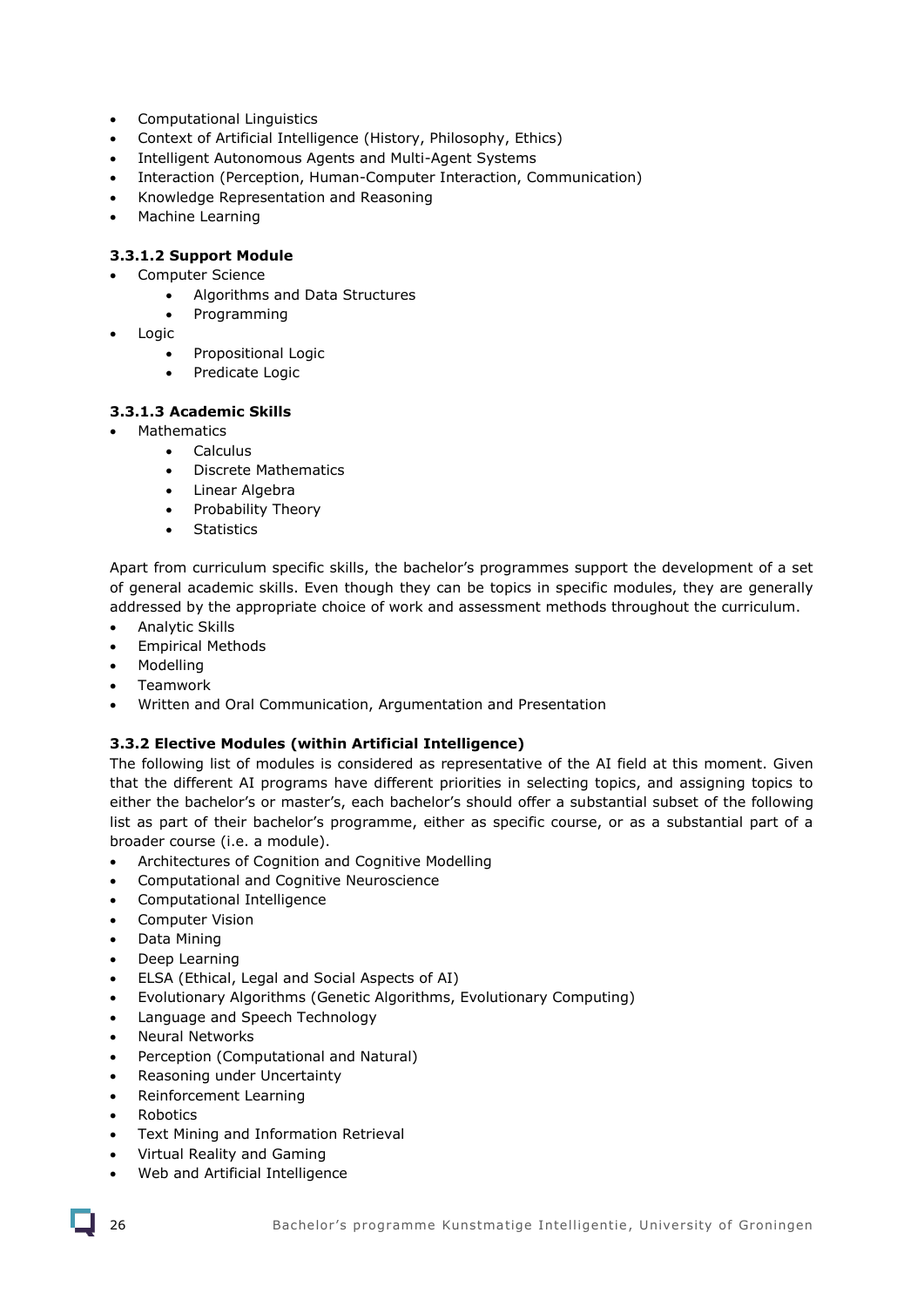# **4 | BACHELOR'S PROGRAMME ARTIFICIAL INTELLIGENCE**

This section is divided into two parts. Section 4.1 describes the roles that a bachelor ought to be able to perform in society. Section 4.2 describes the final qualifications that bachelors in Artificial Intelligence possess in order to fulfil these roles.

# **4.1 Objectives**

The objective of the bachelor's programme is to provide students with a suitable basis for a further career, both in education as well as in employment. The bachelor must be prepared for a number of different roles and opportunities.

# **4.1.1 Access to Master's Programmes**

The bachelor provides the student with the specific knowledge and abilities, exemplified in the form of a bachelor's diploma that allows the bachelor to apply for any master's programme in Artificial Intelligence or other national or international master's programmes, particularly in related disciplines.

# **4.1.2 Professional Career**

The bachelor prepares for a position in which the student can earn his or her own subsistence. In particular it prepares for:

- Supervised work on a national and international academic level;
- Positions in the modern high-tech society, such as functions in knowledge-intensive companies and knowledge intensive parts of the non-profit sector.

# **4.1.3 Academic Skills**

The bachelor provides sufficient training in (scientific) reasoning, conduct, and communication to reach internationally accepted standards of academic skills at that level.

# **4.1.4 Place in Society**

The bachelor's programme provides the bachelor with the knowledge and tools needed to form an informed opinion of the meaning and impact of Artificial Intelligence, and an informed notion of the responsibilities of a specialist in this area.

#### **4.2 Final Qualifications**

The objectives of the bachelor can be specified into final qualifications. To comply with international standards these qualifications are presented below in terms of the Dublin descriptors for the bachelor's profile<sup>9</sup>. Together these final qualifications must lead to alumni that exemplify the shared identity defined in section 3.

#### **4.2.1 Knowledge and Understanding**

The bachelor demonstrates knowledge and understanding in a field of study that builds upon and supersedes their general secondary education. Knowledge and understanding is typically at a level at which the bachelor, whilst supported by advanced textbooks, is able to include some aspects at the forefront of their field of study.

We distinguish two levels of qualification: a basic understanding, corresponding to knowledge of the essentials and fundamentals of the field in question, such as knowing what the field is, knowing how to apply knowledge in said field, and knowing how to further develop oneself in the field in question, and an advanced understanding, corresponding to in-depth knowledge about a topic in question.

Qualifications:

- 1. Basic understanding of the (8) key areas in Artificial Intelligence in accordance with the shared identity.
- 2. Advanced knowledge of at least one of the key areas in Artificial Intelligence, up to a level that without further requirements grants access to a master programme in this area.

<sup>-</sup><sup>9</sup> "A Framework for Qualifications of the European Higher Education Area", 2005. (last visited on May 4, 2018)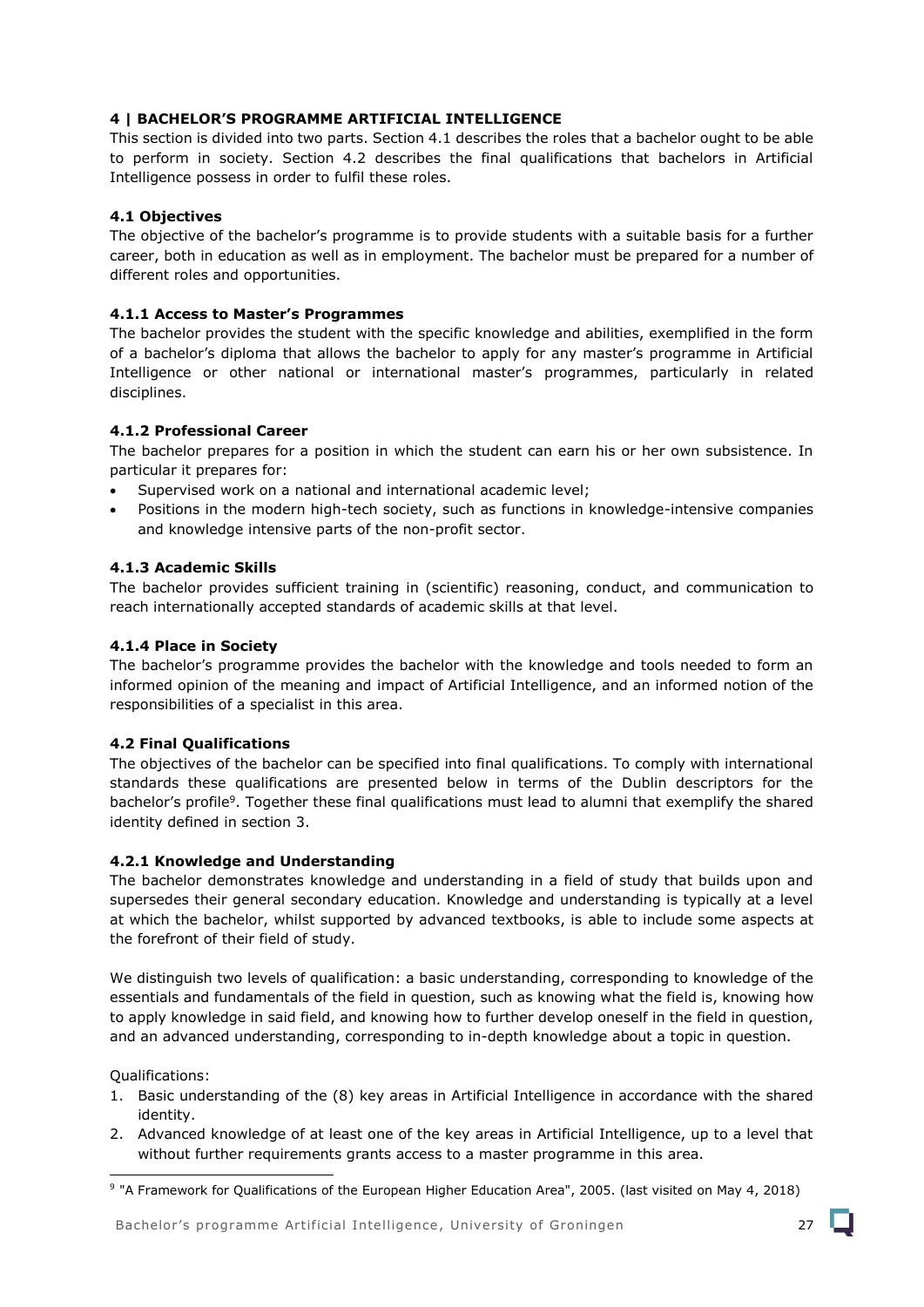# **4.2.2 Applying Knowledge and Understanding**

Bachelors can apply their knowledge and understanding in a manner that indicates a professional approach to their work or vocation, and have competences typically demonstrated through devising and sustaining arguments and solving problems and/or designing systems within their field of study. They are able to analyse and model prototypical Artificial Intelligence problems by using known Artificial Intelligence methods and techniques.

Qualifications:

- 1. The ability to understand, apply, formulate, and validate models from the domains of Artificial Intelligence.
- 2. The ability to apply knowledge from the key areas of Artificial Intelligence. (as outlined in 3.3.1.1)
- 3. The ability to apply knowledge from the support modules of Artificial Intelligence (as outlined in 3.3.1.2)
- 4. Analytical approach to problem solving and design:
	- Ability to comprehend (design) problems and abstract their essentials.
	- Ability to construct and develop logical arguments with clear identification of assumptions and conclusions.
- 5. The ability to submit an argument in the exact sciences (or humanities) to critical appraisal.
- 6. Analytical and critical way of thought and ability to apply logical reasoning.
- 7. Openness to interdisciplinary cooperation and ability to effectively participate therein as an academic professional.
- 8. The ability to create an effective project plan for solving a prototypical Artificial Intelligent problem in a supervised context.
- 9. Manage one's own learning and development, including time management and organizational skills.
- 10. The ability to transpose academic knowledge and expertise into (inter)national social, professional and economic contexts.
- 11. Readiness to address new problems in new areas, emerging from scientific and professional fields.

# **4.2.3 Making Judgments**

The bachelor has the ability to gather and interpret relevant data (typically within the field of study) and to formulate judgments that include reflection on relevant social, academic or ethical issues. Qualifications:

- 1. Ability to critically review results, arguments and problem statements from accepted perspectives in the field of Artificial Intelligence and neighbouring disciplines.
- 2. Initial competence in search and critical processing of professional literature in Artificial Intelligence.
- 3. Acquaintance with the standards of academic criticism.
- 4. Awareness of, and responsible concerning, the ethical, normative and social consequences of developments in science and technology, particularly resulting from Artificial Intelligence.

#### **4.2.4 Communication**

The bachelor can communicate information, ideas, problems and solutions to audiences of both domain-specialist and a general audience.

#### Qualifications:

Academically appropriate communicative skills; the bachelor can:

- Communicate ideas effectively in written form and through the use of Information and Communication Technology,
- Make effective oral presentations, both formally and informally,
- Understand and offer constructive critiques of the presentations of others.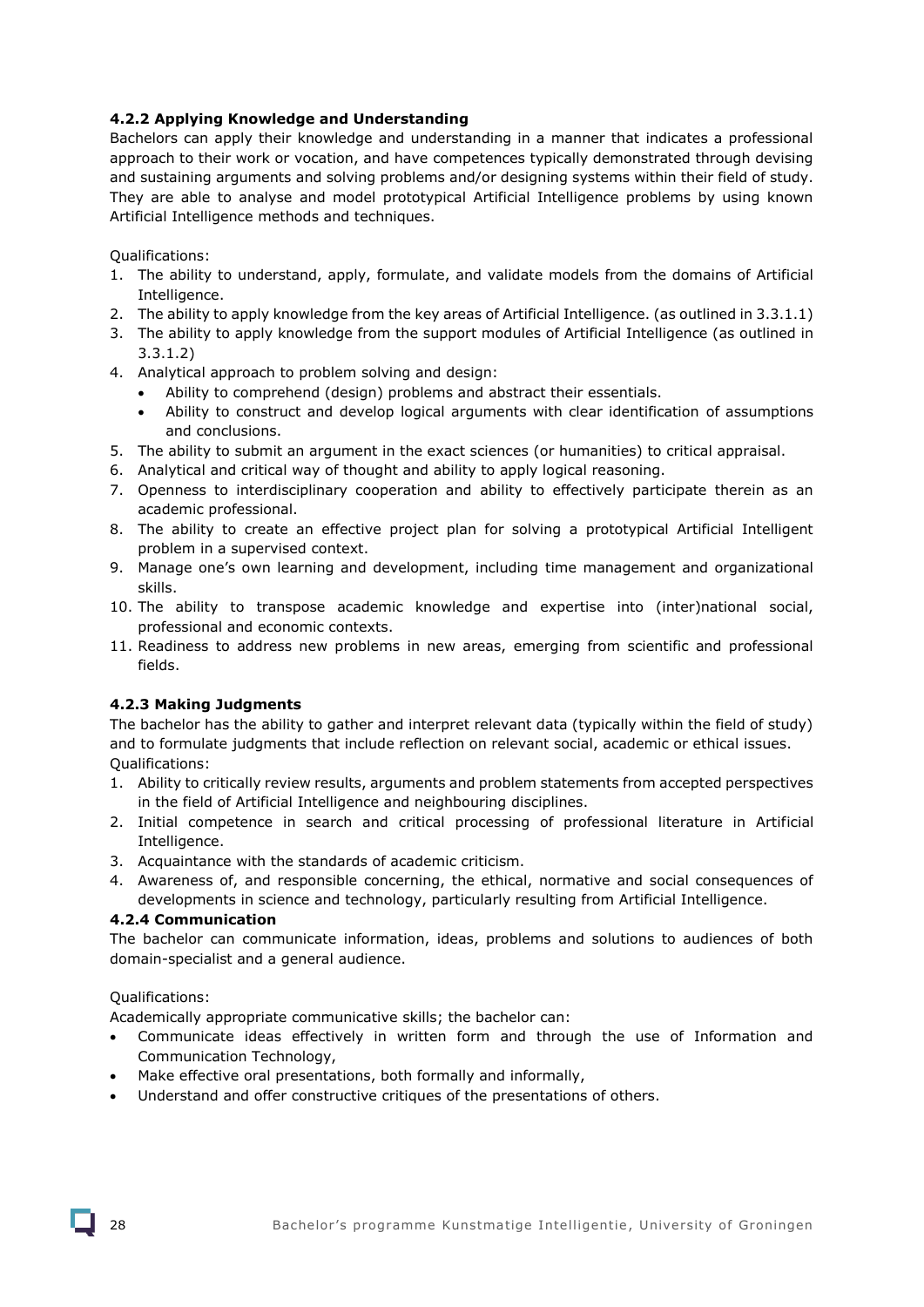# **4.2.5 Learning Skills**

The bachelor has developed those learning skills that are necessary for a successful further study characterised by a high degree of autonomy (typically in the context of a master or a specialist profession).

Qualifications:

- 1. Reflection on one's own style of thought and working methods and readiness to take the necessary corrective action.
- 2. Recognise the need for continued learning throughout a professional career

# **5 MASTER'S PROGRAMME ARTIFICIAL INTELLIGENCE**

This section is divided into two parts. Section 5.1 describes the roles that a master ought to be able to perform in society. Section 5.2 describes the final qualifications that masters in Artificial Intelligence possess in order to fulfil these roles.

# **5.1 Objectives**

The objective of the master programme is to provide students with a suitable basis for a further career, both in research as well as in the rest of society. The master must be prepared for a number of different roles and careers at key positions in society.

# **5.1.1 Access to PhD Programmes**

The master programme provides the student with the specific knowledge and abilities, exemplified in the form of a master diploma that allows the master access to a PhD programme in a broad range of disciplines, especially in Artificial Intelligence related disciplines.

# **5.1.2 Professional Career**

The master programme prepares for a position in which the student can earn his or her own subsistence. In particular, it prepares for:

- Independent work on an academic level, especially at positions where many of the problems have not been addressed before and where solutions require scientific training
- Key positions in the modern high-tech society, such as higher functions in knowledge-intensive companies and knowledge-intensive parts of the non-profit sector

# **5.1.3 Academic Skills**

The master programme provides sufficient training in independent scientific reasoning, conduct, and communication to reach internationally accepted standards of academic skills at that level. Masters can communicate original ideas in their own language and in English to a public of specialists and non-specialists.

# **5.1.4 Place in Society**

The programme provides the master with the knowledge and tools needed to formulate an informed opinion about the meaning and impact of Artificial Intelligence in society. Masters are able to enrich society with results from contemporary research and oversee the consequences of proposed measures to society and are aware of their responsibility towards society.

#### **5.2 Final Qualifications**

The objectives of the master can be specified into final qualifications. To comply with international standards these qualifications are presented below in terms of the Dublin descriptors for the master's profile<sup>10</sup>. Together these final qualifications must lead to alumni that exemplify the shared identity defined in section 3.

<sup>-</sup><sup>10</sup> Framework for Qualifications of the European Higher Education Area (last visited on May 4, 2018)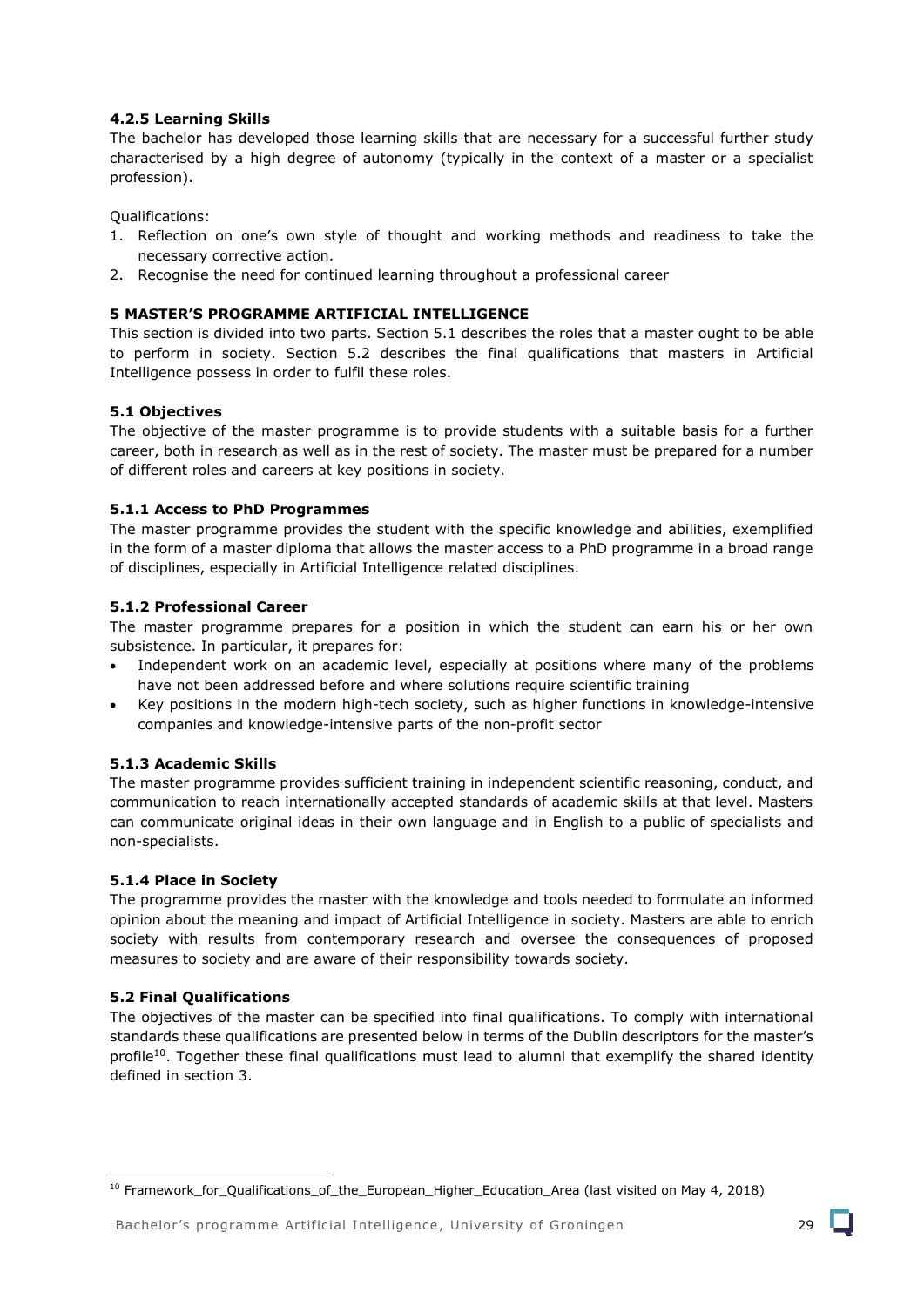# **5.2.1 Knowledge and Understanding**

The Master demonstrates knowledge and understanding in a field of study that builds upon and supersedes their bachelor's degree. Knowledge, understanding, and abilities are typically at a level at which the master is able to formulate a feasible research plan in one's own specialisation.

We distinguish three levels of qualification: a basic understanding, corresponding to the minimal level of knowledge that is expected of a Bachelor student, an advanced understanding, meaning students must have in-depth knowledge about a topic that they could easily develop to become a specialist, and specialist knowledge, meaning students are highly skilled (and specialised) in the key area in question.

Qualifications:

- 1. Basic understanding of all (8) key areas of Artificial Intelligence.
- 2. An advanced understanding in some of the key areas of Artificial Intelligence.
- 3. Specialist knowledge of at least one of the key areas in Artificial Intelligence, up to a level that the master can appreciate the forefront of research in that field.

# **5.2.2 Applying Knowledge and Understanding**

Masters can apply their knowledge and understanding in a manner that indicates a scientific approach to their work or vocation. They are able to handle complex and ill-defined problems for which it is not a priori known if there is an appropriate solution, how to acquire the necessary information to solve the sub-problems involved, and for which there is no standard or reliable route to the solution.

Qualifications:

- 1. The ability to formulate a project plan for an open problem in a field related to Artificial Intelligence in general and the own specialisation in particular.
- 2. The ability to determine the feasibility of a proposal to lead to a solution or design as specified.
- 3. The ability to contribute autonomously and with minimal supervision to an interdisciplinary project team and to profit from the abilities, the knowledge, and the contributions of other team members.
- 4. The ability to choose, apply, formulate, and validate models, theories, hypotheses, and ideas from the key areas of Artificial Intelligence.
- 5. The ability to submit an argument in the exact sciences (or humanities) to critical appraisal and to incorporate its essence in the solution of Artificial Intelligence problems.
- 6. The ability to translate academic knowledge and expertise into social, professional, economic, and ethical contexts.
- 7. Awareness of, and responsibility concerning, the ethical, normative and social consequences of developments in science and technology, particularly resulting from original contributions.

# **5.2.3 Making Judgments**

The master is able to formulate an opinion or course of action on the basis of incomplete, limited and in part unreliable information.

Qualifications:

- 1. Competence in the search and critical processing of all sources of information that help to solve an open and illdefined problem.
- 2. The ability to demonstrate a professional attitude conform the (international) scientific conduct in Artificial Intelligence.
- 3. The ability to provide and receive academic criticism conform the standards in one specialism of Artificial Intelligence-research.
- 4. The ability to formulate an opinion and to make judgments that include social and ethical responsibilities related to the application of one's own contributions.
- 5. The master is able to judge the quality of his or her work or the work of others from scientific literature.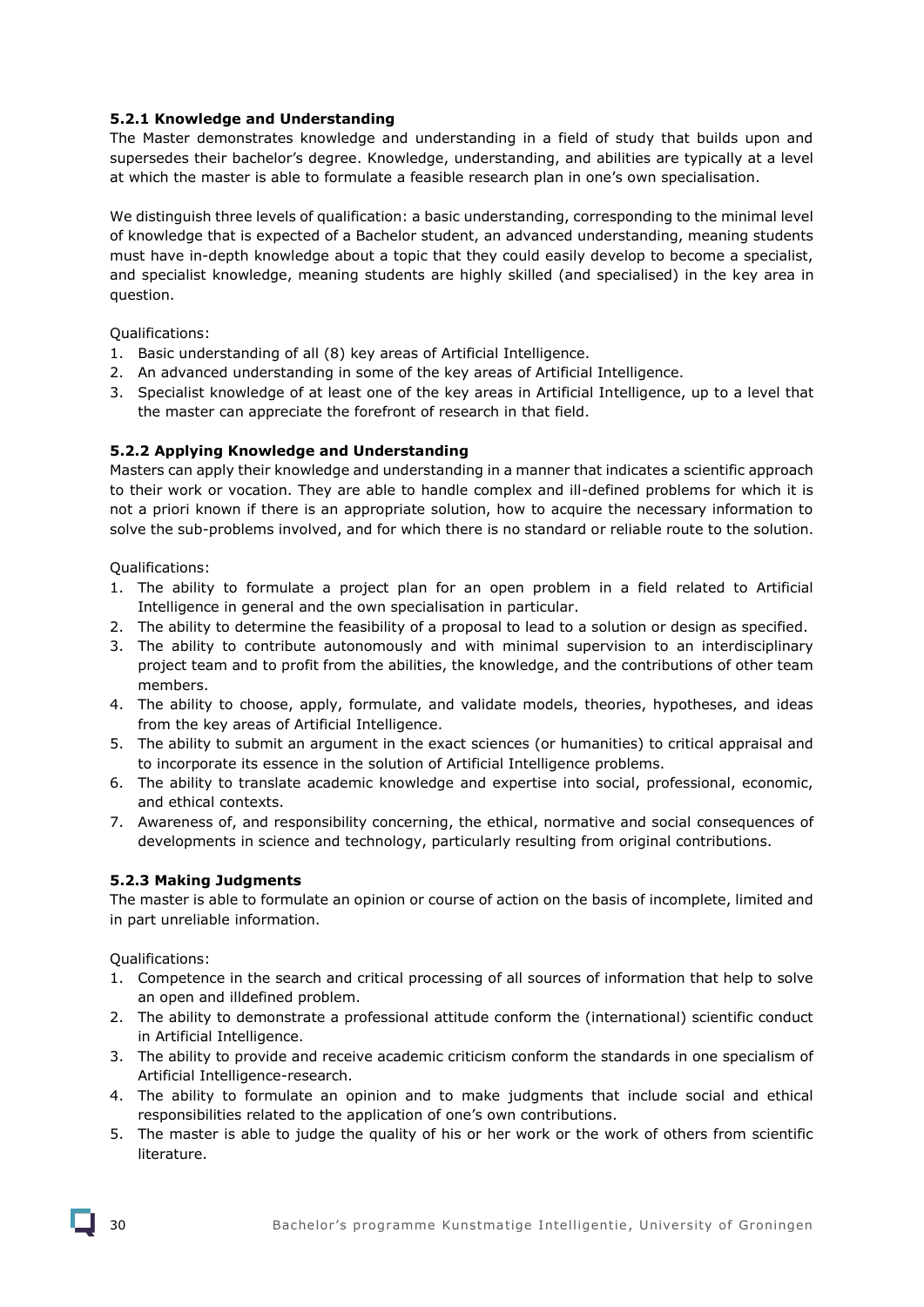# **5.2.4 Communication**

The Master can communicate information, ideas, problems and solutions to audiences of specialist in (other) research areas and to a general audience.

# Qualifications:

The Master has academically appropriate communicative skills; s/he can:

- Communicate original ideas effectively in written form,
- Make effective oral presentations, both formally and informally, to a wide range of audiences
- Understand and offer constructive critiques of the presentations of others.

# **5.2.5 Learning Skills**

The master has developed those learning skills that are necessary for a successful further career at the highest professional level. The master is able to detect missing knowledge and abilities and to deal with them appropriately.

Qualifications:

- 1. Being able to reflect upon one's competences and knowledge and, if necessary, being able to take the appropriate corrective action.
- 2. The ability to follow current (scientific) developments related to the professional environment.
- 3. Showing an active attitude towards continued learning throughout a professional career.

# **6 | INTERNATIONAL PERSPECTIVE**

As stated in the introduction, this frame of reference is intended not only for the Dutch national context, but also to put the Dutch Artificial Intelligence programmes into an international perspective, and possibly to serve as a starting point for an internationally agreed frame of reference. The latter possibility is of course dependent upon international debate and agreement, and at this moment it is not clear how to bring this about, or whether it will in fact be possible. What we can and will do in this document is provide a comparison between the frame of reference as developed in the previous sections and a number of known related study programmes in other countries. In doing this, we hope to show that the developed frame of reference is up to par from an international perspective as well as the Dutch national one.

Having said this, we must immediately recognise that the Dutch national context appears to be rather special in that we only know of specialised bachelor-level Artificial Intelligence study programmes at one university outside the Netherlands, namely at Edinburgh (United Kingdom), which have a rather different programme structure than the Dutch (and general European) one. In our discussion of the Dutch frame of reference in international perspective, we will therefore add to our comparison with the Edinburgh study programme by a comparison with bachelor's programmes of study programmes in a related field, notably Cognitive Science. Furthermore, we will compare the Dutch bachelor's qualifications with the requirements for enrolment in Artificial Intelligence master programmes in other countries.

A comparison of master programmes is tricky as well. Although, contrary to bachelor's programmes, there are several well-known specialised Artificial Intelligence master programmes outside the Netherlands, study programmes at the master level are much more divergent than at the bachelor's level. A comparison can therefore only be provided in global, subject-independent, terms.

We have drawn up both the bachelor's and master's degree programme comparisons based on the programme descriptions and course lists received from the involved Universities. However, for the purpose of conciseness, we have left out particular details of the programmes that are largely timedependent and often change from year to year.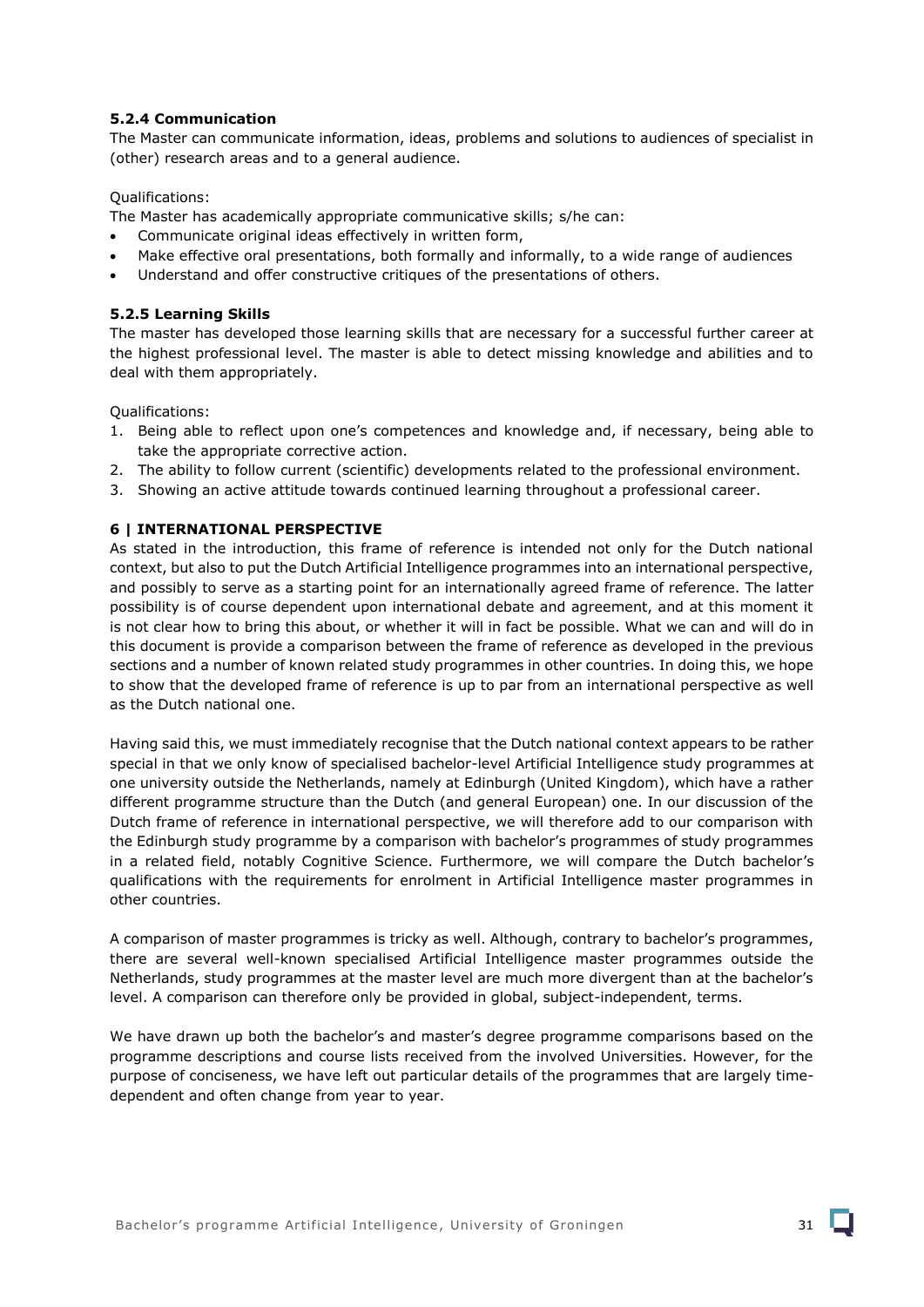# **6.1 Comparison of Bachelor's Programmes**

# **6.1.1 The Artificial Intelligence Bachelor's Programme in Edinburgh**

Edinburgh University (United Kingdom) offers a range of bachelor's degrees related to Artificial Intelligence, one of them in Artificial Intelligence as such, the others in combination with other disciplines (AI & Computer Science, Cognitive Science). An ordinary bachelor's degree consists of 4 years. In order to compare this system with the European standard of a 3-year bachelor's and a 2 year master's programme, we will take the fourth year of the Edinburgh bachelor's programme to be equivalent to the first year of a 2-year master's degree in other European countries, and base our comparison of bachelor's programmes on the first three years.

It should be pointed out that the (first three years of the) AI-related bachelors in Edinburgh show a large variation between them, and an extensive amount of (usually restricted) choices for particular courses within them. In fact, the commonality between the Edinburgh Artificial Intelligence bachelors is smaller than commonality within the Dutch framework. It seems that the wide variation in Edinburgh Artificial Intelligence related bachelor's degrees actually means that the degrees themselves are much more specialised than the Dutch framework proposes, some of them having little or no (cognitive) psychology, others having no mathematics, etcetera.

#### **6.1.2 The Cognitive Science Bachelor's Programme in Osnabrück**

The University of Osnabrück (Germany) offers a three-year (180 EC) bachelor's programme in Cognitive Science. The discipline of Cognitive Science is related to Artificial Intelligence, and may in fact be seen as a flavour of Artificial Intelligence, focused somewhat more towards Cognitive Psychology, and somewhat less towards Engineering. The same key knowledge and skills apply in Artificial Intelligence and in Cognitive Science.

Based on studying both programmes, we conclude that the Dutch frame of reference recognises the same AI-specific areas as both Cognitive Science programmes outside the Netherlands. The Dutch frame of reference devotes as much or more attention to any of these areas as any of those Cognitive Science programmes, with the exception of Cognitive Psychology in Linköping. Moreover, the recognition, in the Dutch frame of reference, that each individual study programme has a specific profile in addition to the communal areas appears to hold for both inspected study programmes outside the Netherlands as well.

#### **6.1.3 The Symbolic Systems Bachelor's Programme in Stanford**

The University of Stanford offers a programme in Symbolic Systems that has a variant in Artificial Intelligence. The list of core requirements of this programme includes, but is not strictly limited to: single and multivariable calculus, probability theory and statistics, discrete fundamentals, programming, philosophy, cognition and neuroscience, natural language and computation and cognition. Students in Artificial Intelligence should also take courses from the topics of knowledge representation and reasoning, natural language processing, learning and robotics and vision. They offer several courses in these topics. They offer a more in-depth application of numerous of these topics as non-core cognate courses, such as machine learning, motion planning, modal logic, automated reasoning, and more advanced levels of philosophy/linguistics (in reality, they offer a wide variety of supplemental courses).

The course units that are denoted are the core of Symbolic Systems and are supplemented by their Artificial Intelligence variant are very similar to the Dutch framework of reference - all of the topics in the core list of Stanford's programme + variant are reflected in our common core to some degree. There seems to be a slightly bigger focus on Philosophy (3/12th of the Symbolic Systems bachelor's core consists of philosophical foundations). The nature of the setup of compulsory core courses in Stanford does allow students to 'somewhat' skip topics that are important in the eyes of the Dutch framework - for example, the framework in Stanford calls for knowledge on 'Computation and Cognition', which ask of the student to take one course from a list ranging from Theoretical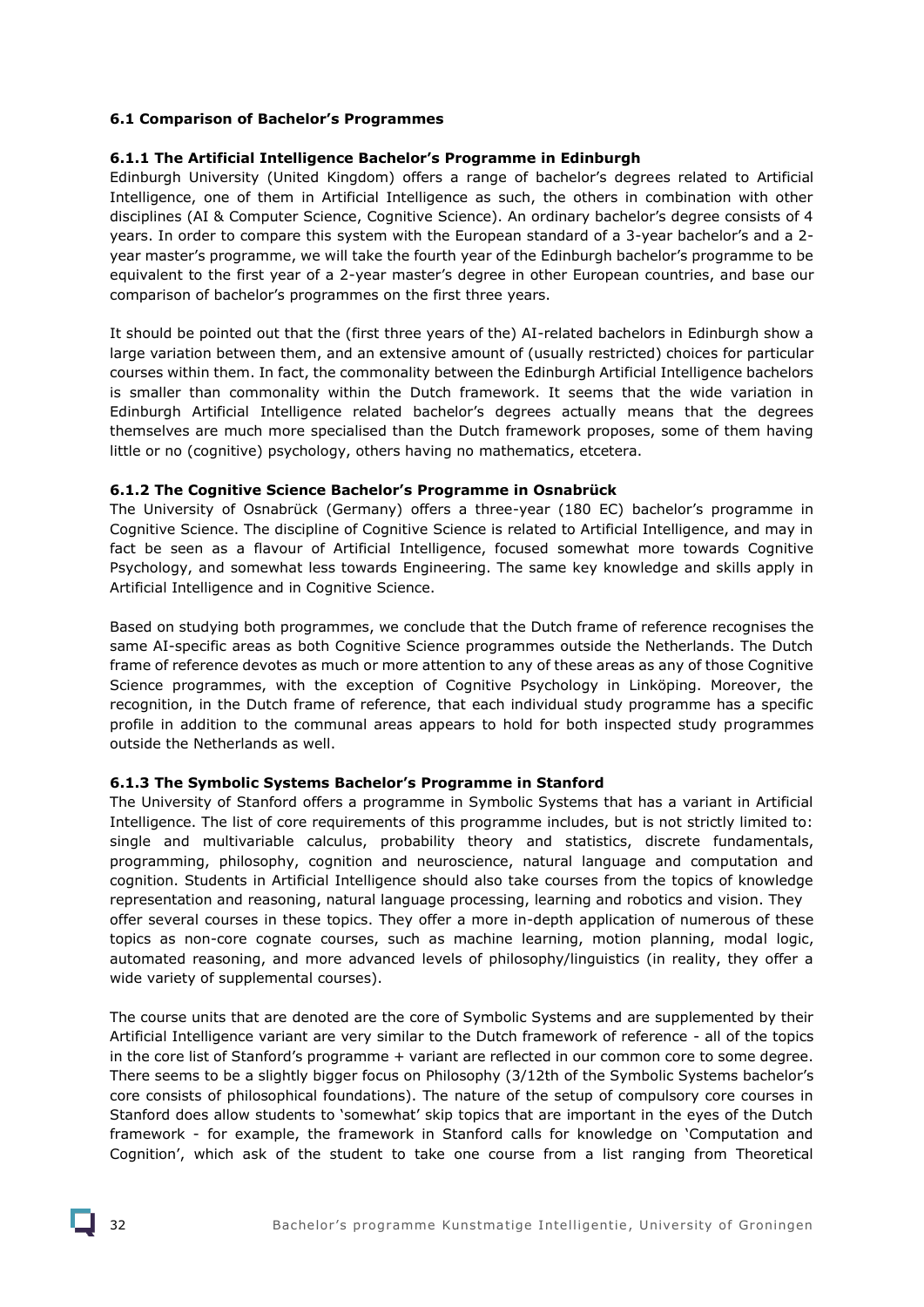Neuroscience to Neural Networks and Machine Learning. All in all, the frameworks are similar, but the core of Symbolic Systems appears to be a bit less technical than the Dutch framework.

# **6.1.4 The Bachelor's Programme Artificial Intelligence at Carnegie Mellon**

The Carnegie Mellon University in Pittsburgh has introduced in Fall 2018 the first full Artificial Intelligence bachelor programme of the USA. Their curriculum consists of three cores: a mathematical, computer science and artificial intelligence core. The artificial intelligence core consists of Introductions in AI Representations, Problem Solving, Machine Learning, Natural Language Processing and/or Computer Vision. As electives, one course has to be selected from four clusters: Decision Making & Robotics, Machine Learning, Perception & Language and Human-AI Interaction.

The main difference with the Dutch Framework is the role of Logic; in this framework Propositional Logic and Predicate Logic are explicitly mentioned as support modules, in Pittsburgh logic is part of the Decision Making & Robotics cluster, with courses as Strategic Reasoning for AI and Planning Techniques for Robotics. This is a far more practical approach compared to the theoretical approach of the Dutch Framework.

# **6.2 Comparison of Master's Programmes**

# **6.2.1 The Artificial Intelligence Master's Programme in Edinburgh**

The Artificial Intelligence master programme in Edinburgh spans a full 12-month period and consists of two parts: taught and research. During the taught part (8 months), lectures, tutorials and group practicals are followed. The research part (4 months) consists of a major individual research project on which a dissertation is written. There is also the option of completing only the taught part, in which case, a Diploma will be awarded. MSc courses in Artificial Intelligence in Edinburgh are grouped in four major areas of specialisation:

- Intelligent robotics
- Agents, Knowledge and Data
- Machine Learning
- Natural language processing

Comparing the Edinburgh programmes to the Dutch frame of reference, we can draw the following conclusions:

- The main Artificial Intelligence topics that are in the Dutch framework are also represented in the Edinburgh programmes (as shown in the four different identified areas of specialisation).
- The Edinburgh programmes are 1-year, whereas most Dutch Artificial Intelligence master programmes are 2-year programmes. However, the Edinburgh master programme requires a 4 year honours bachelor's degree.
- The Edinburgh programme knows relatively little study load for practical work. Whereas the minimum length of a Dutch master-thesis ('afstudeerproject') is 30 ECs (half a year), the Edinburgh programme has 4 months for doing practical assignments.
- However, the practical work seems to be more research oriented, whereas in the Dutch programme there is also the option to do a final project in industry.
- The Edinburgh program has an entry requirement on mathematics (During the bachelor degree 60 credits have completed of mathematics.)

# **6.2.2 The Machine Learning and Machine Intelligence Master's Programme in Cambridge**

At the University of Cambridge the master is called Machine Learning and Machine Intelligence. It is a very selective (20 places) two year programme (120 ECTS credits). To apply, the applicants should have a UK First class Honours Degree (equivalent with overall grade of 8/10).

Their programme includes courses such as:

- Deep Learning and Structured Data
- Probabilistic Machine Learning
- Speech Recognition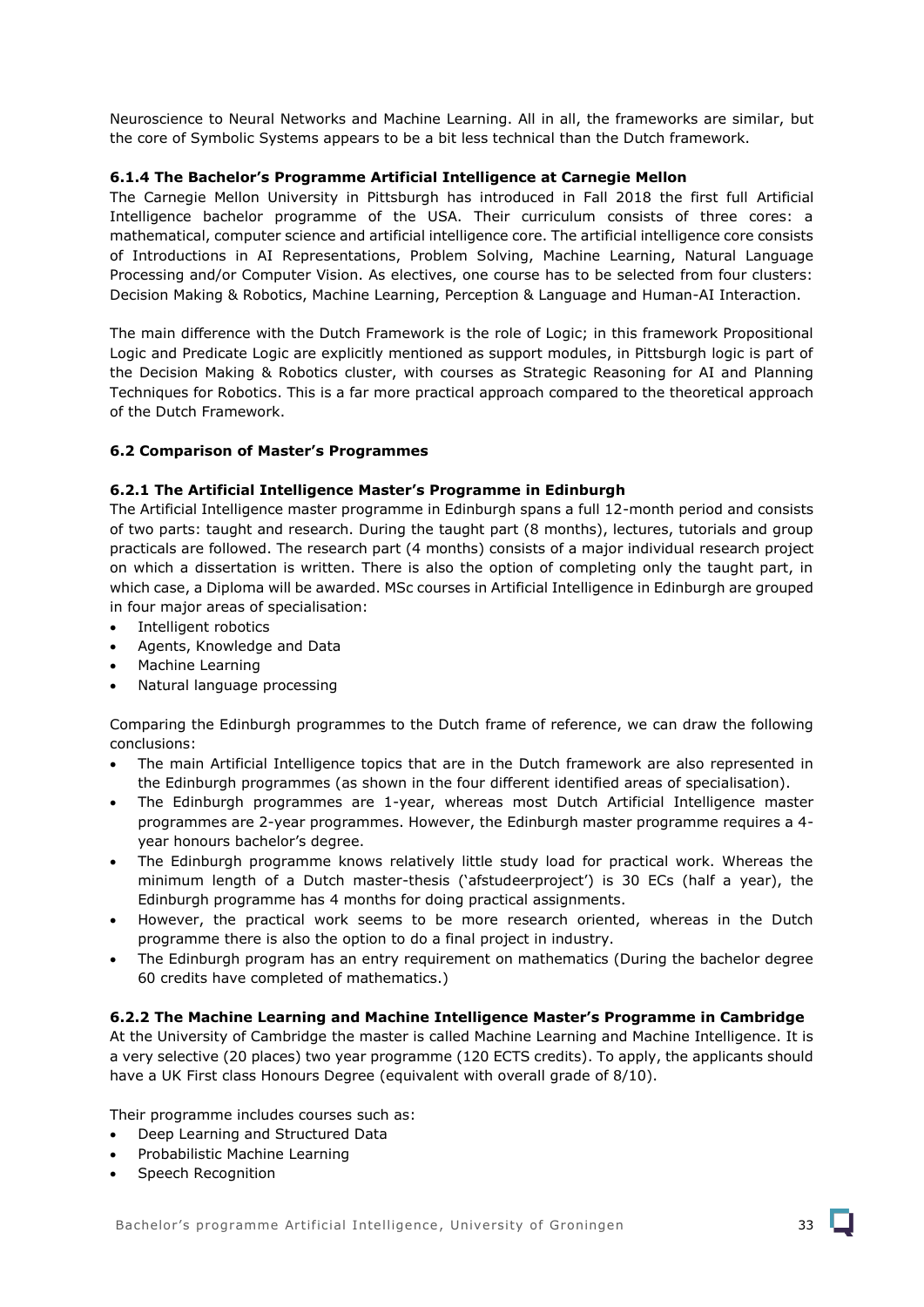- Weighted Automata
- Computer Vision

Comparing the Cambridge study programme to the Dutch frame of reference, we can draw the following conclusions:

- the programme has clear programme objectives (9 in total)
- the programme only covers 3 of the 8 core areas (Computational Linguistics, Perception, Machine Learning)
- There is not much choice: the programme consists of eleven core modules
- the programme has only two optional modules: Computer Vision or Natural Language Processing
- As elective the students can pick one elective module from 4th year undergraduate

# **6.2.3 The Symbolic Systems and Computing Science Master's Programmes in Stanford**

Stanford offers two variants that are similar to Artificial Intelligence in the Netherlands: the Symbolic Systems Master and an Artificial Intelligence variant in the Computer Science degree programme. Symbolic Systems is an interdisciplinary programme that combines Computer Science, Psychology, Philosophy, and Linguistics in order to better understand cognition in both humans and machines. Viewing people and computers as symbol processors, the Symbolic Systems programme explores the ways computers and people reason, perceive, and act. Within the Symbolic Systems major, there is a core set of required classes with respect to the aforementioned fields; beyond this core, students choose an area of concentration in order to gain depth. $11$ 

The variant that is actually named Artificial Intelligence offers a subset of the disciplines in the Dutch framework, mostly those related to Computer Science. This master´s programme focuses on solving problems using computers, and as such mainly contains course units that address topics in Machine Learning, Computer Vision, Natural Language Processing, Data Mining, Robotics and Bioinformatics. There is a framework of courses students can choose from, but this framework is fairly loosely defined (with only very few guidelines), making it hard to distinguish a core beyond the specific attention for the applied computational side of Artificial Intelligence.

Comparing the Stanford study programme to the Dutch frame of reference can only be done by evaluating both the Symbolic Systems Master and the Computer Variant at the same time:

- 1. The Dutch framework has more formal subjects (such as a stronger focus explicit focus on logic and computer science related topics) than the Symbolic Systems programme. The Dutch framework has more topics related to Cognitive Science and the context of Artificial Intelligence than the Computer Science AI variant.
- 2. It has already been mentioned that there is much variety between the master programmes
	- Both in the Netherlands and abroad. This is also the case for the programmes at Stanford.
	- The Stanford programmes seem to have a lot of freedom in their choice for electives. In other words, the core of compulsory courses is limited and students have to select many elective courses - thus rejecting the idea behind a broad common core of the programme.

# **6.2.4 The Cognitive Science Master's Programme in Osnabrück**

The university of Osnabrück offers a two-year (120 ec) master of science programme in Cognitive Science. Apart from a 30 ec individual thesis project and a 22 ec team project, students take predominantly elective courses in Cognitive Psychology, Artificial Intelligence, (Computational) Linguistics, Robotics, Neuroscience, Neuroinformatics and Philosophy of Mind and Cognition. The choice of courses largely follows the research group structure. The programme offers a double degree option together with the Cognitive Science programme in Trento.

The Osnabrück programme has a similar focus on cognitive (and neuroscience) aspects of AI as Nijmegen. Nijmegen has a tradition of attracting graduated bachelor students from Osnabrück who are typically directly admitted to the master programme in Nijmegen; in addition, several graduated master students from Osnabrück found a PhD position at the Radboud University. Student mobility

-

 $11$  http://symsys.stanford.edu/courses (last visited on May 4, 2018)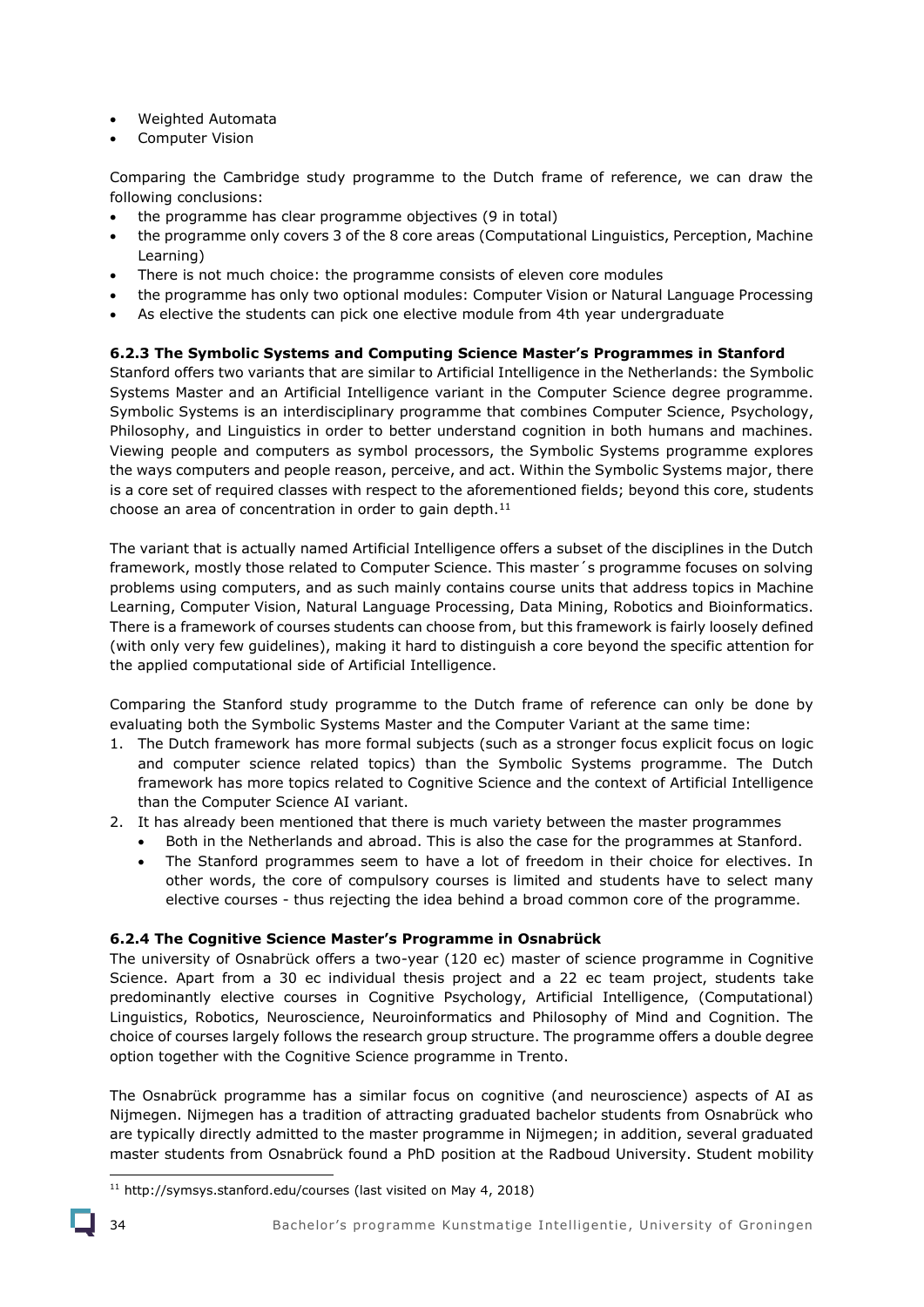thus suggests that the programmes are relatively comparable in content and quality to the Dutch Framework.

# **7 | NATIONAL PERSPECTIVE**

At its core, the framework of reference serves as a foundation for every Artificial Intelligence degree programme in the Netherlands. This is also what differentiates the degree programmes that are a member of the KION from similar degree programmes: at its very heart, the KION programmes aim to provide a broad foundation that respects the roots of the field, rather than merely offer a specialistic application of Artificial Intelligence. With the growing popularity and diversity of Artificial Intelligence as a field, the need for programmes to adhere to a framework founded in both history and modern-day application is more important than ever.

We have drawn up an analysis that compares AI-related degree programmes in the Netherlands, to see whether they fit the frame of reference. In this way, we hope to highlight the unique position the KION degree programmes hold in the field of Artificial Intelligence: both with respect to delivering broadly educated Artificial Intelligence students, but also with respect to the consistency of the quality and background future employers can expect.

#### **7.1 Bachelor's Programmes**

Tilburg University and TU Eindhoven offer a joint BSc degree in Data Science. The focus of this bachelor's degree is on mathematical tools for dealing with big data; there is less emphasis on programming and no broad introduction in Artificial Intelligence. Tilburg University also offers a bachelor in Cognitive Science and Artificial Intelligence; this is part of the School for Humanities. Currently, the programme is under development; the relationship with the KION frame of reference is still open at the time of writing. Finally, TU Delft offers a bachelor Computer Science & Engineering (intelligent data analysis variant). This programme does not offer the broad introduction in Artificial Intelligence that the KION degree programmes do.

#### **7.2 Master's Programmes**

Several universities offer a specialisation in Data Science as part of the Computer Science or Information Studies MSc degree. Tilburg University and TU Eindhoven offer a joint MSc degree Data Science and Entrepreneurship. TU Delft offers a MSc degree in Data Science & Technology. These master programmes do not offer the broad overview on AI that the KION degree programmes do, but focus specifically on data science. Tilburg University also offers a one-year MSc degree (in contrast to the two-year KION programmes) in Cognitive Science and Artificial Intelligence.

#### **8 | CONCLUDING REMARKS**

Artificial Intelligence is a rapidly developing field. The term Artificial Intelligence does not have the stature of Physics, Psychology, or even Computer Science, due to its relatively recent start as a coherent field of research. Despite this, the recent attention for the successes of the field have ascertained that the field of Artificial Intelligence has made its mark. Internationally, the study of natural and artificial intelligence with computational means is firmly embedded in the fabric of modern Universities.

Modern topics such as gaming, ambient intelligence, ambient awareness, and believable-agent systems are fashionable manifestations of Artificial Intelligence and these and future fashionable spin-offs of Artificial Intelligence will increasingly affect humans. A particularly popular focus of Artificial Intelligence can currently be found in the field of Machine Learning, where possibilities for data analysis provide the world with useful patterns in all sorts of data. These possibilities have helped popularise Artificial Intelligence in the media, but have also raised ethical and legal questions about the field. Future challenges will force products, services, and societies to react faster but remain reliable, to be both flexible and effective, be both efficient and versatile, and to utilise natural resources with maximal benefit. The biggest challenge of all is making the most of this combination of conflicting demands, a challenge that lies very much at the core of in the concept of intelligence.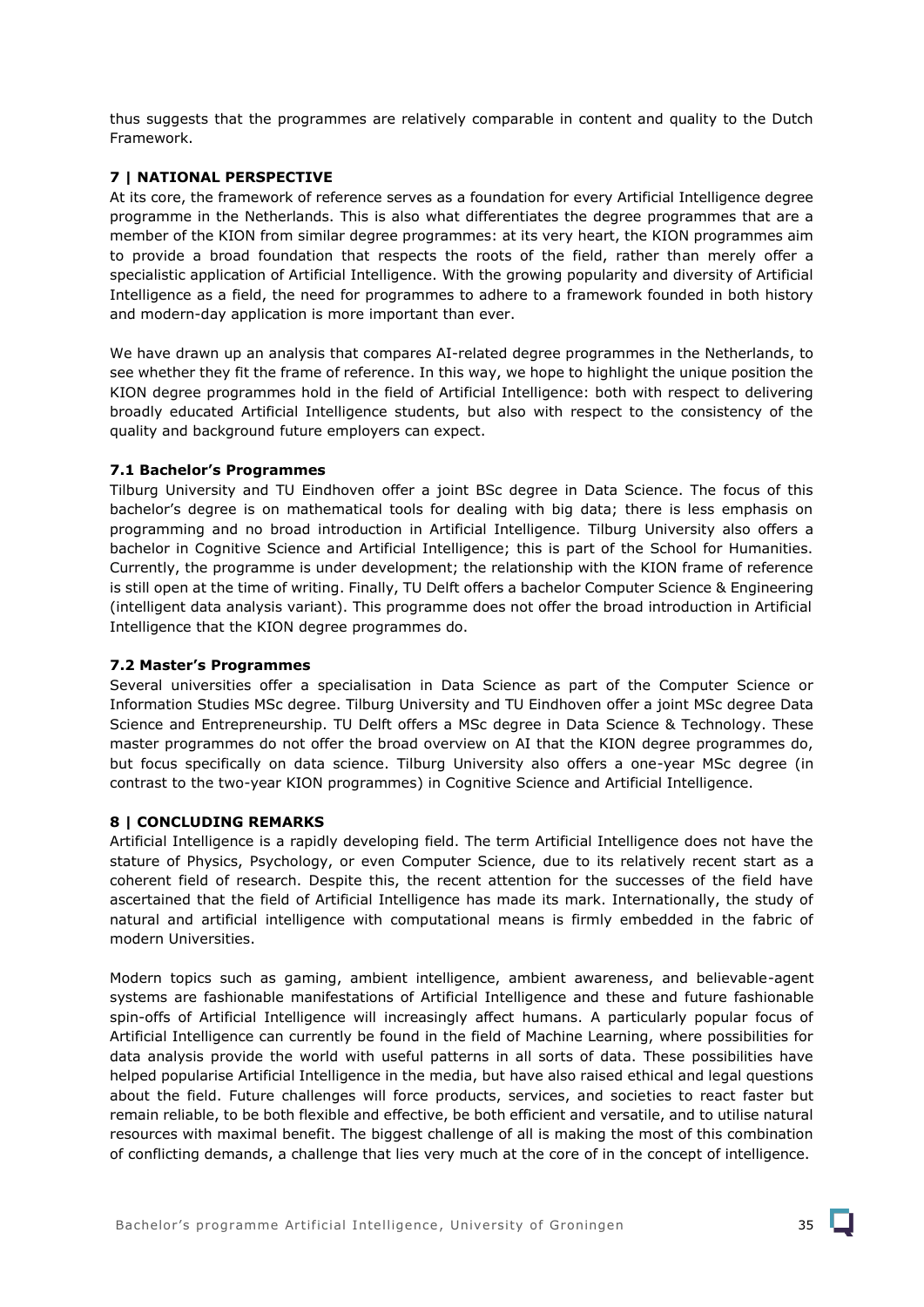The Dutch situation is special because of the existence of Artificial Intelligence bachelor's and master's programmes on most of the general universities. This offers the Netherlands a competitive advantage, consistent with its main economic strategy to remain one of the leading "knowledge intensive" economies. This frame of reference explicates how the bachelor's and master's programmes in Artificial Intelligence of Dutch universities contribute to educate alumni that will take a leading role in meeting these future challenges.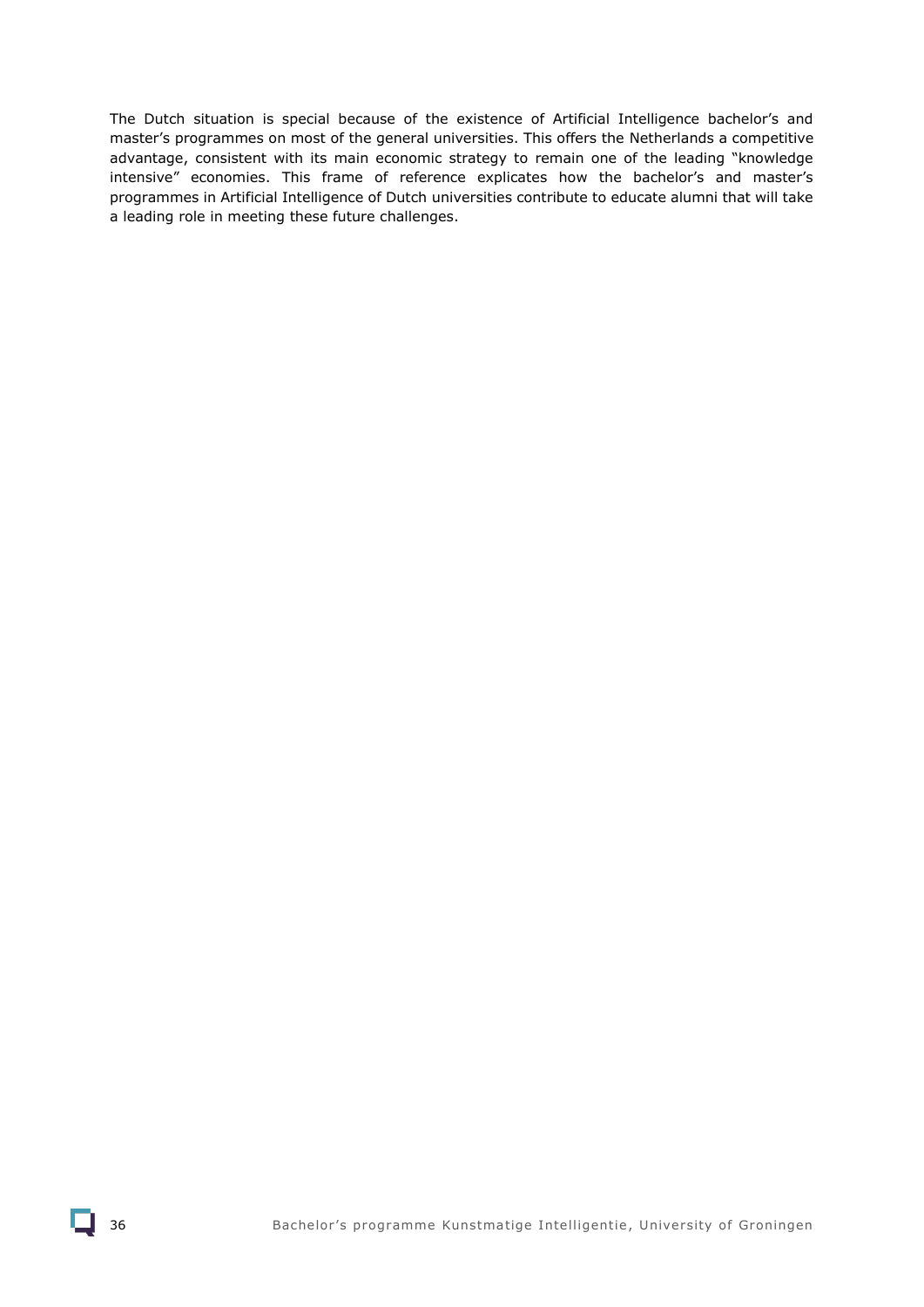# <span id="page-36-0"></span>APPENDIX 2: INTENDED LEARNING OUTCOMES

# *The bachelor demonstrates knowledge, understanding, and the ability to evaluate, analyze and interpret relevant data in the field of*

- 1. the symbolic approach to Artificial Intelligence and has the ability to apply this;
- 2. the numerical, non-symbolic approach to Artificial Intelligence and has the ability to apply this;
- 3. computational models of cognitive processes and has expertise in constructing and applying these;
- 4. autonomous systems and robotics and has the ability to apply these;
- 5. linguistics and language technology and has the ability to apply these;
- 6. knowledge and agent systems and has expertise in designing, implementing and applying these.

#### *The bachelor has knowledge and understanding of*

- 7. the most important philosophical concepts developed in the areas of artificial intelligence and cognition;
- 8. relevant theories developed in the area of empirical sciences, psychology, biology and physics and has experience applying and analyzing results thereof.

#### *The bachelor has relevant knowledge and ability*

- 9. to apply methods and techniques from mathematics and logic used in Artificial Intelligence;
- 10. to use algorithms, data structures and important programming languages used in Artificial Intelligence.

# *The bachelor has the ability*

- 11. on an academic level, to analyze problems, critically review scientific results and communicate about this both individually as well as in a group, both oral and in written form, also in a broader societal context;
- 12. to critically reflect on one's own working method and to recognize the need for continued learning on a high degree of autonomy, also in the context of preparing for a master's or a specialist profession.

The bachelor has knowledge and understanding of Artificial Intelligence and Cognitive Science, in combination with formal skills required to work in these fields. The bachelor has learned, via lectures, tutorials, writing essays, giving presentations, practical assignments and the final bachelor's project, to perform a theoretically founded experiment or to produce a design and to report on this. Specifically in the final bachelor project, the bachelor has to utilize the acquired knowledge and skills, to professionally report on this with a final thesis and to be able, via participation in the final bachelor colloquium, to present to a wider audience. After successfully completing the programme at the level of the first cycle, the bachelor is qualified to enroll in programmes of the second cycle or specialist profession (see Dublin descriptors, Qualifications Framework of the European Higher Education Area).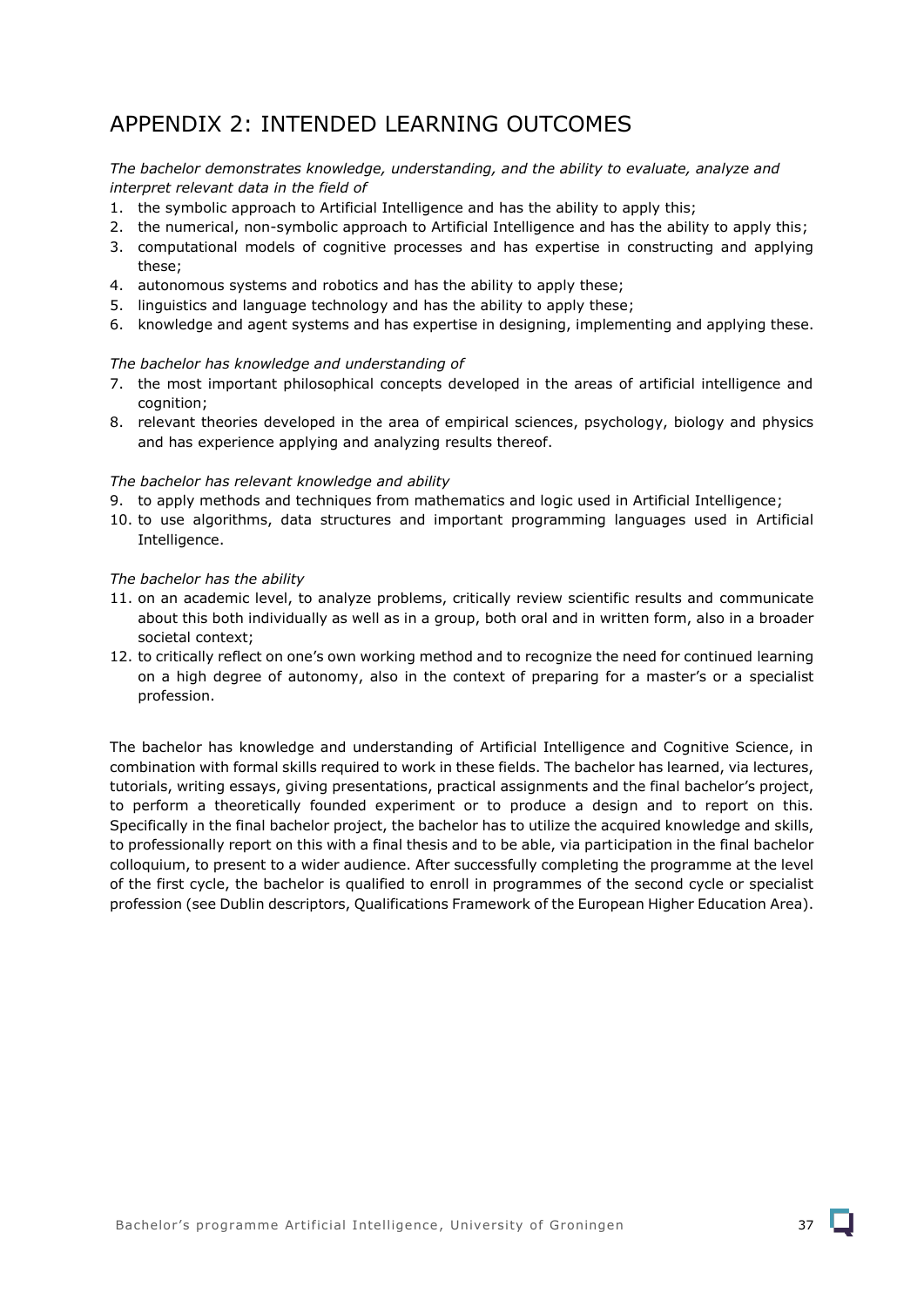# <span id="page-37-0"></span>APPENDIX 3: OVERVIEW OF THE CURRICULUM

| Year 1                           |                                    |                                                 |                                                   |
|----------------------------------|------------------------------------|-------------------------------------------------|---------------------------------------------------|
| Term 1a                          | Term 1b                            | Term 2a                                         | Term 2b                                           |
| <b>Autonomous Systems</b>        | <b>Basic Scientific Skills</b>     | <b>Algorithms and Data</b><br><b>Structures</b> | Artificial Intelligence 1                         |
| Imperative<br>Programming for AI | Calculus for AI                    | <b>Cognitive Psychology</b>                     | Introduction to the<br><b>Brain</b>               |
| Introduction to AI               | Introduction to Logic<br>(AI & MA) | <b>General Linguistics</b>                      | Linear Algebra &<br><b>Multivariable Calculus</b> |

| Year <sub>2</sub>      |                            |                                                    |                                                    |
|------------------------|----------------------------|----------------------------------------------------|----------------------------------------------------|
| Knowledge and Agent    | Architectures of           | <b>Advanced Logic</b>                              | Object-Oriented                                    |
| Technology             | Intelligence               |                                                    | Programming                                        |
| Language and Speech    | Data Analytics and         | Philosophy of                                      | <b>Neural Networks for</b>                         |
| Technology             | Communication              | Cognitive Science*                                 | Artificial Intelligence                            |
| Statistics for AI & CS | <b>Signals and Systems</b> | <b>Practical or Elective</b><br><b>Course Unit</b> | <b>Practical or Elective</b><br><b>Course Unit</b> |

| Year <sub>3</sub>                |                                                    |                                                    |                                                                             |
|----------------------------------|----------------------------------------------------|----------------------------------------------------|-----------------------------------------------------------------------------|
| Artificial Intelligence 2        | <b>Practical or Elective</b><br><b>Course Unit</b> | <b>Bachelor's Project</b>                          | Bachelor's Project                                                          |
| Neurophysics (Physics<br>for AI) | <b>Practical or Elective</b><br><b>Course Unit</b> | <b>Practical or Elective</b><br><b>Course Unit</b> | <b>Bachelor's Project</b><br>(starting 2021 - 2022;<br>prev. Biopsychology) |
| <b>Elective Course Unit</b>      | <b>Practical or Elective</b><br><b>Course Unit</b> | <b>Practical or Elective</b><br>Course Unit        | <b>Practical or Elective</b><br><b>Course Unit</b>                          |

| Term 1a | Term 1b                                  | Term 2a                                       | Term 2b                                                 |
|---------|------------------------------------------|-----------------------------------------------|---------------------------------------------------------|
|         | <b>Knowledge Technology</b><br>Practical | <b>Autonomous Systems</b><br><b>Practical</b> | <b>Autonomous Systems</b><br><b>Practical Extension</b> |
|         |                                          | <b>Cognitive Science</b><br><b>Practical</b>  | Language Technology<br>Practical                        |

*Each course field represents 5 EC*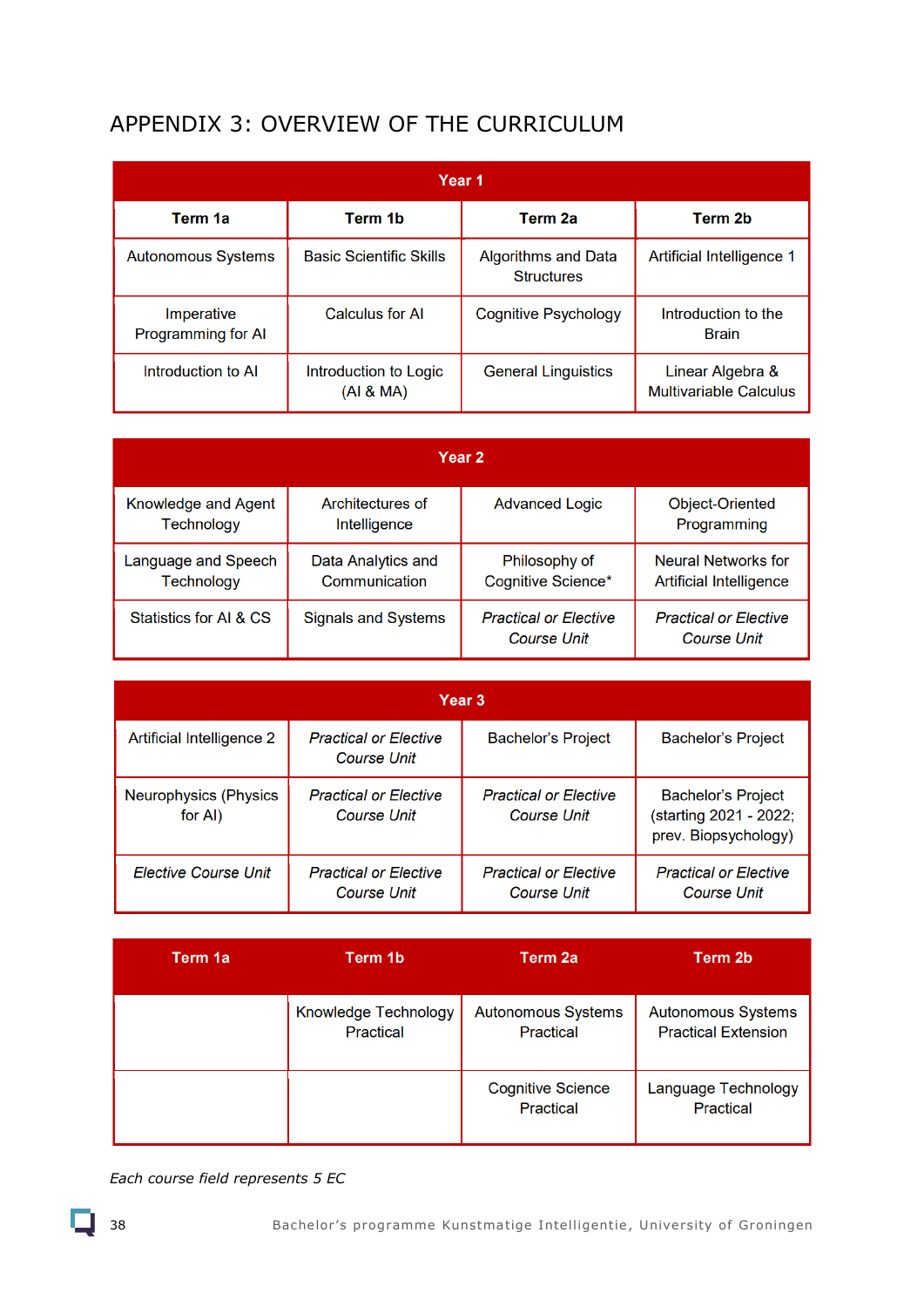# <span id="page-38-0"></span>APPENDIX 4: PROGRAMME OF THE SITE VISIT

| <b>7 October 2019</b> |                                                       |
|-----------------------|-------------------------------------------------------|
| $08.30 - 09.00$       | Arrival panel and welcome by the programme management |
| $09.00 - 10.00$       | Preparatory panel consultation                        |
| $10.00 - 10.45$       | Interview programme management                        |
| $10.45 - 11.00$       | Break / panel consultation                            |
| $11.00 - 11.45$       | Interview students bachelor                           |
| $11.45 - 12.00$       | Break / panel consultation                            |
| $12.00 - 12.45$       | Interview teachers bachelor                           |
| $12.45 - 13.30$       | Lunch + open consultations                            |
| $13.30 - 14.00$       | Tour of the robot-lab                                 |
| $14.00 - 14.45$       | Break / panel consultation                            |
| $14.45 - 15.30$       | Interview students master AI                          |
| $15.30 - 15.45$       | Break / panel consultation                            |
| $15.45 - 16.30$       | Interview students master HMC                         |
| $16.30 - 16.45$       | Break / panel consultation                            |
| $16.45 - 17.30$       | Interview alumni bachelor, master AI & HMC            |

| 8 October 2019  |                                                                       |
|-----------------|-----------------------------------------------------------------------|
| $08.30 - 09.30$ | Arrival of the panel and preparation for day 2                        |
| $09.30 - 10.15$ | Teachers Master AI and HMC                                            |
| $10.15 - 10.30$ | Break / panel consultation                                            |
| $10.30 - 11.15$ | Interview board of examiners                                          |
| $11.15 - 11.30$ | Break / panel consultation                                            |
| $11.30 - 12.00$ | Interview formal responsible management                               |
| $12.00 - 14.00$ | Panel composes their findings & lunch                                 |
| $14.00 - 14.15$ | Public verbal feedback of the preliminary findings by the panel chair |
| $14.15 - 15.00$ | Break                                                                 |
| $15.00 - 15.45$ | Development dialogue                                                  |
| $15.45 - 16.00$ | End of the site visit                                                 |